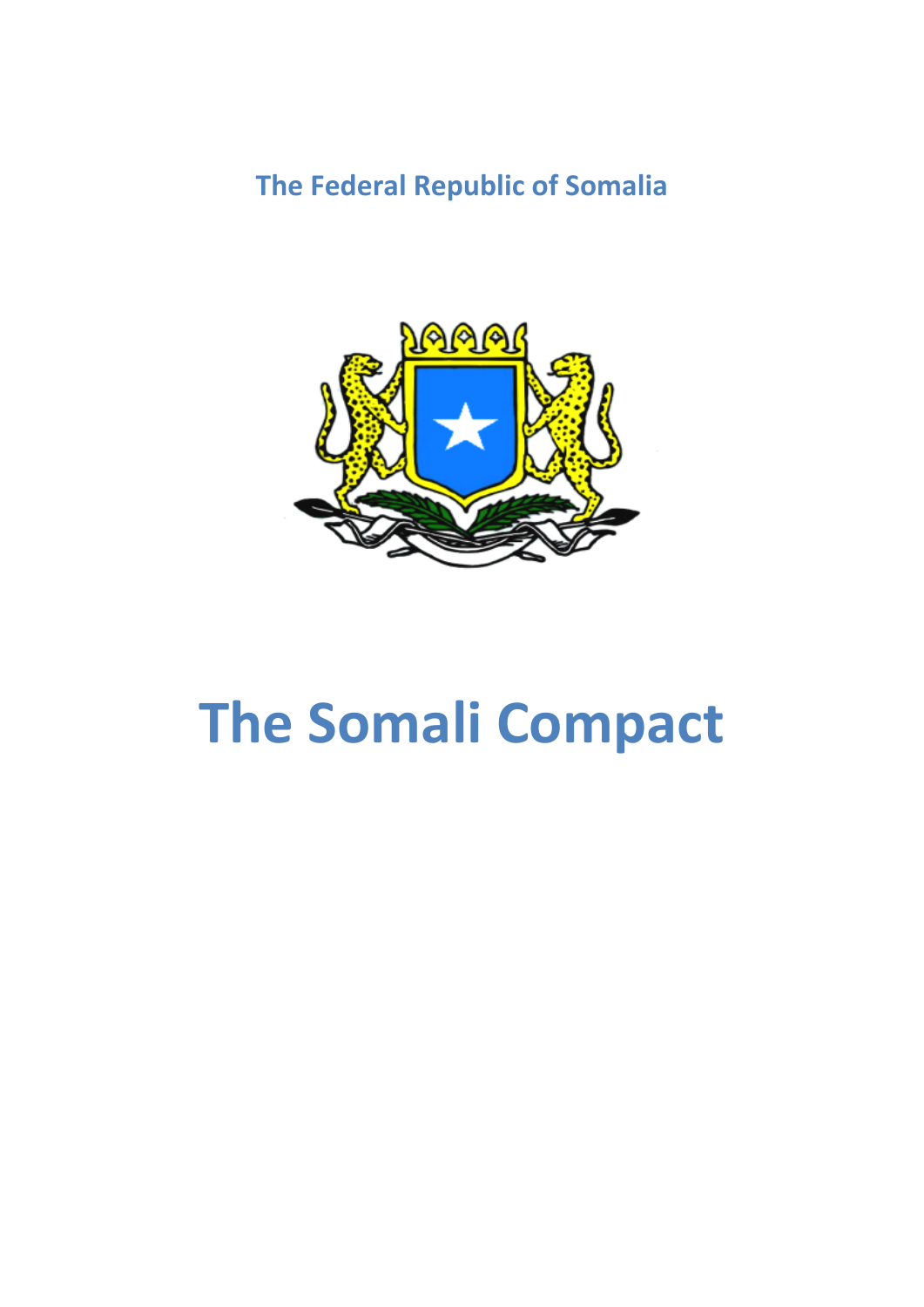# **Contents**

| III. A NEW PARTNERSHIP FOR MORE EFFECTIVE INTERNATIONAL ASSISTANCE  14                          |  |
|-------------------------------------------------------------------------------------------------|--|
|                                                                                                 |  |
|                                                                                                 |  |
|                                                                                                 |  |
|                                                                                                 |  |
|                                                                                                 |  |
|                                                                                                 |  |
|                                                                                                 |  |
|                                                                                                 |  |
|                                                                                                 |  |
|                                                                                                 |  |
|                                                                                                 |  |
|                                                                                                 |  |
|                                                                                                 |  |
|                                                                                                 |  |
|                                                                                                 |  |
|                                                                                                 |  |
|                                                                                                 |  |
|                                                                                                 |  |
|                                                                                                 |  |
|                                                                                                 |  |
|                                                                                                 |  |
|                                                                                                 |  |
| ANNEX 2: RESULTS MATRIX OF SOMALILAND'S PEACE AND STATEBUILDING GOALS  39                       |  |
| ANNEX 3: Governance Structure of the Somalia Development and Reconstruction Facility (SDRF)  45 |  |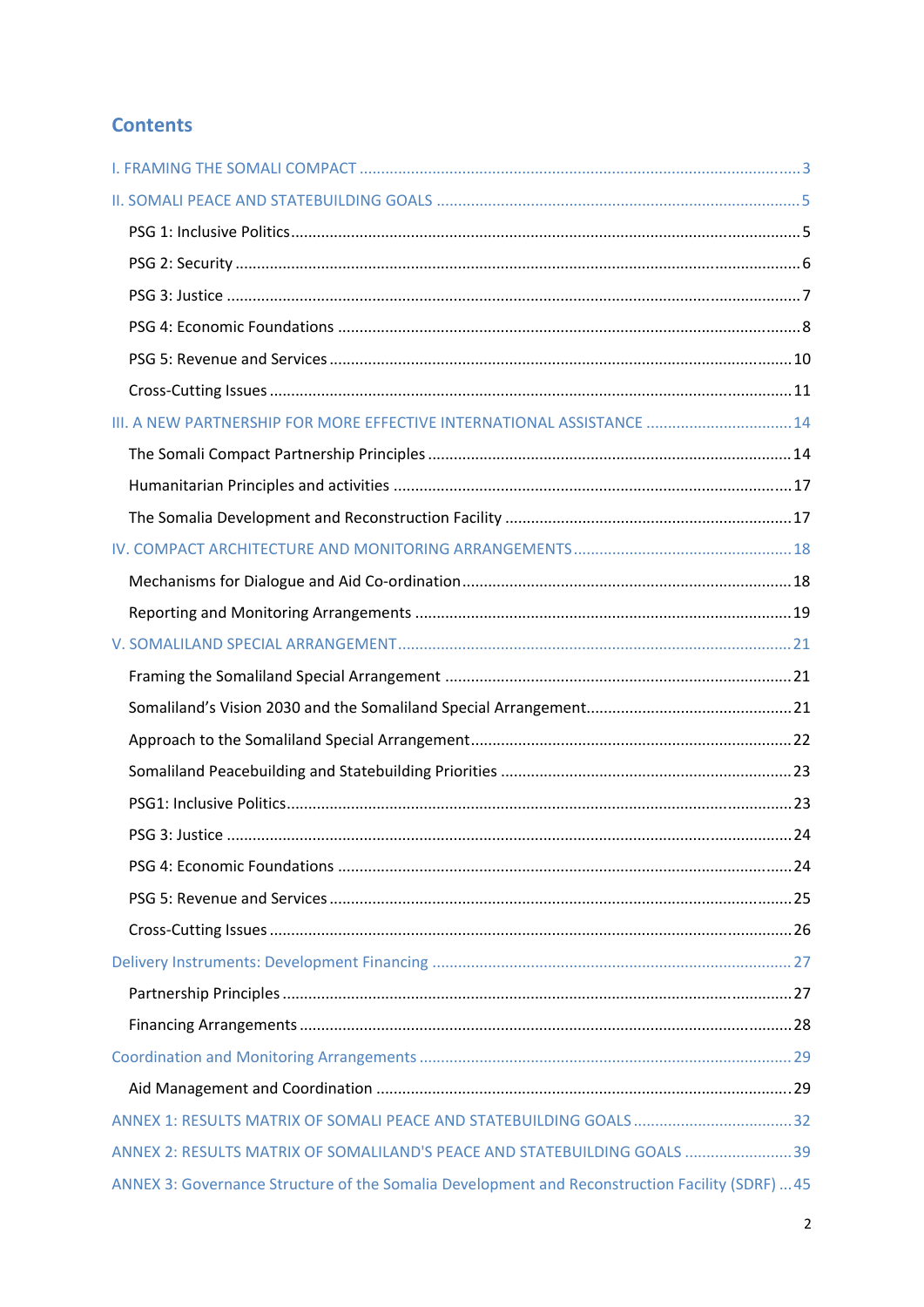*A new beginning for a sovereign, secure, democratic, united and federal Somalia at peace with itself and the world, and for the benefit of its people* 

# **I. FRAMING THE SOMALI COMPACT**

This Compact is the result of an inclusive process to determine the priorities of Somalia for the next three years (2014-2016). The process, based on the Busan New Deal principles, was initiated in December 2012, by the Federal Government of Somalia (FGS) and the international community. In March 2013, the FGS and representatives of the Somali Federal Parliament, Somali civil society, the United Nations and the lead donor representative (European Union) established the High Level Task Force (HLTF) to guide and support this endeavour, on the basis of mutual accountability.

The priorities and principles presented in this Compact were developed on the basis of consultations with citizens, at the national level and with international partners. Citizens, civil society and parliament were consulted in Mogadishu, Baidoa, Galkayo and Garowe, culminating in a multistakeholder consultative meeting (September 2013) in Mogadishu, where validation of the Compact took place. The international community was part and parcel of providing support and input, through technical meetings, the HLTF and three Core group meetings (June, July and September 2013).

The challenges that Somalia faces are complex, multifaceted and differ according to various political, social and regional contexts. The strategy to address these challenges and effectively lead Somalia on a path of recovery, development and durable peace, must include: focused and committed leadership, solid government structures capable of delivering basic services, peoples' trust, mediation and community participation, sound civic dialogue, and good and friendly international relations based on mutual respect.

The Somali Compact, a living document that reflects the ongoing process of transition and defines priority interventions to ensure the country stays on the path to long-term peace and statebuilding. The Compact lays a strong foundation for building reliable, transparent, accountable and functioning state institutions, respectful of the fundamental rights, freedoms and equality of its citizens. In this respect, the establishment of local and regional administrations and federal units, in the spirit of the provisional Constitution, are key milestones for a vibrant and stable Somalia.

The adoption of this Compact, which provides a new political, security and development architecture framing the future relations between Somalia, its people and the international community, embodies the spirit of our new partnership.

The Compact presents specific priorities drawn from the Six Pillar Programme of the FGS, and further defined through consultative processes. It also reflects Puntland's commitment to contribute to peaceful, just and productive life for the whole of Somalia and its top priorities, drawn from the Puntland's second Five-year Development Plan.

The Compact incorporates a Special Arrangement for Somaliland, which represents Somaliland's PSG priorities and is the result of several consultations.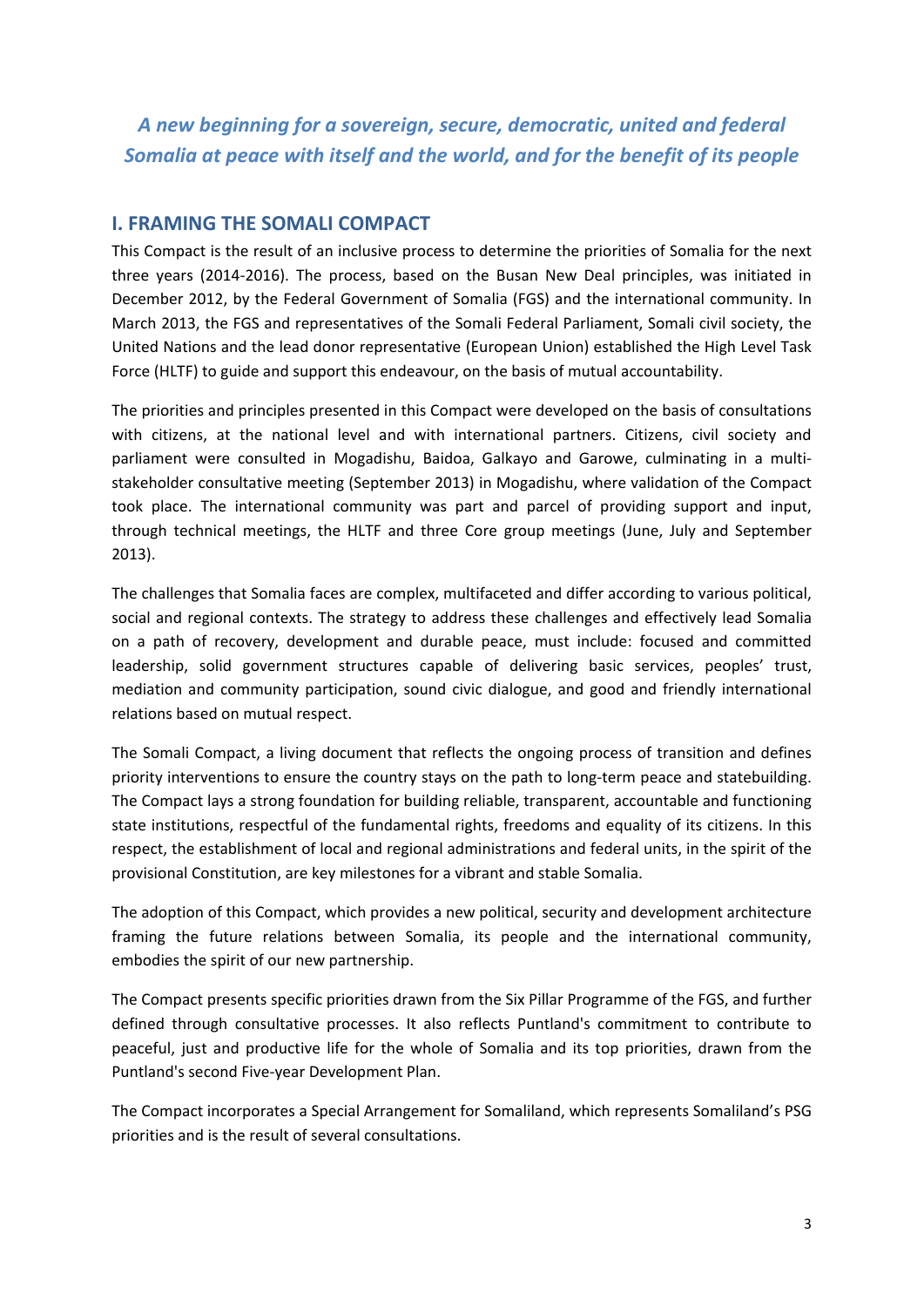These priorities are framed by the five Peacebuilding and Statebuilding Goals (PSGs) of the New Deal and represent agreement on what is required to move towards peace and recovery. It aims to foster the resilience of Somali people and institutions, restoring the Somali people's trust in the state and its ability to protect and serve their basic needs for inclusive politics, security, justice, an economic foundation and revenue and services, in full respect of human rights.

The Compact reinforces the dynamism of the Somali people and the linkages between the different layers of Somali society, the government and its international partners. It is a key political document that: strengthens the mutual commitments between the Federal Government and international partners; defines aid policy and principles; and sets out the framework for short and medium term sectoral reforms.

The Compact further recognizes the role women have played and will continue to play in community mobilization and peacebuilding in Somali society. It promotes their economic empowerment and participation in political and public decision making processes. The Compact also recognizes the need to address the development needs of the Somali population who are displaced inside the country, or returning from surrounding countries.

Ultimately, the success of this Compact will be measured by improvements in the lives of the Somali people. The August agreement with the Jubbas, the continued outreach to, and inclusion of, all regions and future Federal States, including Puntland, the September Vision 2016 conference and the conference of religious leaders, are all substantive contributions to this goal. The implementation of this Compact will facilitate the process of dialogue on the federal model of Somalia.

The immediate post-Brussels period will be key in translating commitments into actions; this will require refining identified milestones and broadening the national dialogue to ensure effective implementation of the Compact. The on-going Constitutional process and deepening of outreach and consultation must go hand-in-hand with the implementation and monitoring of the partnership principles. The establishment of the Somalia Development and Reconstruction Facility (SDRF) represents the preferred vehicle through which greater alignment of international aid, reduction of fragmentation and increased Somali ownership will be achieved.

# **II. SOMALI PEACE AND STATEBUILDING GOALS**

The Compact provides an overarching strategic framework for coordinating political, security and development efforts for peace and statebuilding activities over the next three years (2014-2016). Its priorities build upon existing plans and strategies of the government. The PSG objectives and priorities outlined below, as well as the associated milestones detailed in Annex A, will be the basis for aligning development partner<sup>1</sup> assistance behind the Government's vision.

**.** 

 $1$  The term development partner refers to bilateral and multilateral partners.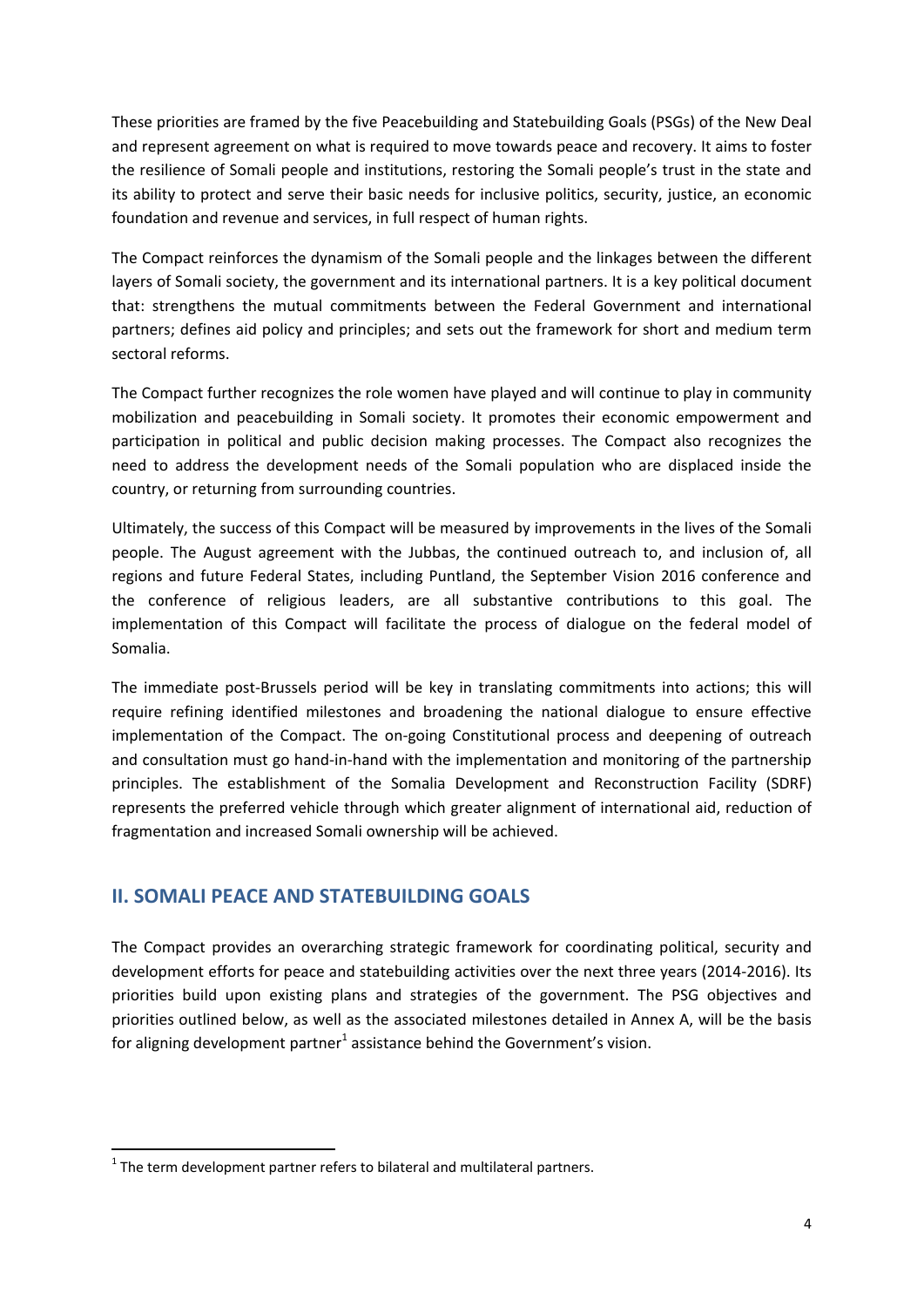# **PSG 1: Inclusive Politics**

#### **Strategic Objective: Achieve a stable and peaceful federal Somalia through inclusive political processes.**

A peaceful and stable Somalia requires simultaneous progress in establishing inclusive political processes at different levels of society and promoting national and local level reconciliation. It also requires agreement on a political framework that allows for completing revisions to, and the adoption of, the Federal Constitution, culminating in the envisaged 2016 elections. These political milestones are the basis for creating the foundations for peace and recovery.

¾ *Priority 1: Advance inclusive political dialogue to clarify and settle relations between the federal government and existing and emerging administrations and initiate processes of social reconciliation to restore trust between communities.* 

We aim to advance reconciliation and dialogue both at local and national levels. This is a critical priority for the emergence of a national political settlement and an important pre-requisite for establishing functioning governance structures that foster inclusion and promote peace and reconciliation.

The FGS will facilitate an inclusive political dialogue for the establishment of regional administrations in all accessible areas, in line with the Provisional Constitution. This will pave the way for interregional dialogue to form federal states. Representatives from all segments of the communities in each region (women, youth, civil society organisations, traditional elders, religious leaders, Diaspora and business community) will have the opportunity to contribute to this process in their respective regions.

The FGS will initiate dialogue with these administrations and federal states to address critical issues: fiscal federalism and natural resource management; the role, functions and scope of the various administrations (political decentralization); and structure, mandate and deployment of various parts of the security sector.

In addition, it will be critical to initiate inclusive processes of reconciliation and healing between communities at the local level to restore trust through community dialogue and mediation. These processes will mobilize local capacities and institutions and will include appropriate participation and representation from women, youth, and disadvantaged groups. Concerted efforts will also be made to fulfill the 30 percent quota for women's participation in representative bodies as enshrined in the Garowe II Principles guiding the transition process.

#### ¾ *Priority 2: Finalize and adopt a Federal Constitution by December 2015.*

We aim to advance the finalization and ratification of the Constitution in line with the timing and roadmap defined by the National Federal Parliament. A successful ratification by 2015 will require technical assistance and political consultations and negotiations on a range of contentious issues. This process should be informed by the outcomes of inclusive political dialogue between the federal government and regional administrations.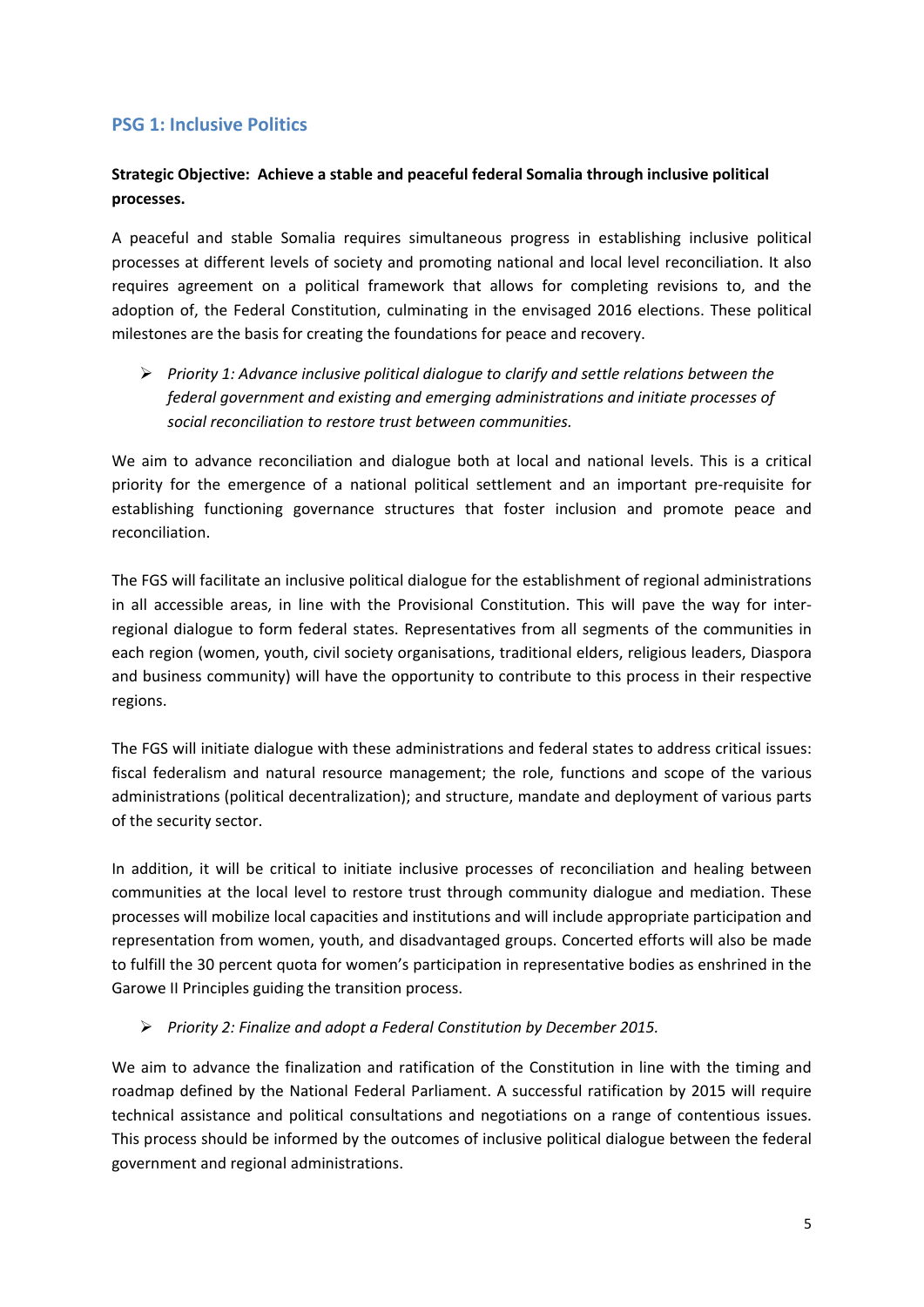#### ¾ *Priority 3: Prepare for and hold credible elections by 2016*

We will aim to create an electoral framework that will enjoy broad trust amongst all Somalis. Delivering on this priority will require the establishment of a functioning and independent election commission and the ratification of related legislation, including on political parties and voter registration. To ensure peaceful and broad-based participation, outreach and civic education efforts will be undertaken via a comprehensive public communications strategy. The electoral process must pay special attention to women's equal participation as candidates and voters.

# **PSG 2: Security**

#### **Strategic Objective: Establish unified, capable, accountable and rights based Somali federal security institutions providing basic safety and security for its citizens**

We aim to create a more secure, safer and accountable Somalia that: is able to maintain peace within its borders and with its neighbours; is increasingly capable of restoring and maintaining internal security; protects its civilians, with special attention to securing the rights of women, youth and children; increases equitable access to justice; contributes to the rule of law; applies human rights standards; adheres to international humanitarian law; and has accountable and financially sustainable security institutions. Civilian leadership and democratic oversight of the security sector are foundational principles enshrined in the Somali Constitution and are pivotal in the delivery of this strategic objective.

# ¾ *Priority 1: Strengthen the capacity and accountability of state security institutions to recover territory, stabilize and provide basic safety and security.*

There is an enduring requirement to properly pay, equip and sustain the Somali security institutions to enable them to deliver effective security alongside AMISOM and other partners. Immediate action in this regard is a condition *sine qua non* to sustain the current progress on security and needs to be developed in tandem with their ability to exercise effective command and control and the development of police capacity. The Ministry of Defence is responsible for the Armed Forces; the Ministry of Interior is responsible for both the Somali Police and the National Intelligence and Security Agency; the Ministry of Justice is responsible for the Custodial Corps. All these institutions are responsible for the delivery of security in line with the policies set out by their ministries, including a zero tolerance on gender-based violence, particularly sexual violence and exploitation, and other forms of abuse. The immediate requirements to achieve this have been identified and costed. In the long-term, expenditure on security will need to be part of a government-wide budgeting and planning process with a view to ensuring capacity investments that can be sustained. Finally, there is a need for legislation and institutional frameworks for accountability and oversight to be reviewed and updated.

#### ¾ *Priority 2: Integrate security forces into federal institutions*

We aim to ensure that security forces are moving towards a more unified structure and are creating increasingly cohesive entities. Security forces are seeking to extend governmental authority through unified command and control of regional security forces, whilst starting to integrate those forces,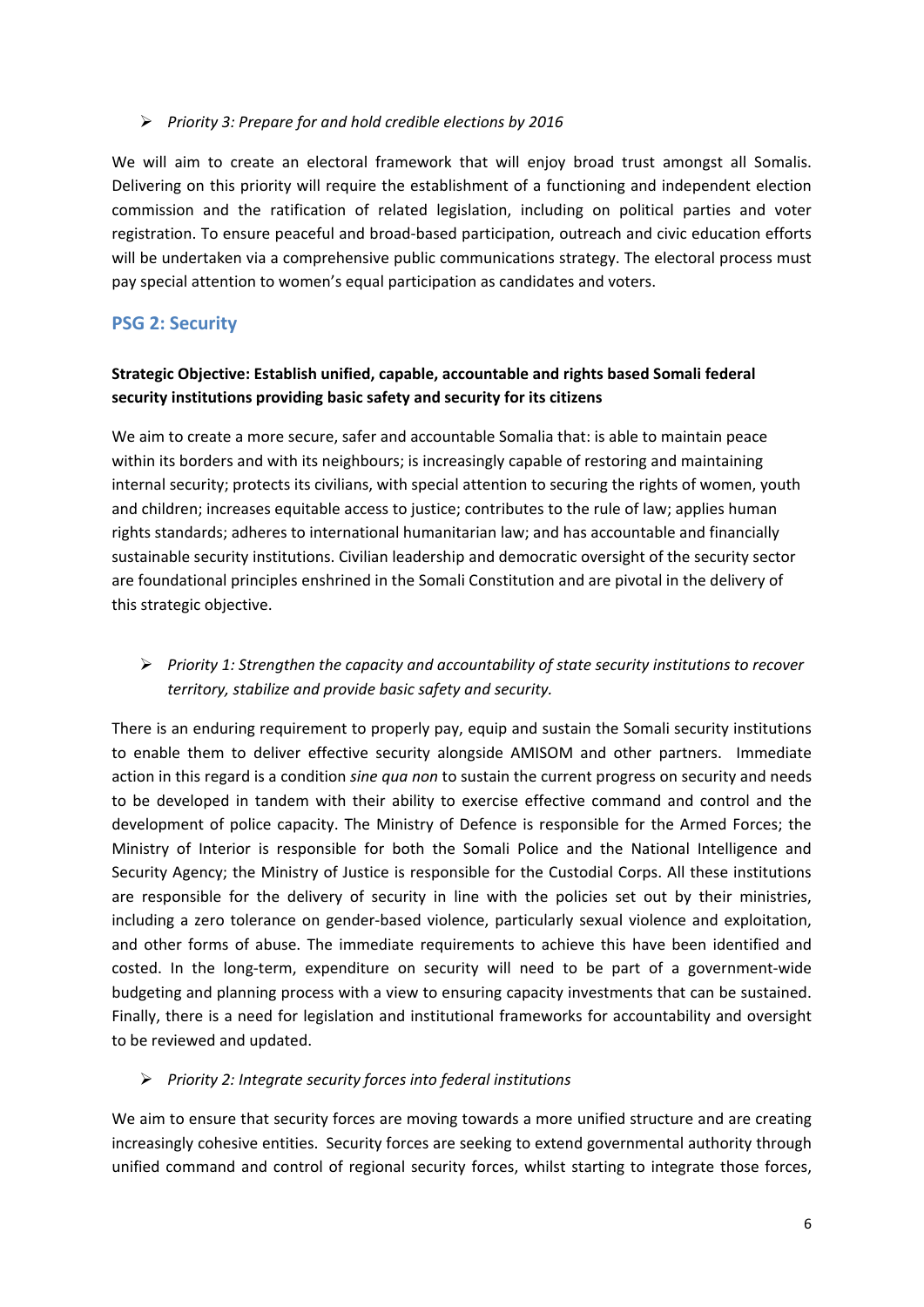including clan militias, into national security structures. This continues to require a political process, particularly through Parliament, involving close consultation and agreement to determine the appropriate roles of local, regional and federal authorities.

¾ *Priority 3: Implement a national programme for the treatment and handling of disengaged combatants.* 

The National Programme on Disengaged Combatants establishes a comprehensive process through which fighters in Somalia can disengage in line with international law and human rights, whilst also addressing support to the substantial number of currently disengaged fighters. Both these elements directly support the FGS's 'Action Plan to Endthe Recruitment and Use of Children in Armed Conflict', and will take into account the needs of women and girls associated with armed groups. The five components (reception, transition and processing, judicial procedures, rehabilitation and reintegration, and communications and outreach) will assist in setting the necessary conditions to reduce the influence of extremism within Somali society.

¾ *Priority 4: Develop an effective maritime security strategy within the framework of the Maritime Resource and Security Strategy.* 

The Somali Maritime Resource and Security Strategy provides the framework to allow the FGS to adopt a thematic ministerial approach to the maritime dimension. It provides the mechanism for the identification of specific needs in the areas of maritime law enforcement, maritime security, maritime safety, maritime response/recovery, and links maritime governance with the maritime economy. The strategy will guide the establishment of appropriate security structures and institutions, leading to the development and expansion of the utilization of maritime resources in support of the services and revenue PSG, thereby addressing the needs of the Somali people.

# **PSG 3: Justice**

# **Strategic Objective: Establish independent and accountable justice institutions capable of addressing the justice needs of the people of Somalia by delivering justice for all.**

This overarching objective was defined by the FGS and other relevant stakeholders in the framework of the National Strategic Plan for Justice Reform (2013-2015). It addresses the need to establish, maintain and enhance justice institutions based on a sound legal framework compliant with human rights, ensuring access to justice and quality delivery of justice for the people of Somalia, and increasing people's confidence in the justice system.

¾ *Priority 1: Key priority laws in the legal framework, including on the reorganisation of the judiciary, are aligned with the Constitution and international standards.*

We aim to establish a sustainable and resourced Legal Policy and Drafting Unit within the Ministry of Justice (MoJ), which is composed of well-trained experts on law-making, is gender-sensitive, and upholds the Convention of the Rights of the Child and principles of juvenile justice. This unit will undertake and oversee a review of the existing legal framework and ensure its coherence with the Constitution and international standards, resulting in the adoption and promulgation of priority laws based on comprehensive policies, consultations, budget and impact assessments. This will include a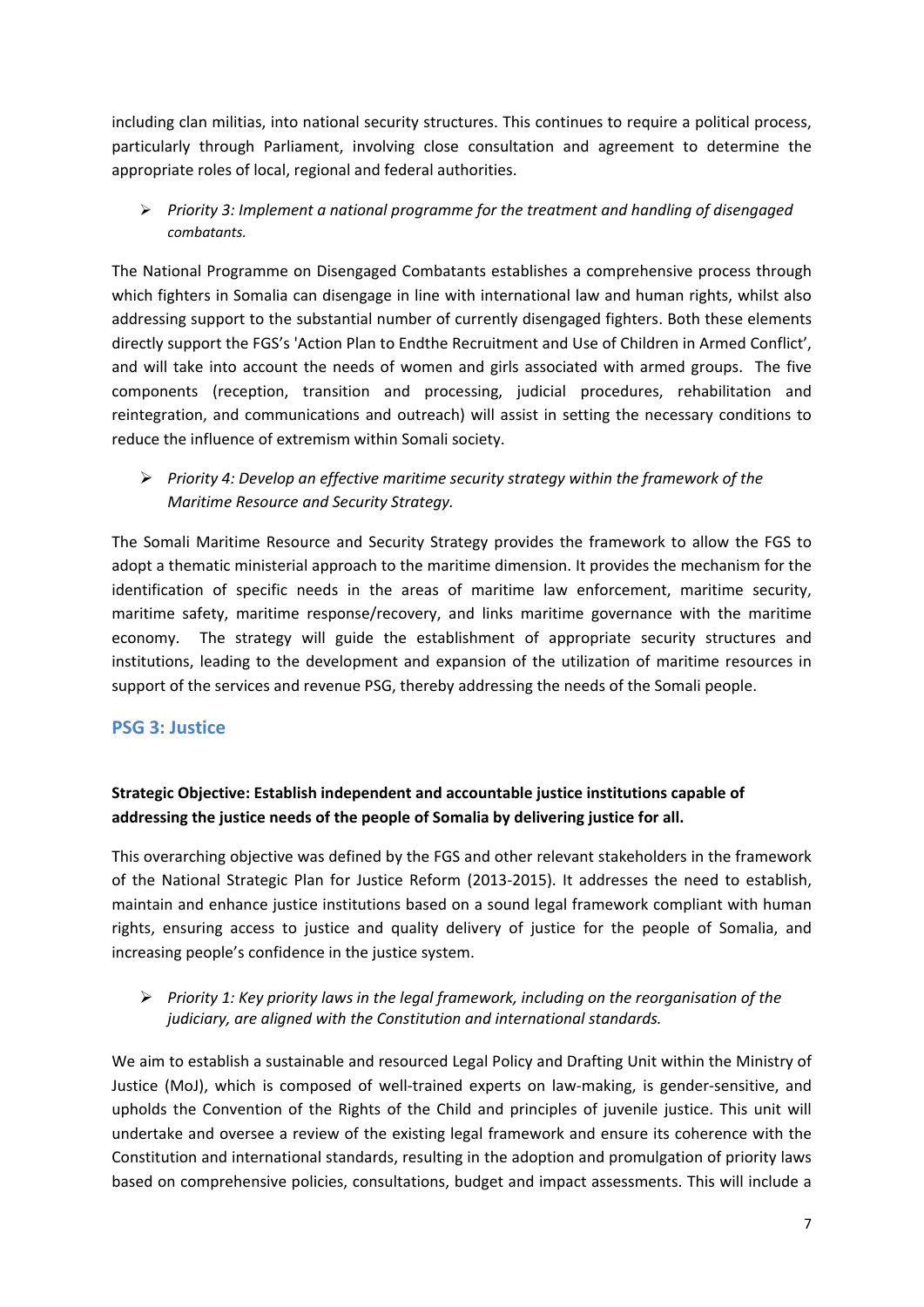revised law on the organization of the judiciary, on the establishment of the Constitutional Court, and the establishment of the Judicial Service Commission. These processes should uphold principles of gender equality and equity, and should advance the prevention of sexual and gender based violence.

#### ¾ *Priority 2: Justice institutions start to address the key grievances and injustices of Somalis.*

We aim to increase the capacity of justice providers to better address the most prevalent postconflict grievances (including land disputes, sexual- and gender-based violence and serious criminal cases) throughout the country. This will entail the establishment of regional courts, as foreseen by the Constitution, and other justice institutions (including the MoJ, the attorney general's offices, state prosecution offices and prisons), setting up a functional case management system, the payment of regular salaries to all justice and correction actors, and the provision of training for all justice and corrections actors recruited on the basis of merit and gender sensitivity. Security will be guaranteed for justice actors and justice institutions through a well-trained specialized protection force.

#### ¾ *Priority 3: More Somalis have access to fair and affordable justice*

We aim to ensure that all Somalis have increased access to affordable or free legal services. This will require a comprehensive access to justice and legal aid policy on which there has been adequate consultation (inter alia, with civil society) and which will lead to an access to justice law or policy, that clearly spells out the access to justice and legal aid mechanisms for the country. It will include sustainable funding considerations and how the FGS will gradually assume responsibility for financing legal aid to eligible persons. The capacity of the MoJ to provide legal aid will be supported through the establishment of a dedicated legal aid unit. Mobile courts will expose citizens to the formal justice system. A legal awareness campaign will also lead to basic understanding by the majority of Somali citizens of the formal and traditional justice systems.

# **PSG 4: Economic Foundations**

# **Strategic Objective: Revitalize and expand the Somali economy with a focus on livelihood enhancement, employment generation, and broad-based inclusive growth.**

The economy has a critical role to play in Somalia's statebuilding and peacebuilding processes. Employment generation can help build trust in government and encourage social cohesion. A growing economy can generate critical revenue to support public service delivery and build the legitimacy of public institutions. An improved economy, with a vibrant private sector, can also increase opportunities for peace and reduce conflict. This is achieved through broad-based and inclusive engagement of the population, including the diaspora, in productive activities, and the generation of employment. In addressing the identified priorities within this PSG, due attention will be given to the enabling environment to improve women's access and opportunities to engage in profitable income generating activities whilst seeking to address key impediments to their participation in the economic sphere. The objectives, priorities, and actions of this PSG are closely linked to the Federal Government's Economic Recovery Plan (ERP).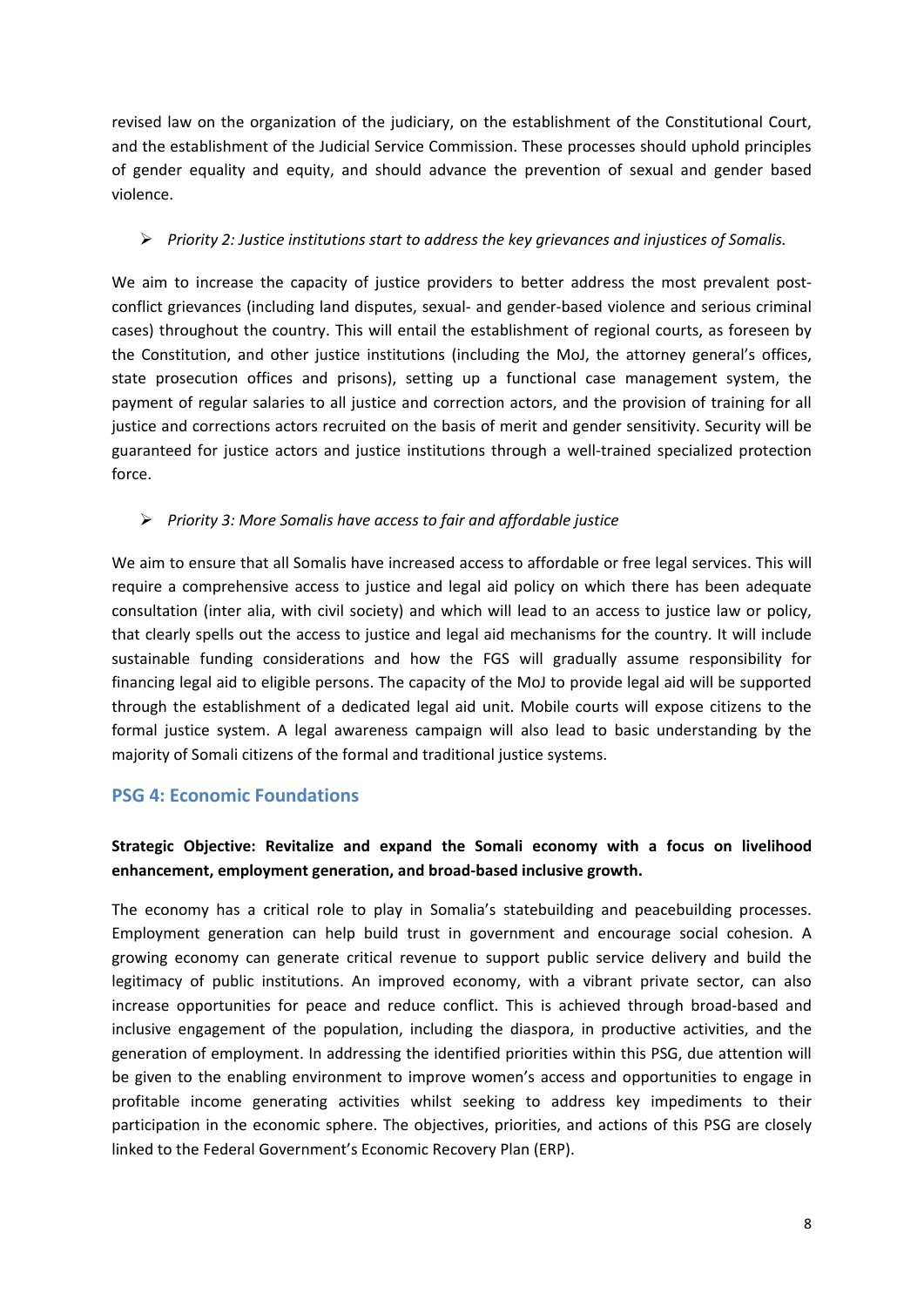¾ *Priority 1: Enhance the productivity of high priority sectors and related value chains, including through the rehabilitation and expansion of critical infrastructure for transport, market access, trade, and energy.* 

We aim to support the rehabilitation of critical infrastructure, deliver quick early recovery projects, and to provide prioritized support to the productive sectors, specifically agriculture (farming, livestock and fisheries). Action to support rapid infrastructure rehabilitation and early recovery projects will create direct and indirect jobs and free up the movement of goods and services. We will also take action to support the development of longer-term public infrastructure projects through an infrastructure needs assessment and plan. This priority also focuses on developing appropriate, consensus-based, and transparent regulatory frameworks in key sectors, including the financial sector, so that the state can support an enabling environment for the private sector.

¾ *Priority 2: Expand opportunities for youth employment through job creation and skills development.* 

We aim to generate opportunities for young people that are positive alternatives to participating in violence and conflict. Somalia's large young population suffers from a lack of education and from extreme rates of unemployment and youth are major actors in conflict, constituting the bulk of participants in militias and criminal gangs, including Al-Shabaab. The actions to be taken within the timeframe of the Compact will focus on promoting income-generating activities, implementing short-term labour intensive employment projects and skills development programmes, and building the capacity of institutions that provide quality skills development and training.

¾ *Priority 3: Promote the sustainable development and management of natural resources by developing legal and regulatory frameworks and building capacity in key Natural Resources Management (NRM) institutions.* 

We aim to ensure that Somalia's natural resources are properly managed and that the first steps are taken towards establishing consultative processes for dialogue on natural resource revenue-sharing, within the context of a broader discussion on intergovernmental fiscal relations. This priority and related actions recognize that the country's natural resource base is currently the backbone of the economy but also could be a driver of conflict and increase vulnerability r, both economically and politically, at local and regional levels. We will take action under this priority aim to set up legal and regulatory frameworks to: ensure sustainable environmental and natural resource management; develop technical options for natural resource revenue-sharing; and to build the capacity of key natural resource management institutions.

# **PSG 5: Revenue and Services**

**Strategic Objective: Increase the delivery of equitable, affordable, and sustainable services that promote national peace and reconciliation amongst Somalia's regions and citizens and enhance transparent and accountable revenue generation and equitable distribution and sharing of public resources.** 

The objectives and priorities of this PSG are closely linked to the ERP and Public Financial Management (PFM) Reform Strategy and Action Plan. The focus is on increasing service delivery,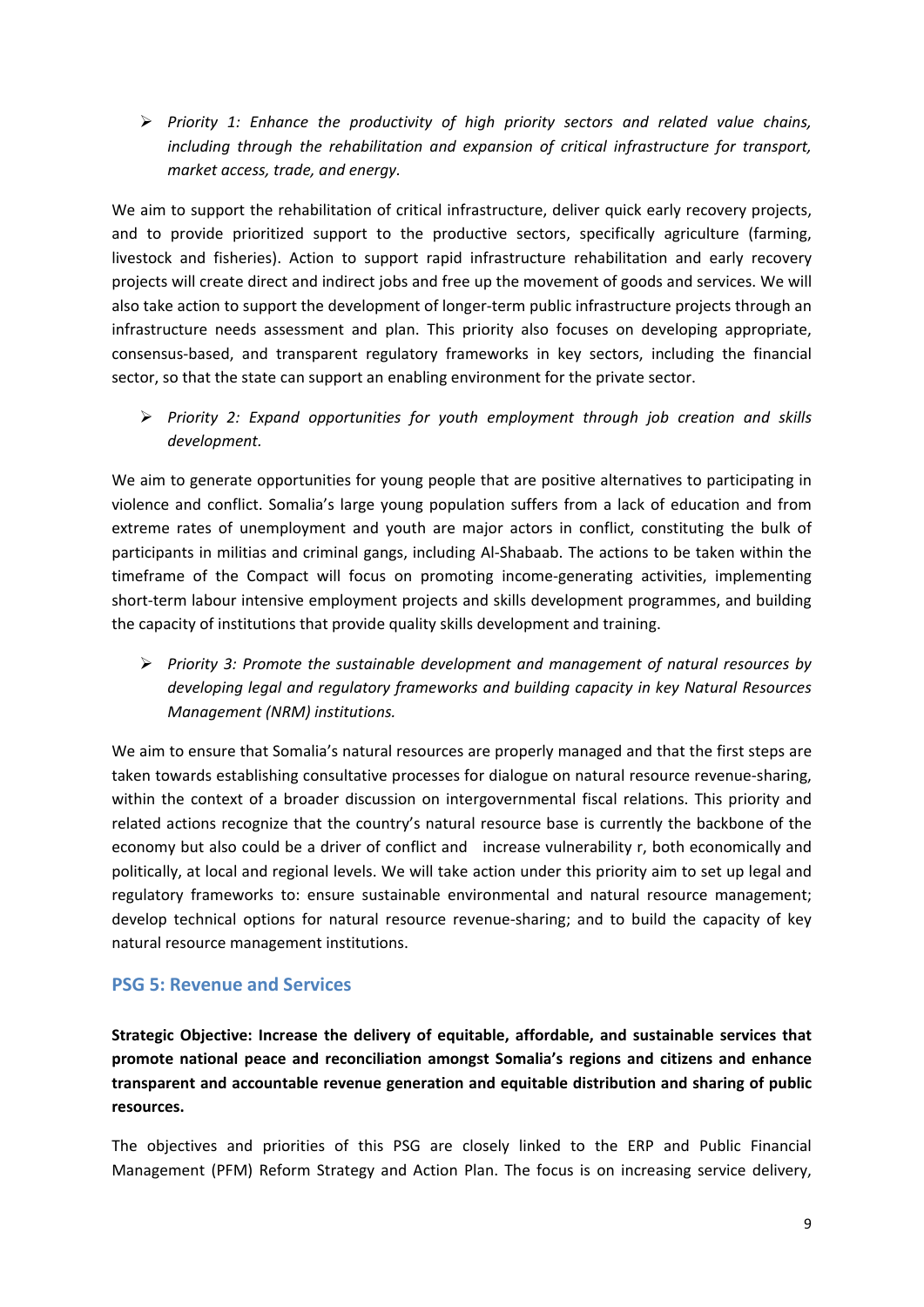with special attention to building the resilience of the most vulnerable communities, whilst at the same time laying the foundations for sustainable public expenditures by promoting transparent and accountable revenue generation and improving public financial management systems and institutions and the legitimacy of the government. Delivering on these priorities will help to increase trust in Somalia's public institutions. The priorities and actions recognize that the provision of most services in Somalia by non-state actors and NGOs will continue, but should increasingly do so under the umbrella of the government. The priorities also highlight the need to promote harmonization of regional and federal revenue generation programmes, and to clarify the roles and responsibilities for service delivery between the different levels of government.

¾ *Priority 1: Increase the provision of equitable, accessible, and affordable social services by creating a regulatory environment that promotes decentralized delivery and prioritizes key investments that extend and increase access to services.* 

We aim to clarify service delivery frameworks and prioritize key investments to expand and increase access to key social services. We will take action to support progress towards key goals outlined in the FGS's social sector planning documents, including expanding gender responsive basic health, nutrition, water and sanitation and hygiene, and social work, to all regions within federal and regional government service delivery frameworks. It will also provide access to education for an additional one million children by 2016. $^2$  Our action will recognize the centrality of non-state actors in service provision, but also the role that service delivery plays in building state-society trust and increasing the legitimacy of public institutions. During the 2014-2016 period, the government will, among other actions: focus on establishing service and delivery standards; build partnerships with non-state and/or private actors; increasingly cover the costs of basic service delivery; strengthen capacity of local authorities; and clarify the process for the delegation of service delivery, between the different levels of government.

#### ¾ *Priority 2: Enhance transparent and accountable revenue generation*

We aim to increase government revenue, while at the same time building trust among Somali citizens and the business community that revenue generated through taxation is used for the public benefit. Currently, the capacity of the FGS to collect taxes and customs is weak, tax administration is subject to corruption and lacks clear and effective mechanisms of accountability, and revenue collection authorities are not clear for each tier of government. We will also take action under this priority to build the capacity of civil society and media to hold all tiers of government accountable for its revenue generation activities and to promote dialogue between the regions and the federal government to work toward harmonization of revenue generation programmes.

¾ *Priority 3: Strengthen PFM to enable the different levels of government to better manage financial resources in a transparent and accountable manner, in support of national priorities.* 

1

<sup>&</sup>lt;sup>2</sup> Indicator from the go-to-school programme. There are currently around 400,000 in school in South Central, 150,000 in Somaliland, and 100,000 in Puntland. Of the 1 million (500:300:200 allocation), 900,000 children unfunded at an approximate estimated cost of USD 117 million.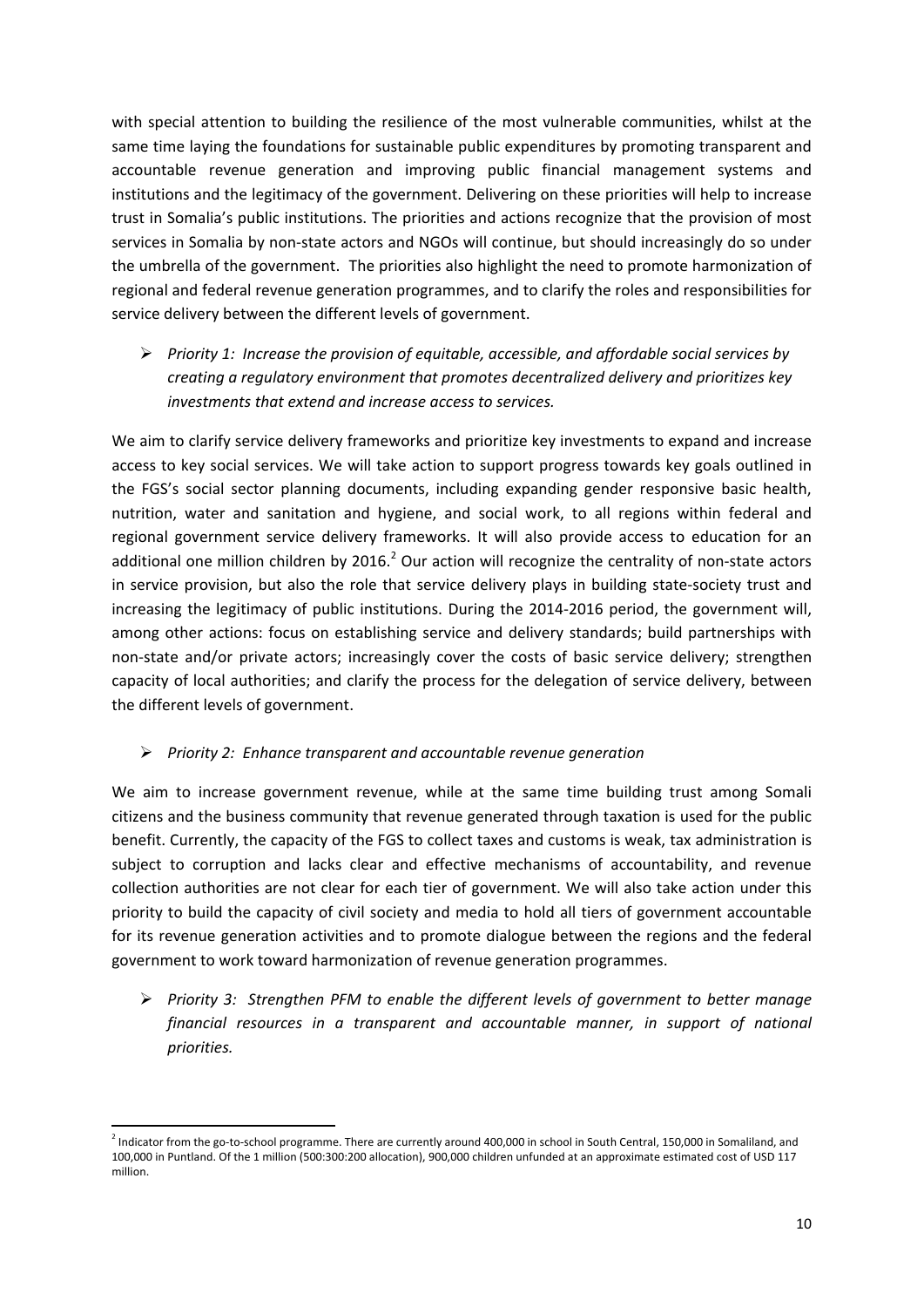We aim to build robust PFM systems and processes, which will be essential to build more effective institutions that are able to support the provision of basic public services to the people of Somalia. This priority addresses grievances and perceptions of the Somali public which result in reduced trust and confidence in state institutions, in turn threatening the statebuilding process. The actions under this priority, aligned with the PFM Reform Strategy and Action Plan, focus on addressing the lack of reliable information regarding public finances and ensuring that spending for social services is as indicated in approved budgets. They also seek to build the capacity of PFM institutions and staff and contribute to the IFIs re-engagement process.

#### **Cross-Cutting Issues**

**Gender**: Throughout the history of Somalia, women have played an important role in community mobilization and peacebuilding, including in sustaining their families during, and in the aftermath of, conflict. However, the prevalence of religious and clan-based systems, coupled with the impact of protracted conflict and humanitarian crises, contribute to the circumscribed status of women in Somali society. The PSG priorities and principles outlined within the Compact must endeavour to contribute to enhancing the role women play in Somali society as peacebuilders, as economic actors, and as figures central to the promotion of community stability and social cohesion. Key interventions outlined within this Compact will need to ensure equitable participation of women, youth and other marginalized groups in national political processes, and should respond directly to the acute challenges contributing to sustained gender disparities across multiple sectors. This Compact will seek to address contributing factors perpetuating gender inequality through strategic priorities under all PSGs, including emphasis on improved participation in political and decision-making fora, access to justice and protection from sexual and gender-based violence, economic empowerment, and access to basic services such as health and education, particularly for the most vulnerable populations e.g. female-headed households.. We will strengthen a government-led gender coordination mechanism, which includes representatives from the UN and donors, to ensure effective coordination of gender efforts across sectors.

**Capacity Development:** Capacity development is a key enabler for the implementation of this Compact. Whilst capacities are weak across Somali society and institutions, the immediate objective is building core public sector capacities. This is essential if Somalia's public institutions are to meet the expectations of the Somali people and collectively deliver on the Compact's peacebuilding and statebuilding priorities. It is also a pre-condition for the FGS's efforts to support functioning public authorities at all levels of government. Capacity development will require dedicated support to a number of core functions, including centre of government, civil service management, and public sector capacities, as well the coordinated roll out of basic cross-cutting administrative systems.

Strengthening public sector capacities will require a two-track approach that responds to immediate needs whilst ensuring that improvements are sustainable. This will be achieved through the injection of advisors to fill urgent capacity needs, and the implementation of sustained strategies to support human resource and institutional development. This approach will be led by the FGS and supported by dedicated funding to each of the tracks and strong links to the overall Compact funding and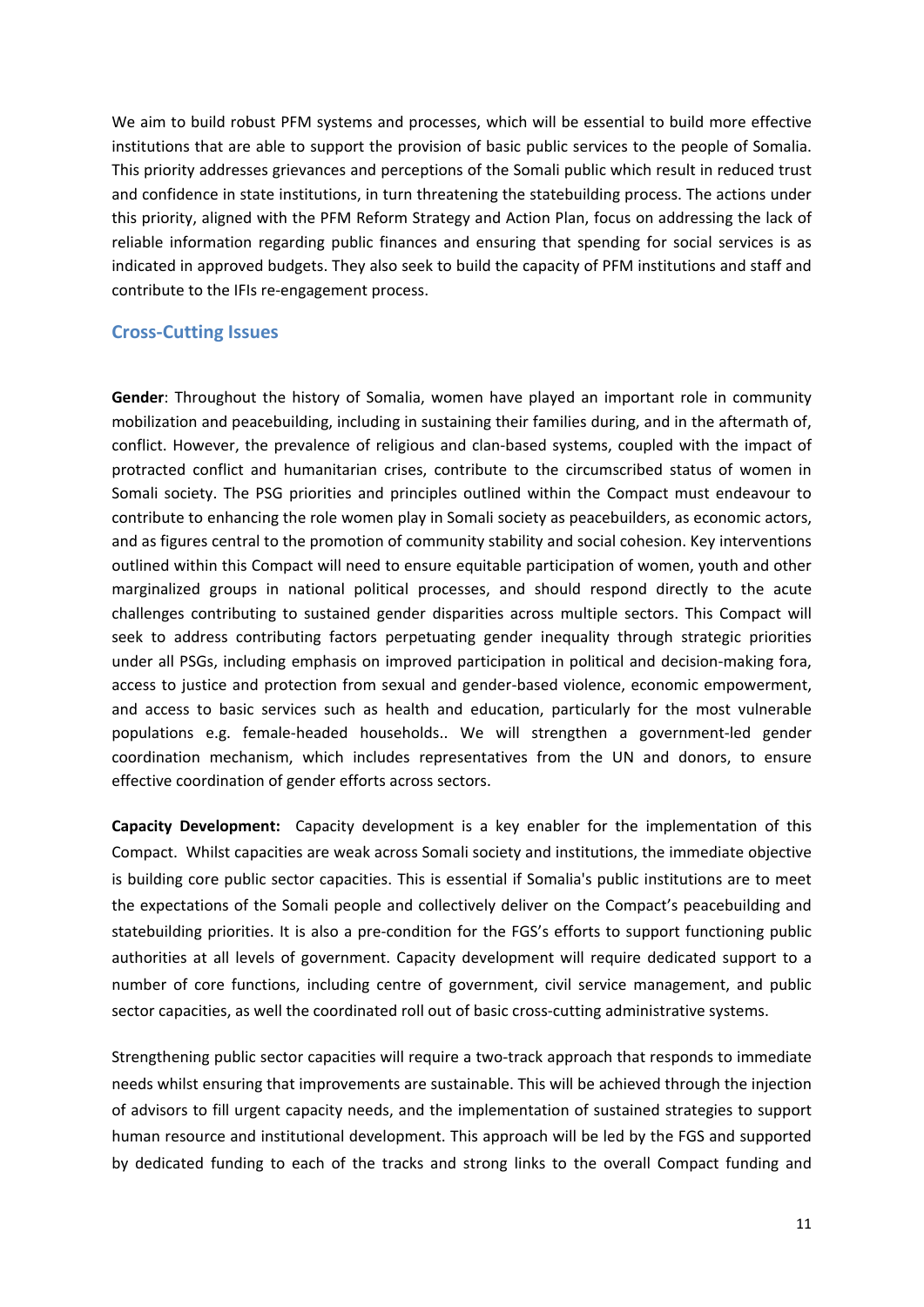coordination architecture.

All partners will be required to adhere to a set of principles which will be set out in a code of conduct in recognition of the urgent need for a step up in the scale, coherence and quality of all capacity development activities.

**Bringing tangible results to people:** The long-term objective of re-building citizen-state relations can only be achieved by building confidence and trust in public institutions and through broad-based and inclusive consultative processes with the participation of an empowered civil society and Somali citizens. In the short-term the state needs to deliver tangible and visible peace dividends to all Somali citizens. In recognition of this challenge, the FGS has developed a stabilization strategy which is composed of four critical strands covering security, reconciliation, basic service delivery and the establishment of government authority by setting up interim administrations at district and regional levels. The four critical strands of the stabilization strategy are closely aligned with priorities under the five PSGs. In consultation with partners, the FGS has developed priority programmes for each of these strands which are in the final stages of endorsement by the government. These programmes will kick-start implementation of the first phase of the Compact at the local level. They should be enacted immediately, leading to action plans for priority geographic areas. These action plans will be developed jointly by the government and partners, through the envisaged coordination mechanisms for stabilization, by December 2013, for implementation in early 2014. Over time and as the New Deal Architecture is established, a process will be initiated to transition the stabilization programmes and structures into overall implementation plans and mechanisms under the PSGs.

**Respect of human rights**: Sustainable peace and development will require a human rights sensitive approach across all of the PSG priorities in the Compact, including through the promotion of access to justice, human-rights sensitive legislation, security sector reform and addressing past injustices and violations. Particular focus must be given to the protection of the rights of the most vulnerable groups, such as IDPs, women, children and elderly. It will require targeted promotion and protection of human rights through the establishment of a human rights commission and strengthening of existing mechanisms, in line with the Post-Transition Human Rights Roadmap for Somalia for 2013- 2015.

**External relations**: The crisis in Somalia has had spill over effects internationally not least in the areas of terrorism, piracy, trafficking and refugees. A critical challenge for the FGS is to work with international partners to address both threats emanating from Somalia and ensure that international partners are supportive and constructive for peace, stability and development in Somalia.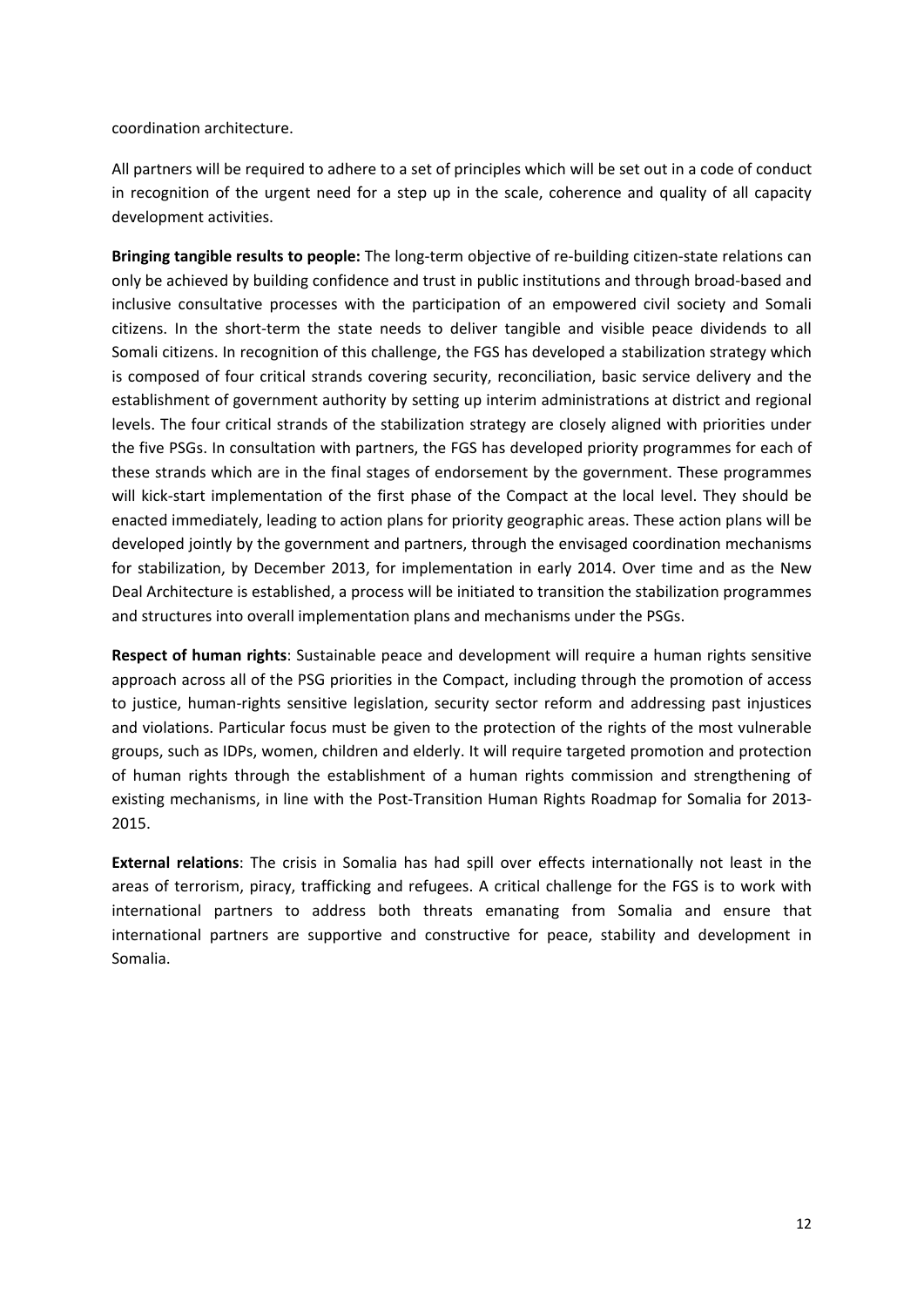# **III. A NEW PARTNERSHIP FOR MORE EFFECTIVE INTERNATIONAL ASSISTANCE**

The Somali Compact presents a new beginning in the joint partnership between the Somali people and the international community. It embeds the need for close coordination of the political, security and development spheres.

Aid plays a critical role in the implementation of the Compact, representing a significant proportion of public expenditure to help achieve the peacebuilding and statebuilding priorities that have been collectively agreed. It is therefore crucial that government and development partners work harder than ever to improve the effectiveness of development assistance in Somalia and demonstrate that aid contributes to peacebuilding and statebuilding results.

This will require a paradigm shift in the way aid is provided away from "business as usual" to more innovative, flexible and risk-taking approaches based on the principles of the New Deal and international commitments on aid effectiveness.

At the heart of this renewed partnership are a set of partnership principles and mutual commitments, and the establishment of the Somalia Development and Reconstruction Facility (SDRF). The SDRF is a critical element of the joint vision to achieve greater alignment of international financing with the Compact priorities, reduce the fragmentation of aid, and increase Somali ownership and leadership of the transition process.

# **The Somali Compact Partnership Principles**

The FGS and development partners pledge to uphold the partnership principles and to adhere to the mutual commitments detailed below. These principles will guide all international assistance provided to Somalia and will shape the design of aid operations. The Government and development partners will monitor progress towards the achievement of these commitments on both sides.

#### **1. Development is Somali-owned and Somali led**

- Within the framework of the Compact and on the basis of the ERP, as well as existing sector strategies and plans, the government will finalise a costed and integrated plan with support from the international community. This plan will be designed to meet the requirements of an Interim-Poverty Reduction Strategy Paper by January 2014.
- Government will continue consultations and dialogue with Somali people, regions and Federal Members States on the implementation of the Compact and the finalization of the costed and integrated plan.
- Government will identify and develop a limited number of top priority flagship programmes. These will support the implementation of key Compact priorities, increasingly financed through the SDRF. The number, areas and sequencing of flagship programmes will be identified by December 2013.

#### **2. Aid is aligned with overall Government priorities and sector policies and plans**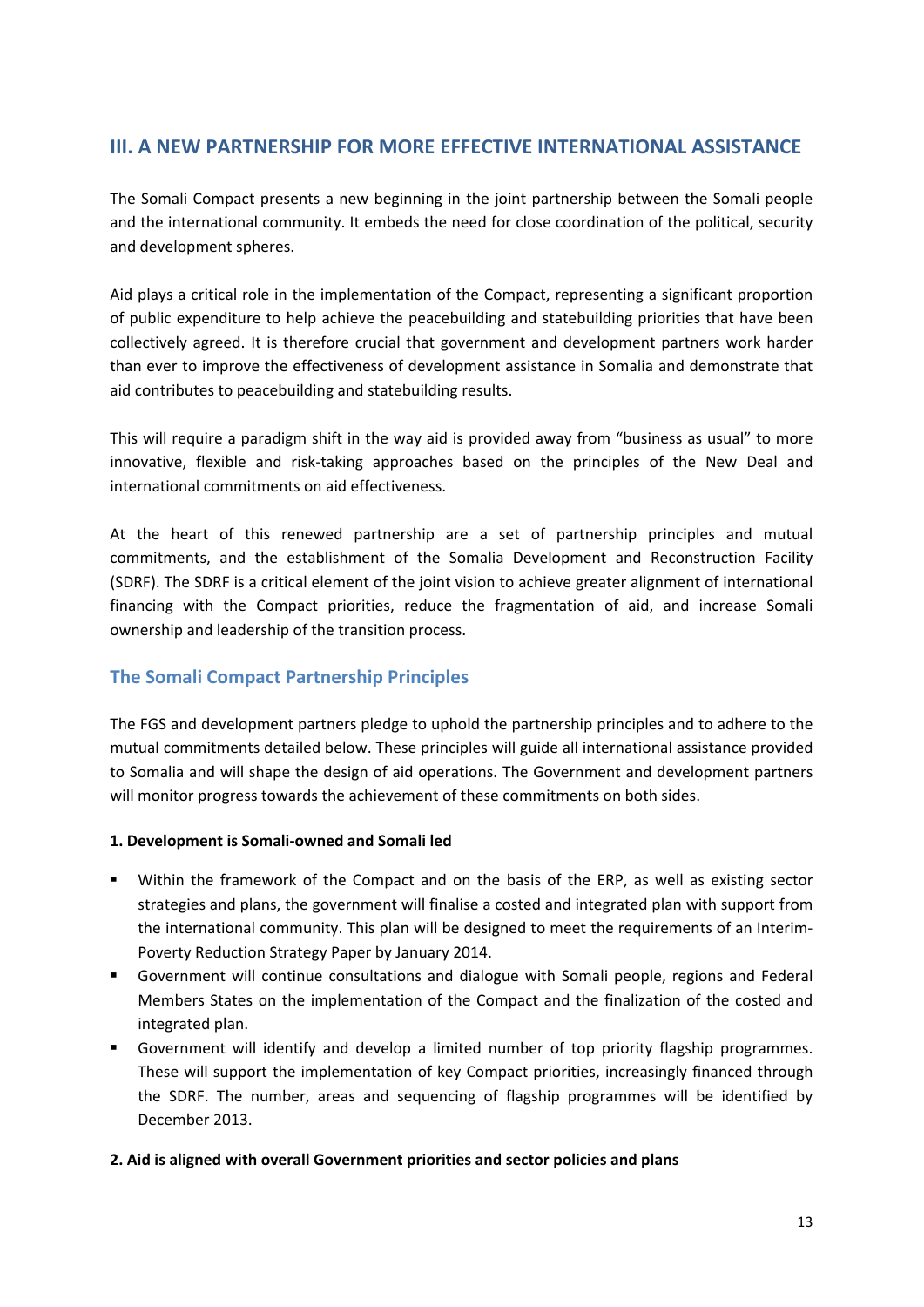- Development partners align their current and future support with the priorities articulated under the Compact framework and according to guidelines on alignment prepared by the government in consultation with development partners by January 2014.
- Development partners will articulate how their country strategies are aligned with government priorities identified in the Compact and sector policies and plans.

#### **3. Aid operations are designed and delivered in partnership with government institutions**

- New aid operations will be designed in partnership with the responsible government institutions.
- Services delivered by NGOs or the private sector on behalf of the government will fall under a government-led framework agreement, and will increasingly be contracted by the government as it builds its capacity.
- Development partners will give visibility to government's role in development programmes and refrain from over-branding their activities.
- Development partners will avoid parallel Project Implementation Units (PIUs). Any new PIUs will be set up in line with guidelines to be developed by government in consultation with the development partners by March 2014.

# **4. Aid is provided in line with the government budget cycle and helps to strengthen government Public Financial Management (PFM) systems**

- By 2016, 66% of external financing will be recorded in the government's budget documentation using the government's chart of accounts (consistent with the Paris Declaration).
- Government and development partners will move towards joint fiduciary risk and diagnostic work on PFM and other country systems. This will provide the basis for dialogue between government and development partners on the use of country systems.
- On the basis of agreed benchmarks, development partners will seek to increase the overall share of aid funding that is channelled through the national budget and uses country systems.<sup>3</sup>

#### **5. Aid is channelled through preferred instruments of the government**

- To support the transition towards the increased use of the SDRF as a preferred channel, performance indicators and benchmarks regarding SDRF delivery and the implementation of the PFM Reform Action Plan will be jointly developed. These indicators will be monitored and discussed within the SDRF governance structure.
- Development partners will reduce the number of parallel funding channels per PSG and gradually increase the amount of aid channelled through priority funds under the SDRF as mutually agreed benchmarks are met. Development partners commit to align all aid modalities to Compact priorities and principles.
- The SDRF will also provide a platform for policy dialogue, regardless of the funding channel used by development partners hence enabling their alignment with sector policies and plans.

#### **6. Aid supports institutional capacity development**

**<sup>.</sup>** <sup>3</sup> The increasing use of the national budget, through increasing capacity of Government controls, will allow the FGS to build the capacity and efficiency of its Public Financial Management (PFM) planning and other country systems and will enhance its accountability to the public.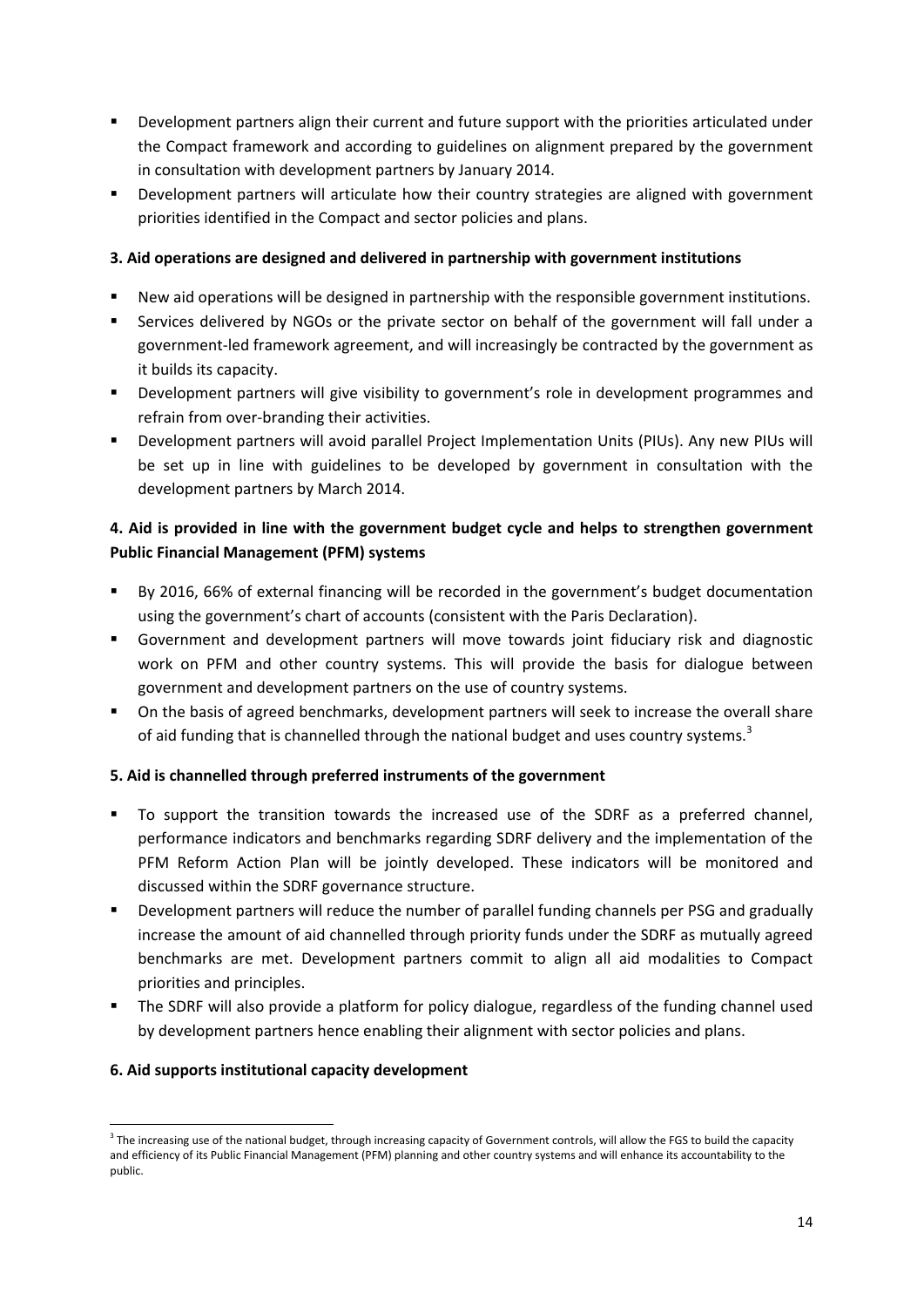- Government will develop a framework for cross-government capacity development to strengthen core government functions with clear priorities identified, by December 2013.
- Government and development partners will develop guiding principles ("a code of conduct") for the provision of external support to capacity development, monitor its implementation and discuss progress at regular high-level dialogue meetings.
- Development partners and government will ensure sector programmes include capacity development and institution building components and follow guiding principles on capacity development.
- Government and development partners will agree on guidelines for the use of technical assistance, including international technical assistance as well as national technical advisors (NTA), specifically formulating guidelines for salary-top ups for government employees and remuneration and salaries for NTAs by December 2013.

#### **7. Aid is provided in a coherent and coordinated way and fragmentation is avoided**

- Government will clarify the mandates, roles and responsibilities of government institutions in relation to aid management activities, establish aid coordination mechanisms by December 2013, and ensure strong leadership of these in line with the coordination architecture outlined below.
- Development partners will support, use and respond to aid coordination as described in the Compact and will identify a lead donor for co-chairing sector working groups. The roles and responsibilities for lead donors will be defined in Terms of Reference.
- Development partners will work with government to agree on a strategy for PSG/sector-based division of labour with criteria and a timeline to avoid fragmentation and reduce the number of sectors in which a donor is active by mid-2014.
- To reduce fragmentation, development partners will make greater use of delegated co-operation and channel aid through the SDRF.

#### **8. Aid is transparent and predictable**

- Aid channelled through priority funds under the SDRF uses a common format for financial and progress reporting, making it easy to aggregate information. Over time, this common reporting format will also be applied to bilateral programmes and instruments outside the SDRF.
- Government will strengthen its Development Assistance Database (DAD) which will be the premier source of information on development assistance to Somalia. This system should be simplified to enable greater use by all partners. All development partners working in Somalia will regularly report their development assistance information, fostering the use and gathering of sex and age disaggregated data, in this system. Development partners will also agree with government the scope of other flows to be reported.
- Development partners will implement their Accra, Busan and New Deal commitments to provide rolling 3-5 year forward expenditure and/or implementation plans. These will include at least indicative resource allocations that the FGS can integrate into its medium-term planning and macro-economic framework.

#### **9. Aid is provided in a conflict sensitive manner**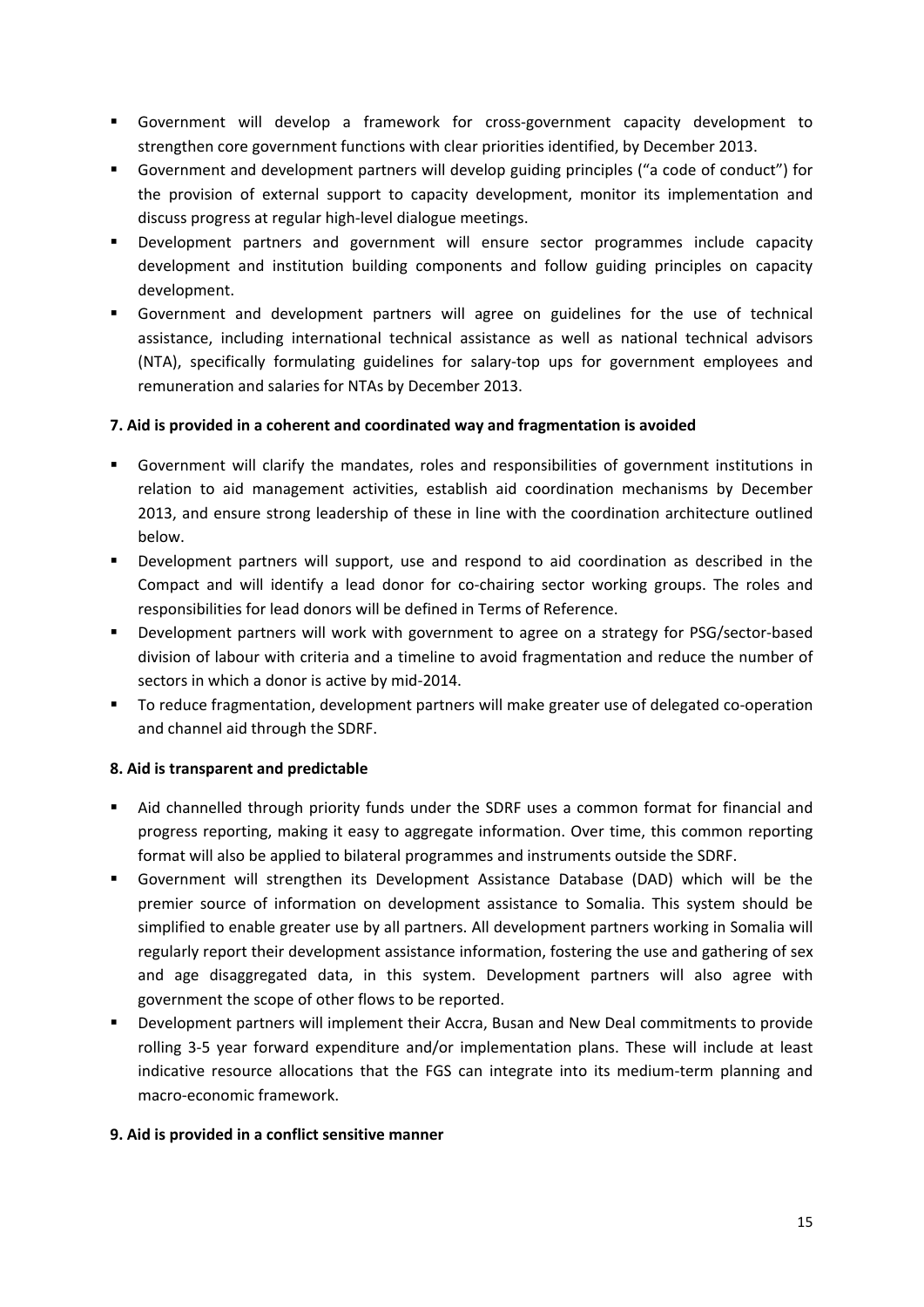- Government and development partners will cooperate in ensuring that their interventions are designed in a conflict-sensitive manner, through the use of context analysis and regular monitoring, to reduce the risk that aid unintentionally contributes to the escalation or sustainably of violence. Particular attention must be paid not to increase economic and political inequalities.
- Development partners and government agree to develop a proposal for a grievance redress/ombudsman mechanism which allows complaints related to aid operations to be filed and heard.

# **Humanitarian Principles and activities**

The Government and partners are fully committed to the humanitarian principles of humanity, neutrality, impartiality and operational independence endorsed in General Assembly resolutions 46/182 and 58/114. The Government reaffirms that it will help facilitate full humanitarian access to people in need wherever in Somalia they are found and will not interfere with humanitarian actors' neutrality, impartiality and independence from political, economic and military processes.

The humanitarian situation in Somalia has continued to improve gradually since the famine in 2011, largely due to consecutive good rains and the ongoing delivery of assistance. However, the gains are fragile and the needs remain enormous. A foundation of the ongoing transition from crisis to early recovery and sustainable development therefore is the 2013-2015 humanitarian strategy, which focuses on both life-saving needs and programming to build up communities' ability to cope with future drought and other shocks. The Government and partners are fully committed to working to invest in the resilience programming that is necessary to break the cycle of crisis.

# **The Somalia Development and Reconstruction Facility**

The FGS and development partners agree to establish the Somalia Development and Reconstruction Facility (SDRF) as a centrepiece of the New Deal partnership and in order to enhance the delivery of effective assistance to all Somalis. Closely aligned with the Somalia Compact principles, the SDRF will serve as a mechanism for the FGS to oversee and guide the diverse activities of its development partners. The SDRF establishment will be pragmatic and gradual, allowing for a steady transition towards full operational effectiveness, based on capacity and performance. In line with the Constitutional framework, the SDRF can channel resources to the Federal unit level. It will develop an agreed mechanism to ensure the engagement of regions. The key objectives of the SDRF will be to:

- align resources behind critical Somali priorities determined and agreed in this Compact and ensure follow-up and monitoring of their delivery;
- develop sustainable institutional capacity within Somali authorities by putting Somali institutions in the lead;
- facilitate a transition towards the full use of country PFM systems by establishing and strengthening those systems, starting with the national budget framework;
- increase the transparency and accountability of the delivery and management of international assistance in Somalia; and
- reduce transaction costs by pooling funds and adopting harmonized results reporting.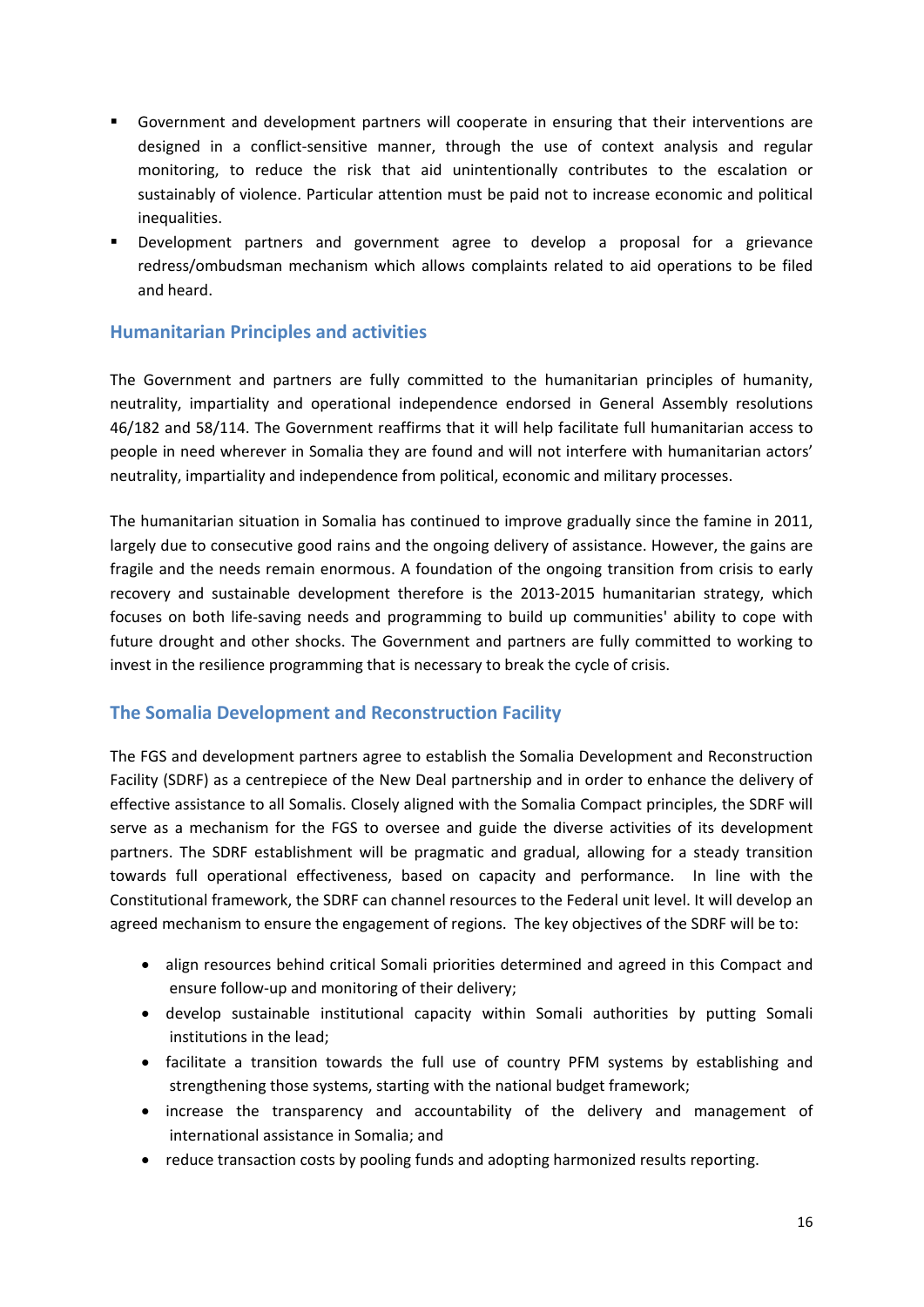**SDRF Windows:** The SDRF will bring together several funds ("windows") under a common governance framework. This will ensure (a) coordination across activities, (b) wide coverage of the PSGs, and (c) a combination of instruments that can deliver on urgent needs as well as laying the foundations for longer-term institutional development. The windows would be administered by technical agencies in areas based on comparative advantage: the UN, the World Bank, the African Development Bank, and the administrator of the Special Financing Facility (SFF). All window administrators will agree on their operating procedures with the FGS and development partners to ensure compatibility with the principles of the SDRF. The windows will ensure that technical work on design and delivery is undertaken with federal and regional institutions at the technical level as appropriate.

In its first phase, the SFF will cover critical recurrent costs of government and small-scale rehabilitation and employment generation, while also initiating the use of country systems in alignment with the PFM Reform Strategy and Action Plan.

Development partners and the FGS recognize that the establishment of the SDRF will initially run in parallel to on-going activities, funds and programmes. However, the SDRF will aim to facilitate coordination and information sharing on existing activities through its governance framework, including those funded outside the Facility. Over time, financing may increasingly transition towards the SDRF framework as a preferred channel (as outlined in Compact Principle 5), based on the track record of the SDRF.

**SDRF Governance:** To avoid an overly complex structure and to lower transaction costs, the SDRF would share its governing bodies with the wider aid coordination architecture. The main SDRF governance arrangements will include a high-level Steering Committee and a Technical Secretariat as outlined in the next section.

**SDRF Monitoring:** The SDRF will establish a robust mechanism for reporting and monitoring the performance of participating funds against PSG priorities and for managing risks. To ensure visibility across funding instruments, the Technical Secretariat will develop common reporting standards for implementation and results and will prepare periodic progress reports for the SDRF governance and the broader aid coordination bodies.

# **IV. COMPACT ARCHITECTURE AND MONITORING ARRANGEMENTS**

To support the delivery of the Somali Compact the FGS and development partners will jointly set up an architecture for regular dialogue and coordination and a mechanism to monitor and review progress in Compact implementation.

# **Mechanisms for Dialogue and Aid Co-ordination**

To advance regular strategic dialogue and manage international assistance in Somalia the government and development partners agree to establish the following mechanisms:

1. The **High Level Partnership Forum** which will be the main platform for dialogue and policy discussions on Compact implementation and a central mechanism for strategic co-ordination and information-sharing. The High Level Partnership Forum will meet quarterly and at least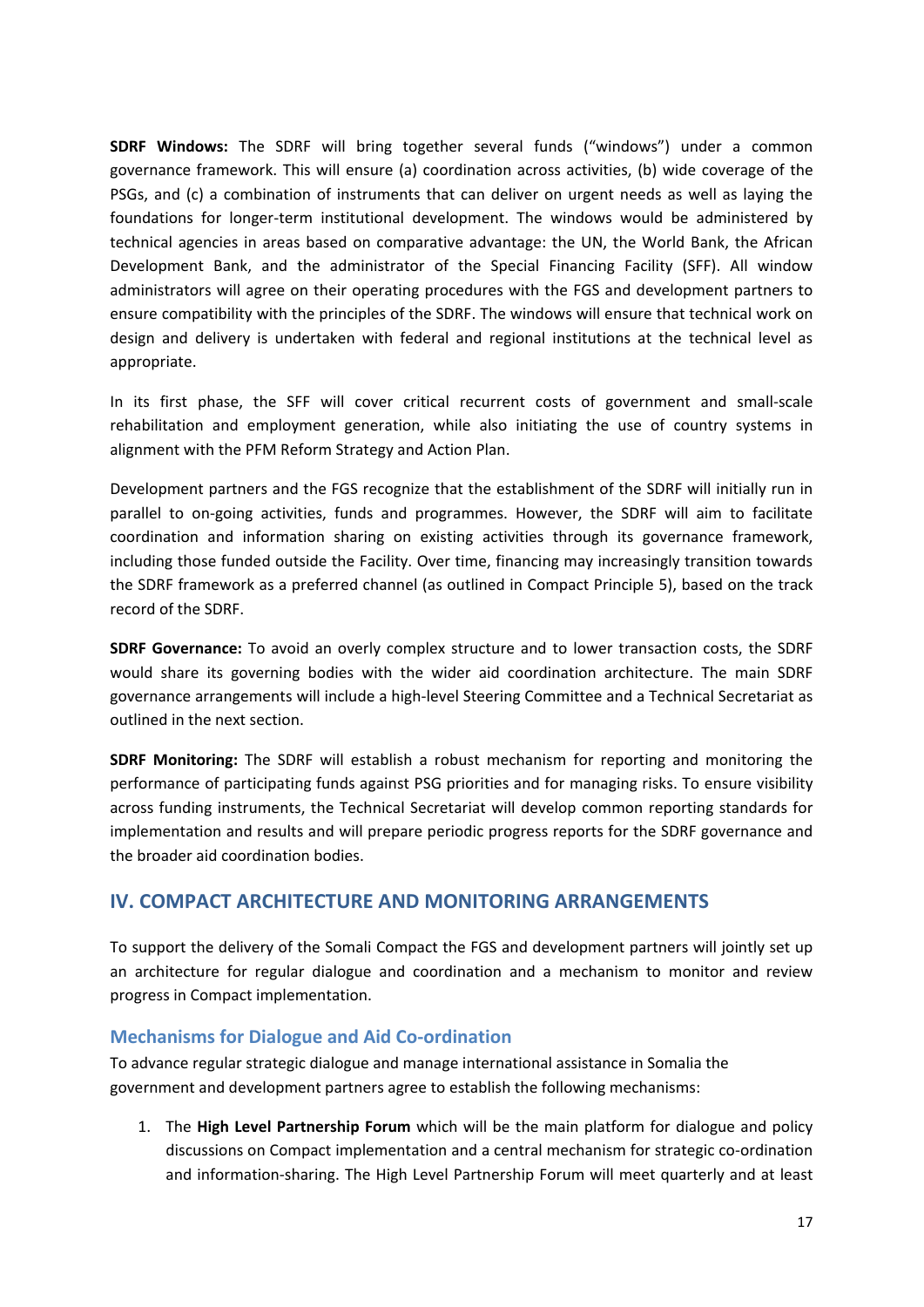once a year at ministerial or senior officials level with development partner participation from headquarters.

- 2. The **SDRF Steering Committee** which will provide strategic oversight and guidance for the SDRF and the implementation of the New Deal Compact, including commitments related to policy, financing and aid delivery.
- 3. The **FGS & Development Partner Groups** which will provide a technical forum for sectoral policy formulation, planning and programmatic co-ordination.

A Technical Secretariat will be set up to support the proper functioning of the SDRF Steering Committee and the High Level Partnership Forum, and to advance day-to-day work on financing, aid effectiveness and co-ordination, monitoring and reporting.

# **Reporting and Monitoring Arrangements**

To monitor progress in the implementation of the Somali Compact the government and development partners agree to establish a monitoring framework with the following components:

- 1. Monitoring **peacebuilding and statebuilding outcomes**. This will allow government, civil society and development partners to assess the achievement of development outcomes using the PSGs and related priorities as a framework (in line with the New Deal). Specific indicators for monitoring peacebuilding and statebuilding progress will be developed by the Technical Secretariat under the guidance of the SDRF Steering Committee by December 2013. $4$  To the extent possible, indicators will be disaggregated by area, age, sex and social groups.
- 2. Monitoring **progress against key PSG milestones** set out for each priority and detailed in the Compact policy matrix. Monitoring will be based on qualitative progress reports to be prepared by the FGS & Development Partners Groups. The Technical Secretariat will liaise with FGS & Development Partners Groups to compile and prepare regular reports to be reviewed by the High Level Partnership Forum. To the extent possible, the reports will have a specific section on monitoring the progress of women and girls' participation and access.
- 3. Monitoring of **government and development partner performance** individually and collectively in moving towards the partnership principles and commitments outlined in the Compact. Specific indicators for monitoring these commitments will be developed by the Technical Secretariat under the guidance of the SDRF Steering Committee by December 2013. By March 2014, the Technical Secretariat, with independent support, will conduct a baseline assessment. Reports on partner performance will include a specific section on how they ensure women and girls' equal participation in all interventions.

An **annual review of progress** on all of the above will take place at a high-level meeting to be held by December 2014, and subsequently every year. The meeting will review progress in overall Compact implementation, update PSG milestones, assess resource requirements and renew national and international commitments.

**<sup>.</sup>** <sup>4</sup> Indicators will be developed drawing on the global Peacebuilding and Statebuilding indicators endorsed by the International Dialogue on Peacebuilding and Statebuilding.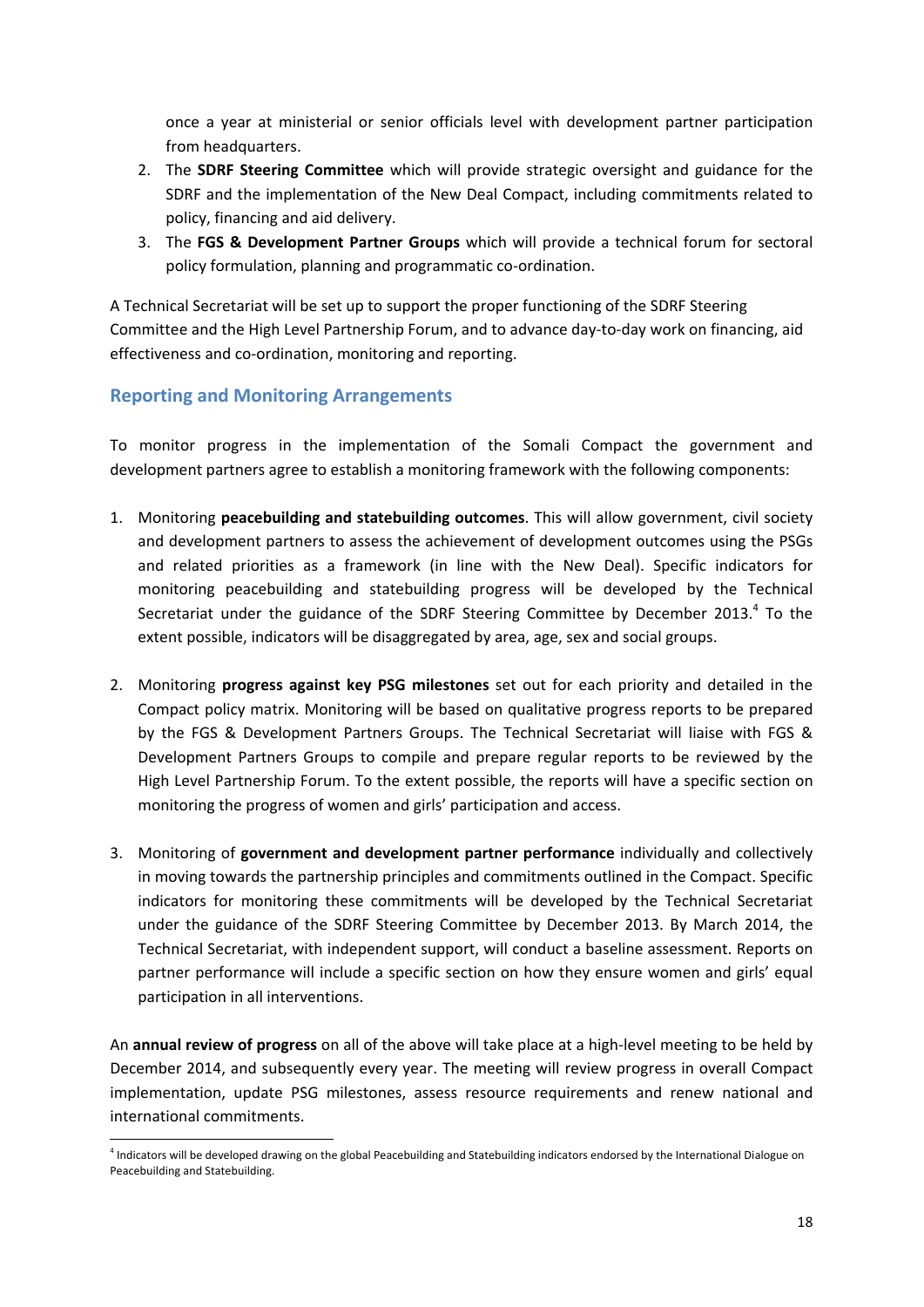# **SOMALILAND ARRANGEMENT**

# **2013-2016**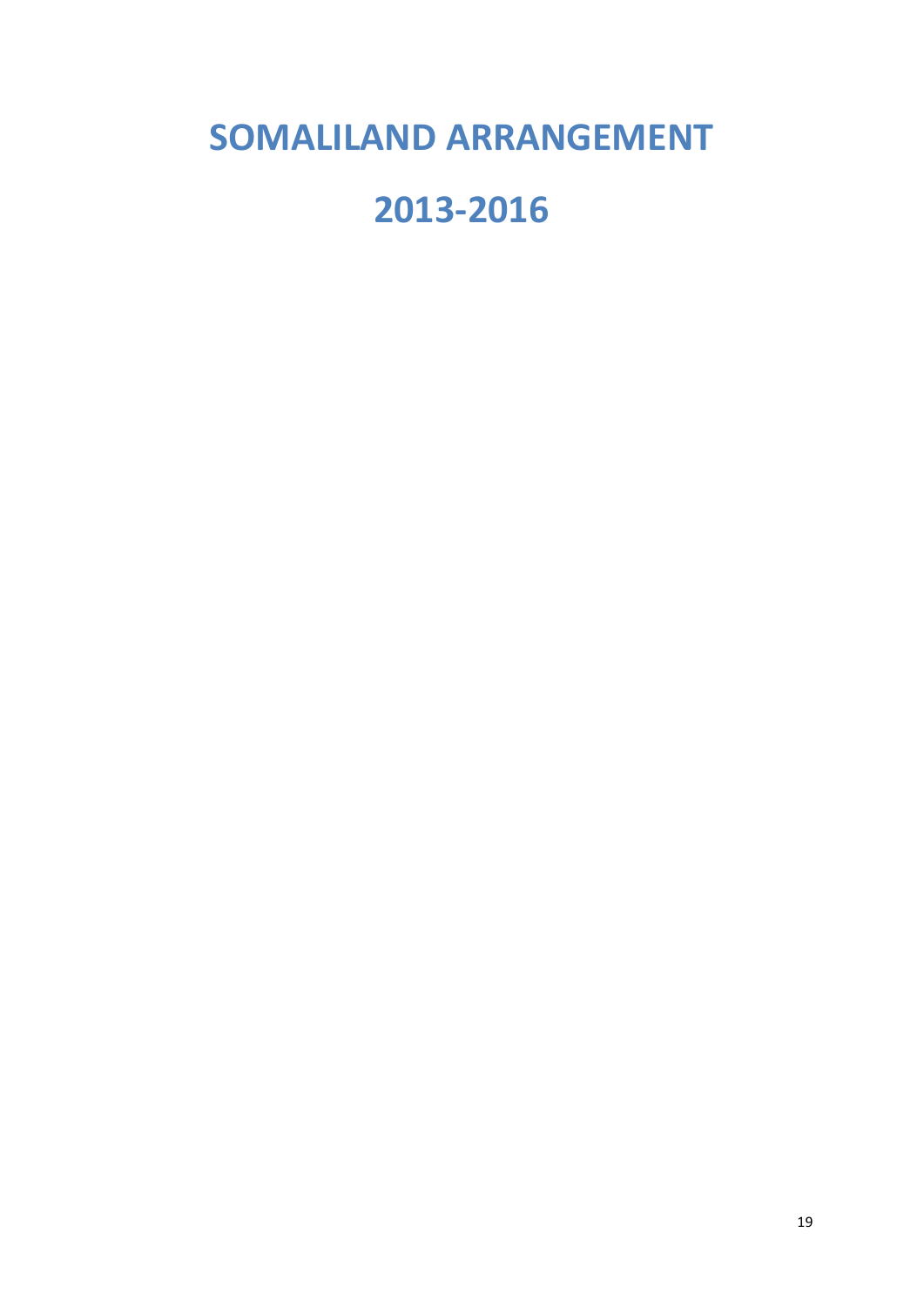# **V. SOMALILAND SPECIAL ARRANGEMENT**

#### **Framing the Somaliland Special Arrangement**

Somaliland's unique development trajectory has evolved out of a process of more than 20 years of grassroots peacebuilding and statebuilding, forged in relative isolation from other development contexts characterising the region. Over time, a complex and resilient institutional structure has taken shape in which modern institutions, traditional and religious authorities, the private sector and civil society work together in order to effectively ensure peace, stability, freedom against piracy and terrorism, economic growth, the delivery of basic services, the protection of livelihoods and social development. Since the ratification of the Somaliland Constitution by popular referendum in 2001, Somaliland's development path has been led by five democratically-elected governments, with the House of Elders (*Guurti*) playing a traditionally-mandated role in maintaining peace, order and cultural integrity.

The Somaliland Special Arrangement lays out a way forward for institutionalising on-going Somaliland processes and initiatives within an overarching and equal partnership between the Somaliland government, its people and the international community. It is underpinned by a need to protect and build upon Somaliland's development gains, as a means for maintaining and expanding upon security and economic prosperity throughout the Horn of Africa. The Somaliland Special Arrangement represents an important element of a larger shift in approach to development partner engagement.

The Somaliland Special Arrangement is a separate and distinct part of the Somali Compact. The Somaliland Special Arrangement is the sole framework for engaging with Somaliland's development process under the New Deal partnership. The simultaneous endorsement of the New Deal principles was conducted in the spirit of the 13 April Ankara Communiqué signed by the Government of Somaliland and the Federal Government of Somalia as part of their on-going dialogue process, in which the two sides agreed to work together to encourage greater and more effective international development assistance. While the two arrangements were developed through separate processes and will be implemented using separate government systems and mechanisms, their concurrent and mutually reinforcing implementation will help to ensure greater cooperation, trust and goodwill between all Somali people.

#### **Somaliland's Vision 2030 and the Somaliland Special Arrangement**

The Somaliland Special Arrangement is based on Somaliland's Vision 2030. It has been developed under the leadership of the Somaliland Ministry of National and Planning and Development (MoNPD) in consultations with Somaliland stakeholders, including the National Planning Commission (NPC), line Ministries, Civil Society Organisations (CSOs) and implementing partners.

The overall vision, as outlined in the Somaliland Vision 2030, is to create "A Stable, Democratic and Prosperous Somaliland Where the People Enjoy a High Quality of Life."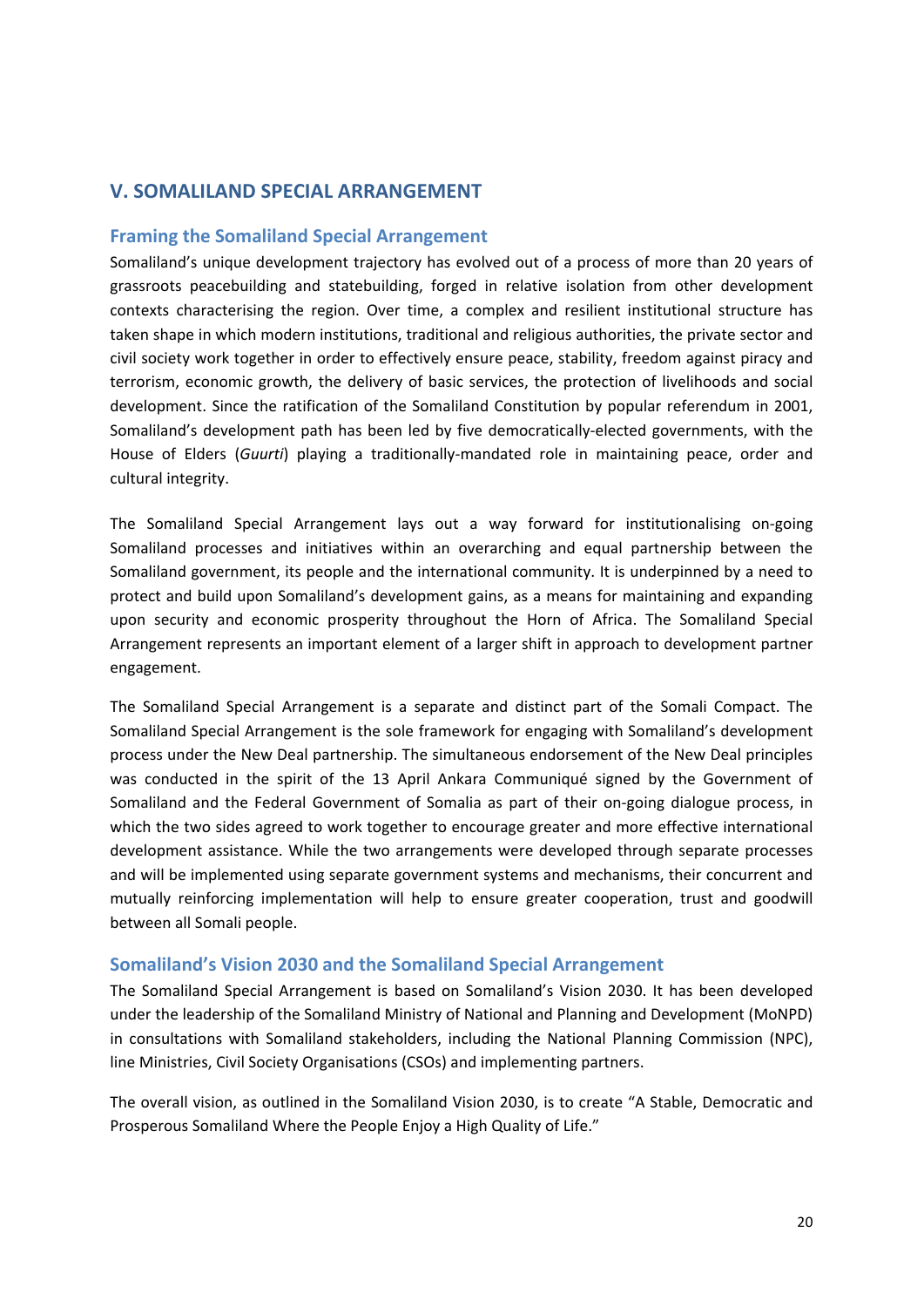As the Vision 2030 states, "The government is determined to achieve economic prosperity and social wellbeing for its people while consolidating the nation's accomplishments in building stability, maintaining security and developing democratic institutions. Our aim is to create an empowering environment where all citizens feel that they have a stake and a role to play in national development." The Vision 2030 sets out a roadmap to:

- Enable Somaliland to take ownership of its development agenda;
- Inspire Somaliland and its leadership to mobilise resources and overcome development challenges to attain a higher standard of living;
- Guide development partners to align their assistance with Somaliland's priorities and aspirations;
- Provide a framework upon which Somaliland´s strategies and implementation plans will be anchored.

In order to make progress towards the Vision 2030, a five year development plan for Somaliland for the period 2012-2016 was developed through a challenging, but rewarding process, which involved consultations across different stakeholder groups, including government and non-state actors, central and regional actors. The overall objective of the plan is to address and overcome the structural and institutional development constraints which Somaliland faces, and to achieve social and economic transformation towards the attainment of national prosperity.

The pillars of Somaliland's Development Plan correspond to the five Peace and Statebuilding Goals (PSGs) of the New Deal in the following manner: the Governance Pillar corresponds to PSG 1 (Inclusive Politics), PSG 2 (Security) and PSG 3 (Justice); the Economic, Infrastructure and Environment Pillars correspond to PSG 4 (Economic Foundations); and the Social Pillar corresponds to PSG 5 (Revenue and Services).

The priorities and corresponding milestones covered within these five PSG areas were derived directly from a wide range of assessments and evaluations conducted by the government and international partners over the past several years. In developing the Somaliland Special Arrangement, these assessments were consolidated and taken into consideration through a PSG lens by those Somaliland government and civil society representatives leading the Somaliland Special Arrangement drafting process. Somaliland has been fortunate enough to draw on extensive prior background material, including a number of sector strategies and assessments, which are already structured to address the overall development framework—the Somaliland development plan—and has informed the Somaliland Special Arrangement.

# **Approach to the Somaliland Special Arrangement**

The Somaliland Special Arrangement will serve as a strategic framework for development partners to engage with identified priority areas of Somaliland's development plan. As a living document, the Somaliland Special Arrangement highlights targeted milestones that are specific enough to guide policy dialogue, project development and planning, while allowing enough flexibility for a changing contextual environment.

The Somaliland Special Arrangement will also provide the framework for improving international assistance to Somaliland by setting out a set of partnership principles, preferred financing modalities and mechanisms for coordination and monitoring.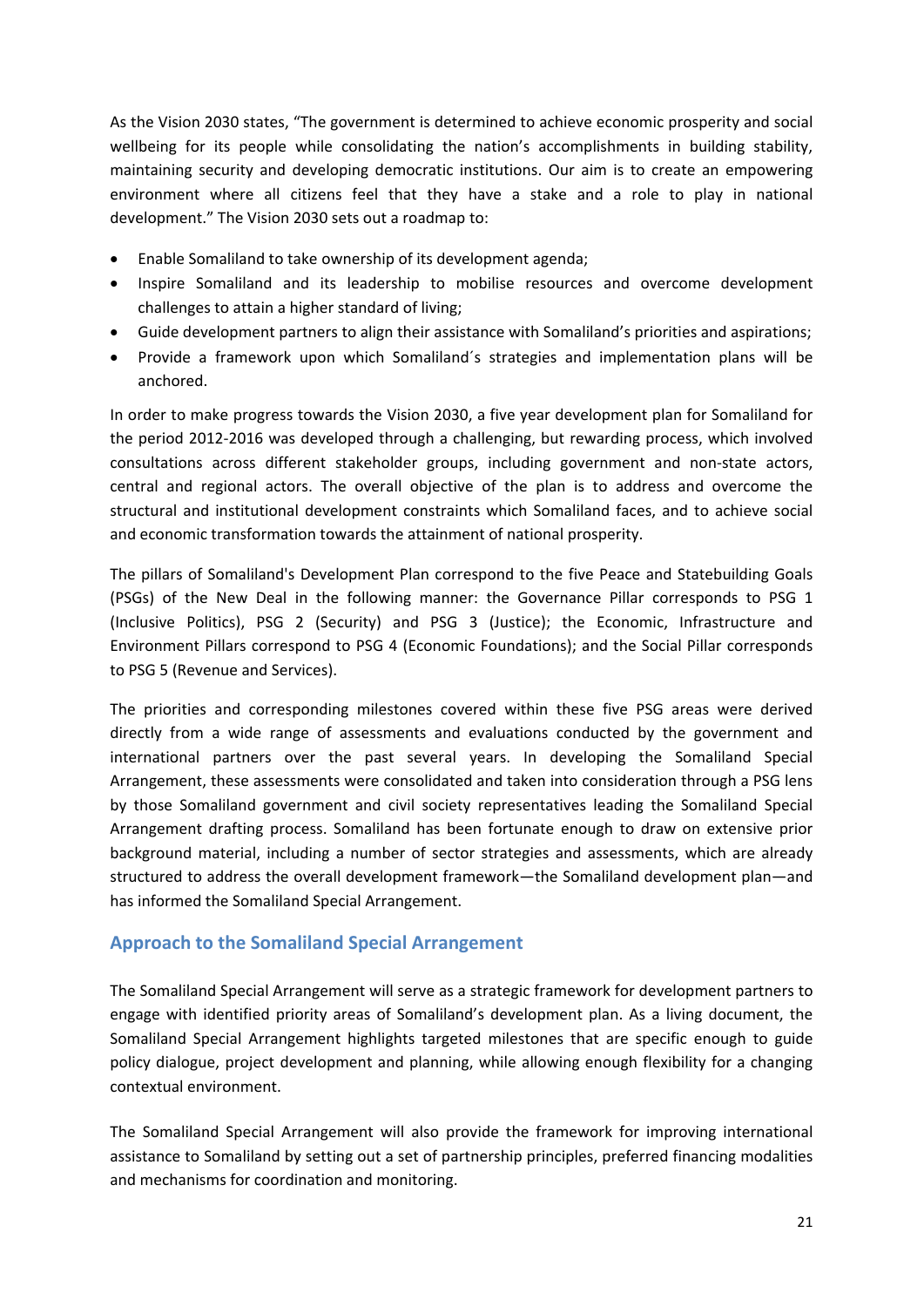Prioritisation and programming efforts currently underway to implement the Somaliland development plan, will serve as the starting point for kick-starting implementation under the New Deal framework. Further dialogue and planning will take place through the mechanism identified in the Somaliland Special Arrangement, in order to translate strategic priorities and milestones outlined in the document into concrete and tangible results.

#### **Somaliland Peacebuilding and Statebuilding Priorities**

Somaliland has undergone three prioritisation processes since 2011. The latest intensive exercise involved the prioritisation of the development plan in 2013, in preparation for financing of the Somaliland Development Fund by the NPC, which includes civil society. Ministries, Departments and Agencies identified priorities and continued to develop concrete sector strategy frameworks and priority projects based on prior discussions at regional and district levels and technical input from CSOs, UN agencies and implementing partners. Additionally, for the first time, through an intensive data collection process led by the MoNPD, the government has a better understanding of estimated external resource flows in 2013, which has helped to inform government resource allocation.

These prioritisation processes have consistently identified targeted areas that fall within Peace and Statebuilding Goals (PSGs 1, 3, 4 and 5).

The Somaliland Special Arrangement has focussed its attention on those areas where support under a New Deal framework will be most important. PSG 2 is not included in the Somaliland Special Arrangement. Although further gains in the security sphere is seen as a high priority for maintaining Somaliland's peace and stability, Somaliland's long-standing security cooperation with development partners means that this area is already being robustly supported, (and it is anticipated that this will continue) in comparison with other PSGs. Furthermore, the security sector receives a significant portion of resources allocated directly by the Somaliland government. On the other hand, a past neglect of economic foundations is addressed within the Somaliland Special Arrangement by inscribing an added focus on this sector. The Annex outlines in more detail the proposed milestones for each of the priorities.

The Somaliland government will continue to consult stakeholders through various fora, including regional and district meetings, under the leadership of the MoNPD and relevant line ministries. The findings will then be reported back and factored into future planning processes and the implementation of Somaliland's peacebuilding and statebuilding priorities.

#### **PSG1: Inclusive Politics**

# **Strategic Objective: Build a politically stable and democratic Somaliland that adheres to the principles of good governance**

Somaliland has transitioned out of the phase of reconciliation within Somaliland and reached a stable political settlement. It is now working to consolidate democratic systems and constitutional dispute resolution mechanisms, to enhance their strength and resilience. Traditional forms of authority and local spaces for participation must be further harmonised with state-level governance systems to ensure accountability and deepen bottom-up inclusivity, especially among women, youth, marginalized communities and under-represented regions of Somaliland.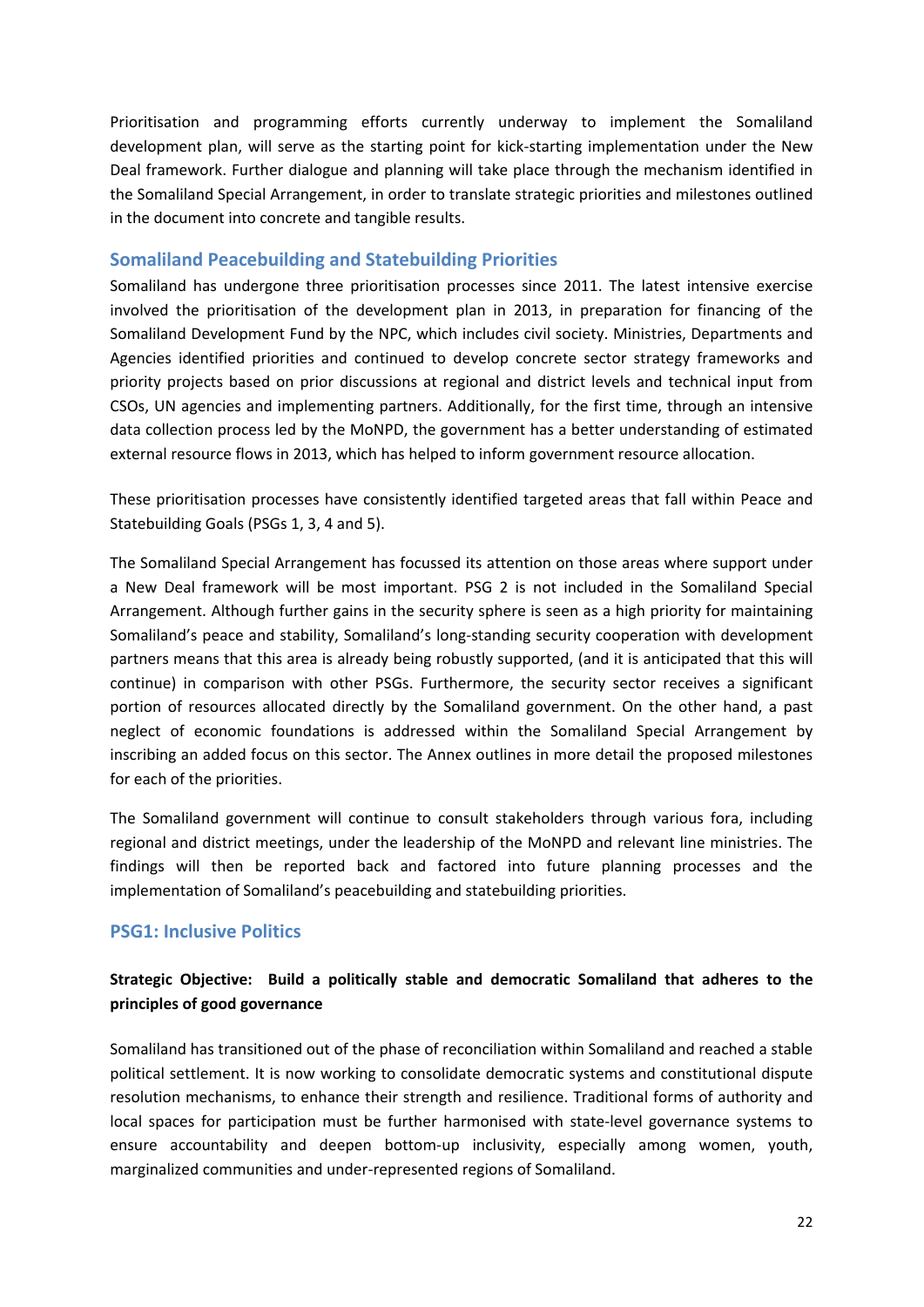While legitimate electoral systems and legislative structures are in place, their role as primary sources of stability and political legitimacy are dependent upon the institutionalisation of standardised voting processes and effective multi-party representation. Strengthening the government-society partnership will foster an enabling environment that promotes accountability and oversight through a vibrant, pluralistic and engaged civil society and media. While there have been significant gains, there are challenges that need to be addressed to move to the next stage of development. Two key priorities have been identified to help achieve the strategic objective:

- ¾ *Priority 1: Strengthen electoral processes and practices by reforming the electoral system in key areas, including addressing gaps in representation, such as those faced by women and marginalized communities; conducting voter registration; and developing mechanisms for judicial and public oversight.*
- ¾ *Priority 2: Increase parliamentary accountability and responsiveness to the public by developing mechanisms that promote strategic communications, transparency, constituent outreach, coalition development and accountability to party platforms.*

#### **PSG 3: Justice**

#### **Strategic Objective: Improve access to an efficient and effective justice system for all**

An effective administration of the justice system is critical to maintaining and enhancing peace, security, economic development and political stability in Somaliland. As with most institutions, the justice sector has suffered immense destruction, in terms of physical structures and human capital. While some progress has been made towards rebuilding the justice system, there remain challenges to the establishment of a fair, transparent, efficient and credible system. The government launched a Justice Sector Reform Strategy in 2013, in line with the Somaliland development plan. However, its implementation requires a solid financing strategy complemented by specialized, high-quality technical support. Reform interventions must focus on demonstrating results delivering on the targets set out in the Justice Reform Strategy. Three key priorities have been identified:

- ¾ *Priority 1: Strengthen the capacity of the courts through extensive training and the provision of required equipment to ensure that they can carry out their core functions.*
- ¾ *Priority 2: Clarify the roles and responsibilities of law making bodies and strengthen their institutional capacity including the capacity to prioritise and draft legislation that is harmonised with the existing body of laws.*
- ¾ *Priority 3: Promote a more responsive and accessible justice system that protects the human rights of all.*

#### **PSG 4: Economic Foundations**

**Strategic Objective: Strengthen the management of Somaliland's natural, productive and human resources, and create an enabling economic and financial environment to maximise economic growth and participation in the regional and global economy.**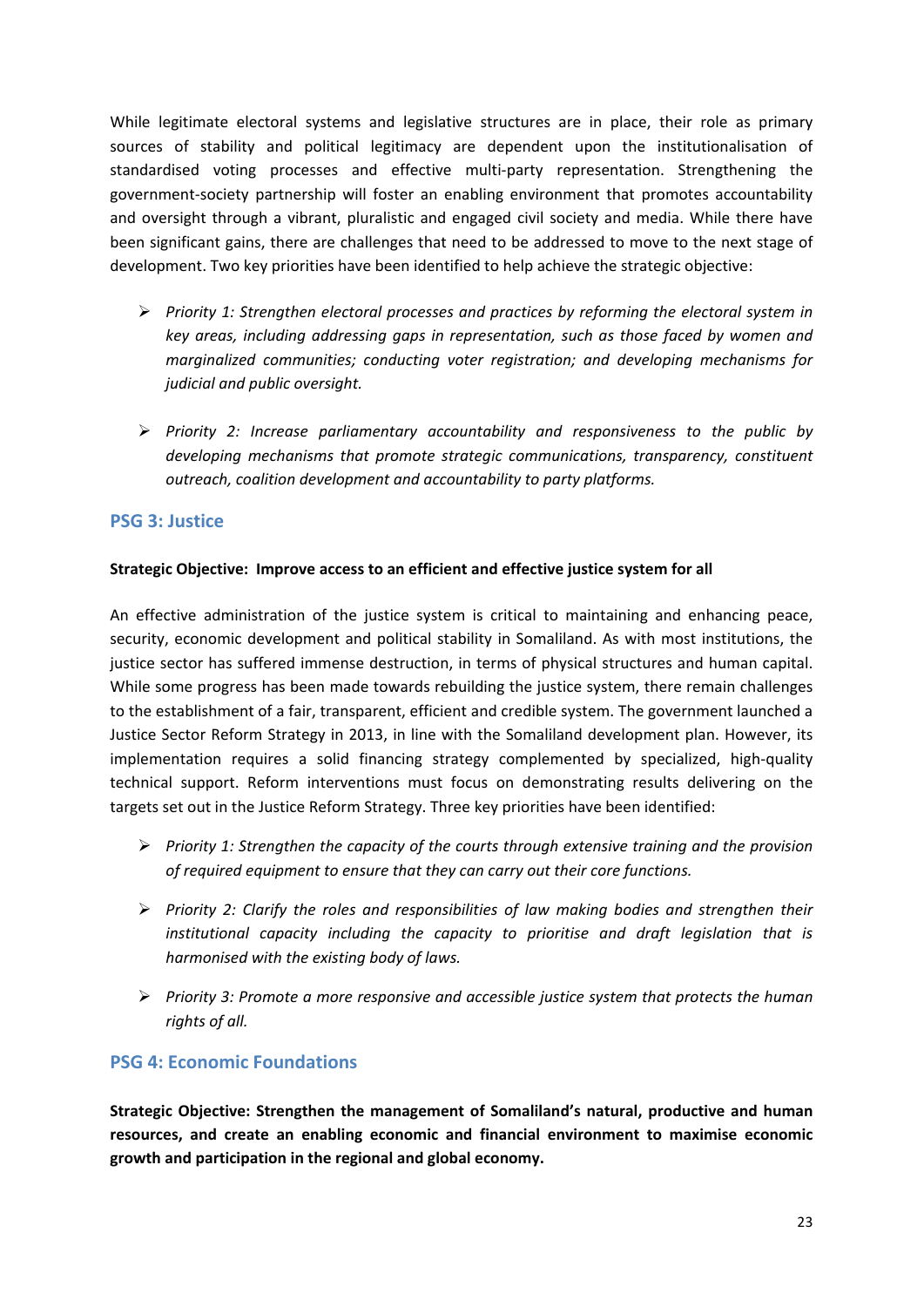The priority given to the productive sector is based on the Government's recognition of its potential for contributing to economic growth, employment generation, poverty reduction, and economic diversification. Livestock exports, including raw hides and skins (export of slaughtered animals was introduced only recently), represent about 50% of GDP and 80% of foreign currency earnings<sup>5</sup>. The importance of infrastructure, roads in particular, for economic development and access to social services has also been recognised. There is a critical need to develop the financial sector to support increased investment opportunities, as well as access to finance. The Somaliland Food and Water Security Strategy (FWSS) of 2012 bases its approach on the understanding that cultivating the productive sectors (agriculture, livestock and fisheries), water and natural resources has the potential for not only addressing poverty, but also broadening the economic base and creating employment. Environmental protection and the development of renewable sources of energy for both household consumption and for larger scale commercial purposes have also emerged as key priorities. Finding solutions to address Somaliland's clean energy needs are critical to dealing with impacts of climate change, deforestation, and environmental degradation, and also fit within Somaliland's current economic potentialities. The importance of good management practice for mineral resources and extractive industries in Somaliland is also clear. The six key priorities are:

- ¾ *Priority 1: Develop and implement an investment strategy for public and productive infrastructures, including roads, water, irrigation, markets, ports, and energy.*
- ¾ *Priority 2: Strengthen investment in productive sectors, particularly agriculture, livestock, and fisheries; create a legal framework to enable economic growth (including establishing property rights and land registration mechanisms).*
- ¾ *Priority 3: Building efficient credit, investment and insurance institutions that contribute to economic growth and higher living standards.*
- ¾ *Priority 4: Generate employment, including through the development of vocational and technical training, and establish a special business fund for young entrepreneurs.*
- ¾ *Priority 5: Develop and implement a comprehensive and integrated environmental management strategy that addresses desertification, promotes alternatives to charcoal as an energy source, and protects land, water, forest and coastal resources.*
- ¾ *Priority 6: Put in place an affordable energy plan and policy that takes Somaliland from dependence on imported fuel to a greater use of its own abundant natural resources.*

# **PSG 5: Revenue and Services**

**Strategic Objectives: Build public service capacity to raise revenues, manage resources and ensure the provision of streamlined quality services in an accountable and transparent manner that guarantees inclusiveness and equity.** 

**<sup>.</sup>** <sup>5</sup> Somaliland Ministry of Finance, Annual Figures and Trade and Finance, 2012.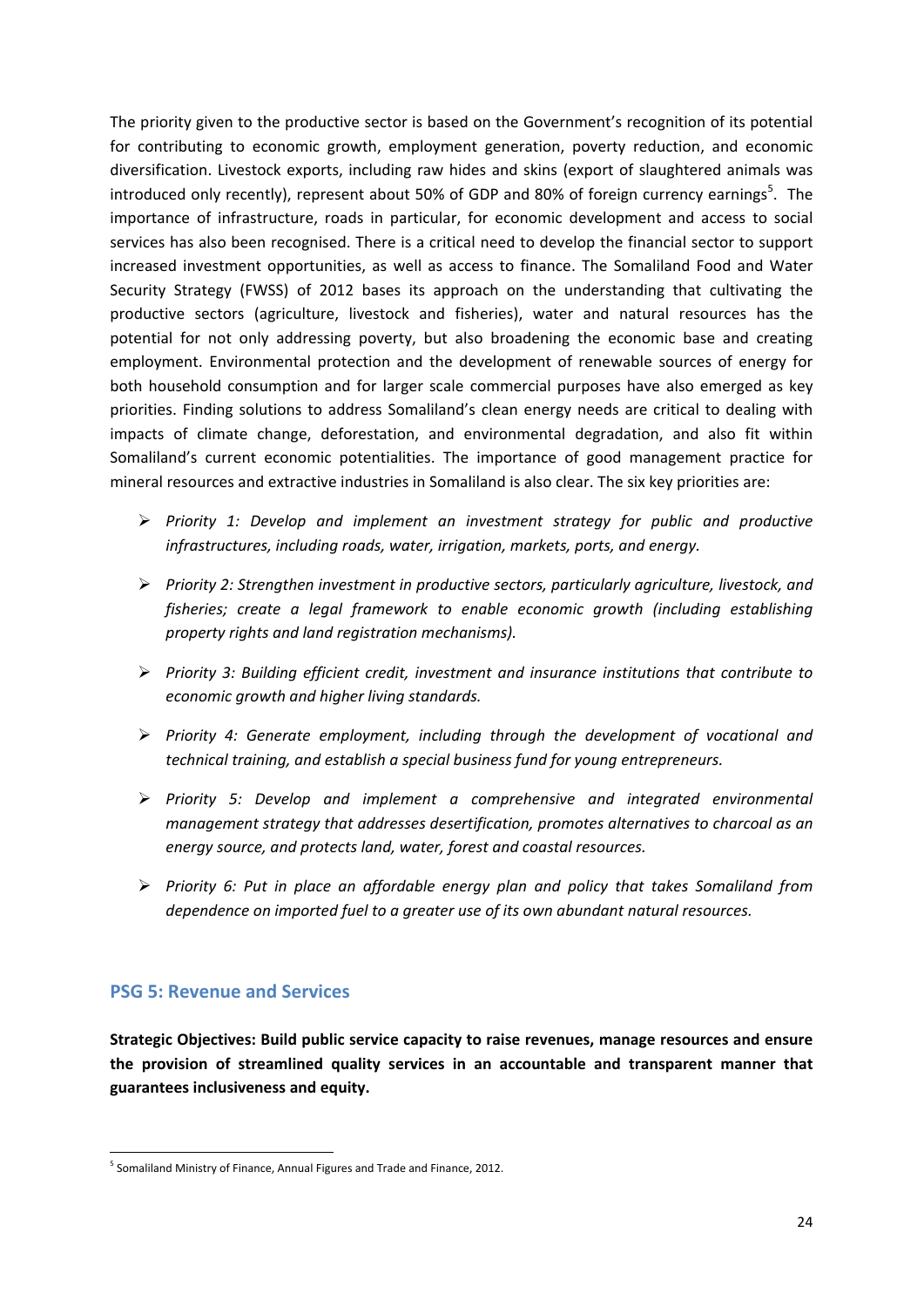Somaliland is largely dependent upon a narrow set of custom taxes which generate approximately 75% of domestic revenue. Based on GDP estimates, central government revenues as a proportion of GDP are approximately 8%.

There is increasing awareness across Somaliland society that bad governance and corruption pose a serious risk to the creation and institutionalisation of effective governance, economic growth, and socio-political stability. In response, the government has been reviewing the effectiveness of past efforts to support Public Financial Management (PFM). Through a government-led consultative process, a Road Map for PFM Reform has been developed and will be presented to donor partners for technical and financial support. Similarly, the government has also recognized that "most public institutions are not adequately equipped to deliver services effectively and efficiently." Many institutions do not have clear terms of reference for their mandate and functional structure. The government has established a Public Sector Reform Committee to identify a way forward. The three priorities are:

- ¾ *Priority 1: Establish an appropriate and effective system of public financial management based on the PFM Road Map that includes strengthening the budget process, establishing a chart of accounts and enhancing public procurement.*
- ¾ *Priority 2: Promote the equitable distribution and access to basic services both through both the use of clear service delivery mechanisms and standards, as well as the clarification of roles and responsibilities of the central and local authorities and service delivery providers.*
- ¾ *Priority 3: Create a merit based and equitably distributed civil service that delivers high quality basic services and security for all Somaliland citizens.*

#### **Cross-Cutting Issues**

Somaliland's development plan contains a number of explicit and implicit crosscutting themes to be integrated into planning and implementation processes across all pillars. Further crosscutting themes address the relationship and impact of the development partnership in terms of relationship and engagement with society.

**Gender mainstreaming:** Fostering a positive and inclusive role for women will be a paramount consideration in all aspects of SSA implementation. Gender priorities are identified across the development plan but due to limited resources the government has not been able to implement the identified programs. Women's groups have played an important part in promoting development, social cohesion, secure livelihoods, peacebuilding and community stability throughout Somaliland's history. However, entrenched power imbalances continue to be pervasive within Somaliland's socioeconomic environment. This contributes to gender inequality and inadequate representation of women within the political sphere. Interventions made within the New Deal framework must contribute to ensuring equitable participation of men and women as economic and political actors, and should respond directly to the structural challenges contributing to sustained gender disparities across all of the PSG priority areas. Gender mainstreaming will be built into projects, programming and sector strategies, and progress in this area will be assessed as a specific theme through the joint aid coordination and monitoring mechanisms.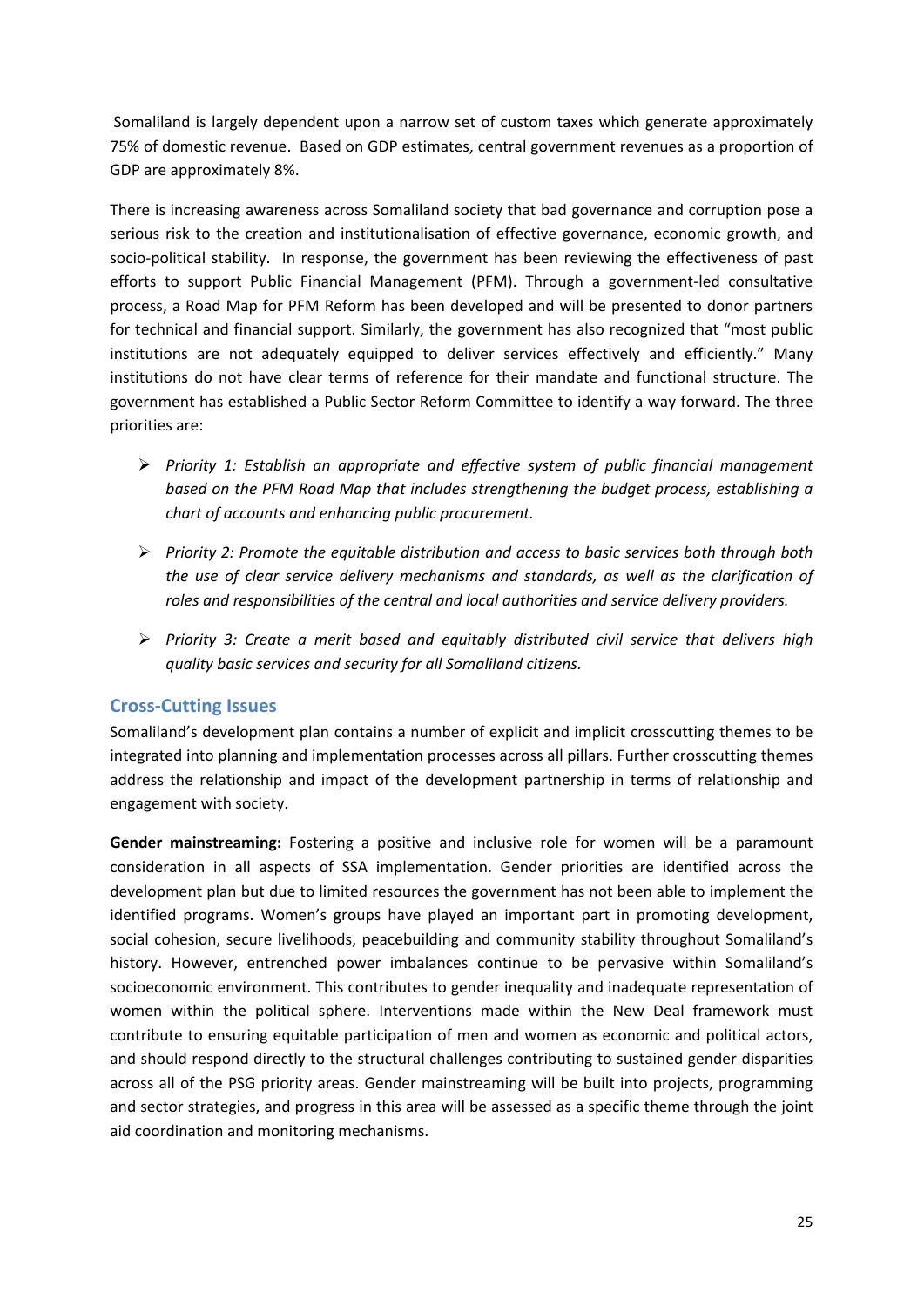**Strengthening citizen-state relations:** A two-tiered approach to civic engagement will be fostered in which formal participation and inclusion within democratic processes will be complemented with the promotion of political spaces where civil society engagement, freedom of ideas and assembly, proactive advocacy, and community-led development activities can flourish. Popular ownership of government-led development initiatives are derived primarily from established democratic processes, such as elections, which provide mechanisms for promoting legitimacy, accountability, responsiveness and popular representation within Somaliland's governing institutions. At the same time, grassroots development approaches, in line with Somaliland's traditional community-based governance structures, will be promoted in all planning, implementation, joint coordination and monitoring processes to ensure effective participation, accountability, transparency and responsiveness by all citizens on a daily basis.

**Protection of human rights:** Peacebuilding and the strengthening of institutional effectiveness will only be sustainable and legitimate if the human rights of the Somaliland people are upheld. The enactment of the Somaliland National Human Rights Commission Law in 2010 represents a positive indication of Somaliland's commitment to protecting human rights. This theme must also be enshrined directly within the Somaliland Special Agreement planning and implementation process. The Human Rights Commission and non-state human rights organizations will be encouraged to provide reports and assessments to aid coordination, monitoring and evaluation forums. Their findings and proposals will both serve as measures to ensure accountability to human rights principles compatible with international law, and help guide future programming.

# **Delivery Instruments: Development Financing**

The Somaliland budget continues to grow in line with increasing revenues; from USD 47 million in 2010 to USD 125 million in 2013. But the budget continues to fall well short of the financing requirements of the Somaliland development plan, meaning that the government remains highly dependent on external resources. This section identifies a set of operating principles and preferred financing modalities to guide development partner engagement in Somaliland.

# **Partnership Principles**

The Somaliland government and development partners re-commit to the principles agreed at the High Level Fora on Aid Effectiveness in Paris (2005), Accra (2008) and Busan (2011), including the New Deal TRUST principles. Based on these global commitments, all development partners pledge to respect the following principles:

- Full ownership by the Somaliland government and people over the design, delivery and monitoring of development partner-financed activities in Somaliland;
- Adherence to "do no harm" principles: Somaliland's peace and stability, while proven to be resilient and deeply-entrenched, remain vulnerable to external shocks and internal threats. Interventions through the Somaliland Special Agreement must be underpinned by an adherence to conflict sensitivity in order to ensure that statebuilding processes and policy reforms mitigate rather than exacerbate the conditions for violent conflict. Particular attention must be paid to reducing economic and political inequalities;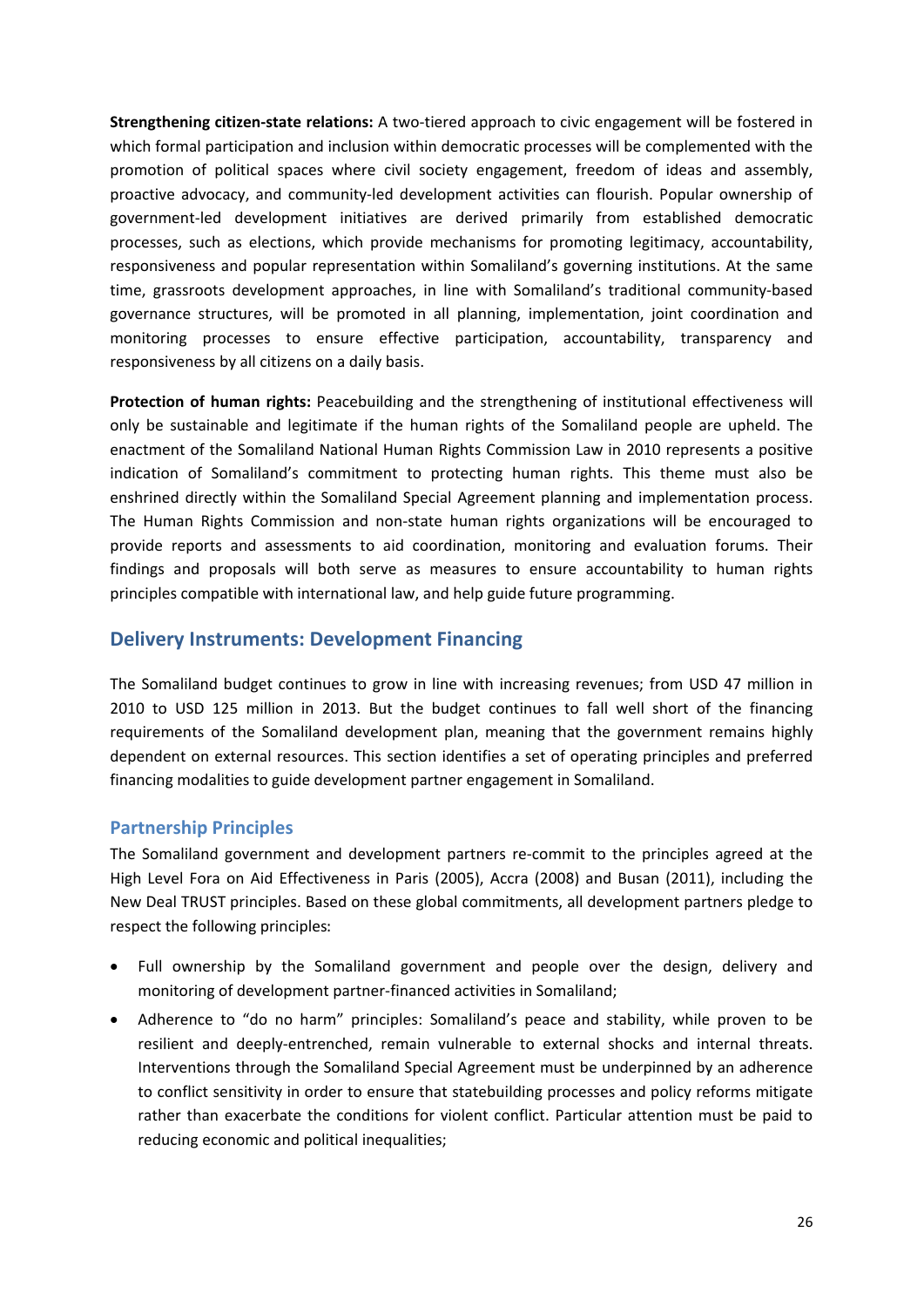- Greater willingness to accept and manage risks, including the risk of non-engagement with Somaliland, and the importance of using Somaliland-specific and conflict-sensitive approaches to engagement;
- Alignment of international assistance with the government's strategic priorities articulated in the development plan, related sector strategies and the Somaliland Special Arrangement;
- A harmonised approach which ensures horizontal coordination and a good division of labour between international agencies – avoiding duplication and wasted resources;
- A common effort to ensure development partner funds build and strengthen Somaliland capacity and institutions in line with Somaliland's Public Sector Reform strategy and PFM Road Map.<sup>6</sup>
- A focus on strengthening Somaliland's public finance management system and supporting the Somaliland government in adopting an Open Budget Initiative. In turn, the Somaliland government strongly commits to implement the priorities set out in the PFM Road Map developed by the Somaliland government and to define realistic benchmarks with development partners.
- Based on the achievement of jointly agreed benchmarks international assistance will increasingly be channelled through Somaliland's systems.
- Transparency and predictability of international assistance in Somaliland, including through the use of the DAD<sup>7</sup> (or other appropriate aid management tool), by reporting aid on Somaliland's budget and by making publicly available reports, data and knowledge products related to development partner interventions and programmes.
- Dedicated support to building the statistical and monitoring and evaluation capacity of the Somaliland government to ensure that peacebuilding, statebuilding and development outcomes and results are tracked. All externally funded interventions should have a monitoring and evaluation component that allows government to take part in joint monitoring activities.

On the basis of these principles, the Somaliland government and development partners will develop a set of more specific commitments and benchmarks, and monitor progress towards the achievement of these (as described below).

# **Financing Arrangements**

**.** 

Financing arrangements for the Somaliland Special Arrangement will support a gradual and performance-based transition to increased ownership and alignment of government institutions, with the ultimate objective of providing the environment suitable for budget support. In line with New Deal Principles, Somaliland and development partners will build on funding modalities such as the Somaliland Development Fund (SDF), the preferred financing mechanisms, or develop new external funding modalities like the SDF that make greater use of government systems and processes to ensure greater alignment with Somaliland priorities, lower transaction costs, better value for money for partners, and sustainable results.

<sup>&</sup>lt;sup>6</sup> The government of Somaliland led the development of the PFM Road Map which reviewed past programs on PFM through a process of rigorous negotiation with PFM stakeholders to ensure buy-in, which was previously lacking. 7

 $^7$  The effectiveness of DAD as an aid information management system will be reviewed in mid-2014 to see if both the Government and development community should look to alternatives.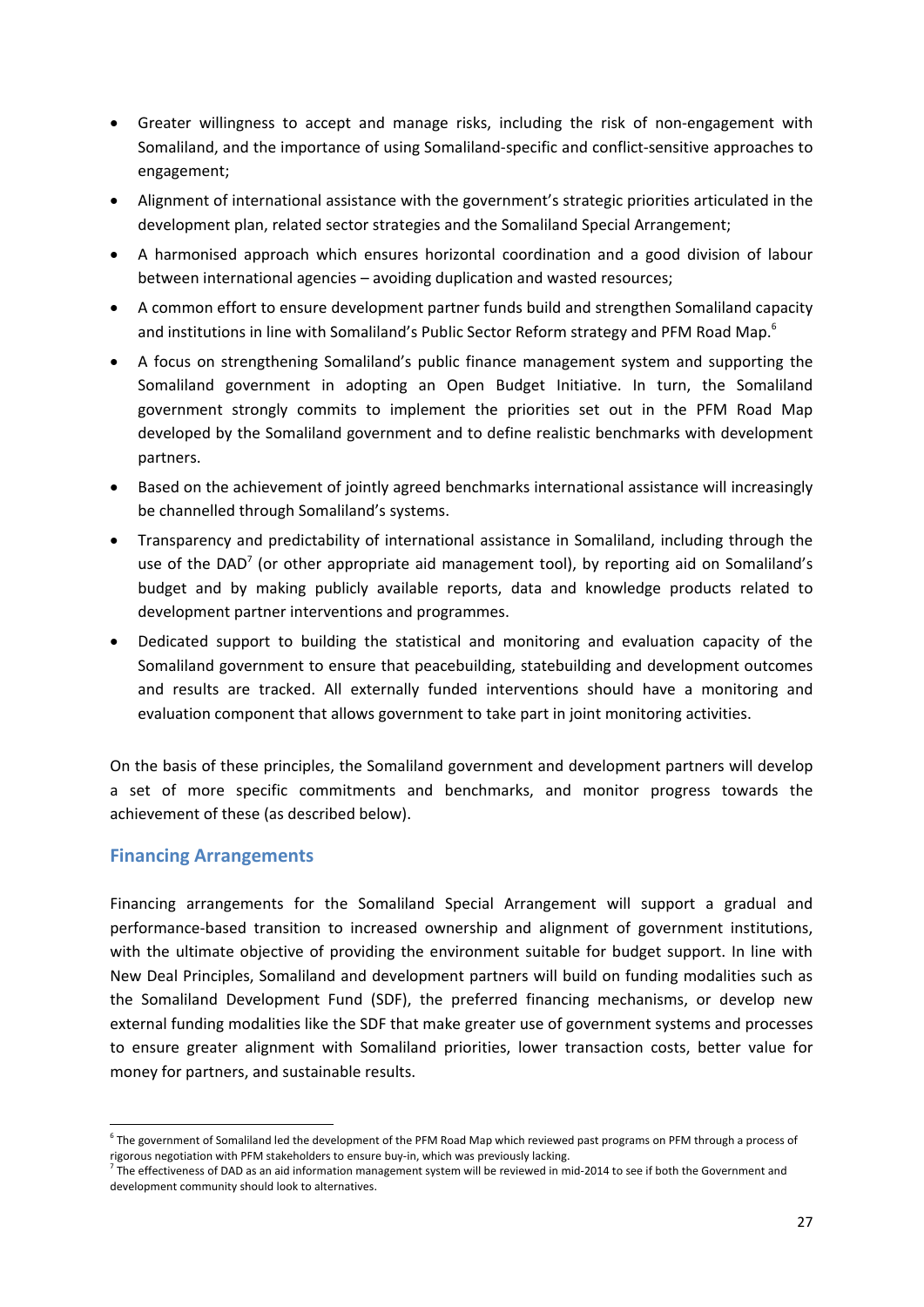The current arrangements for external financing rely on **intermediary institutions** to administer funds and implement programs and projects, mainly outside government structures. It is recognised that such arrangements cannot fully support the development of sustainable institutional capacity, Somaliland ownership and the basis for mutual accountability between government and development partners.

Development partners and the Government of Somaliland therefore agree to undertake a **joint evaluation** of the current funding mechanisms, particularly those of particular concern to Somaliland stakeholders, by mid-2014, to determine how scarce resources can provide better value for money, ensure that current parallel systems and processes (e.g. budget classification and bottom-up and top-down development planning) are harmonised, and tangible sustainable results delivered. Recommendations from this joint evaluation will be presented to the High Level Aid Coordination Forum to ensure the findings are implemented.

The government and development partners will work towards budget support modalities in the longer term, recognizing that this is the government's preferred mode of external financing. In the interim, the Somaliland Development Fund (SDF), and mechanisms that use the same approach, will be the preferred financing modality.

The Somaliland Development Fund is based on the principle of government ownership and leadership. In the SDF, the government establishes its own priority programs and projects, which the SDF, managed by a private firm, implements. Additional objectives of the SDF are to build the core capacity of the Government of Somaliland to plan, prioritise and allocate resources in an accountable and transparent manner, based on principles of inclusiveness, participation and non-discrimination. The SDF was established by the DANIDA and DFID in 2012, with the Government of Somaliland and is based on the principles of the New Deal.

Where donors cannot join the SDF, a limited number of other Multi-Partner Trust Funds can be established if they are: multi-sector or sector-based; aligned with the development plan's priorities; use government systems. Such funds should be aligned as much as possible with government priorities and aligned with the Somaliland Special Arrangement operating principles and coordination modalities.

Stand-alone projects may also be considered but should be based on Somaliland-priorities, coordinated with government programs, and follow the principles set out in the Somaliland Special Arrangement. Such projects can take the form of either multi-lateral, bilateral, private or publicprivate partnerships, as well as the funding mechanisms utilised by non-traditional partners, including regional sources, non-OECD sources, Diaspora Investment Funds, Private Sector Investment, and Zakat.

# **Coordination and Monitoring Arrangements**

# **Aid Management and Coordination**

To strengthen their partnership the Somaliland Government and the international community will strengthen the existing structure and related mechanisms for joint planning, coordination, monitoring and reporting. The coordination architecture will consist of the following bodies and mechanisms: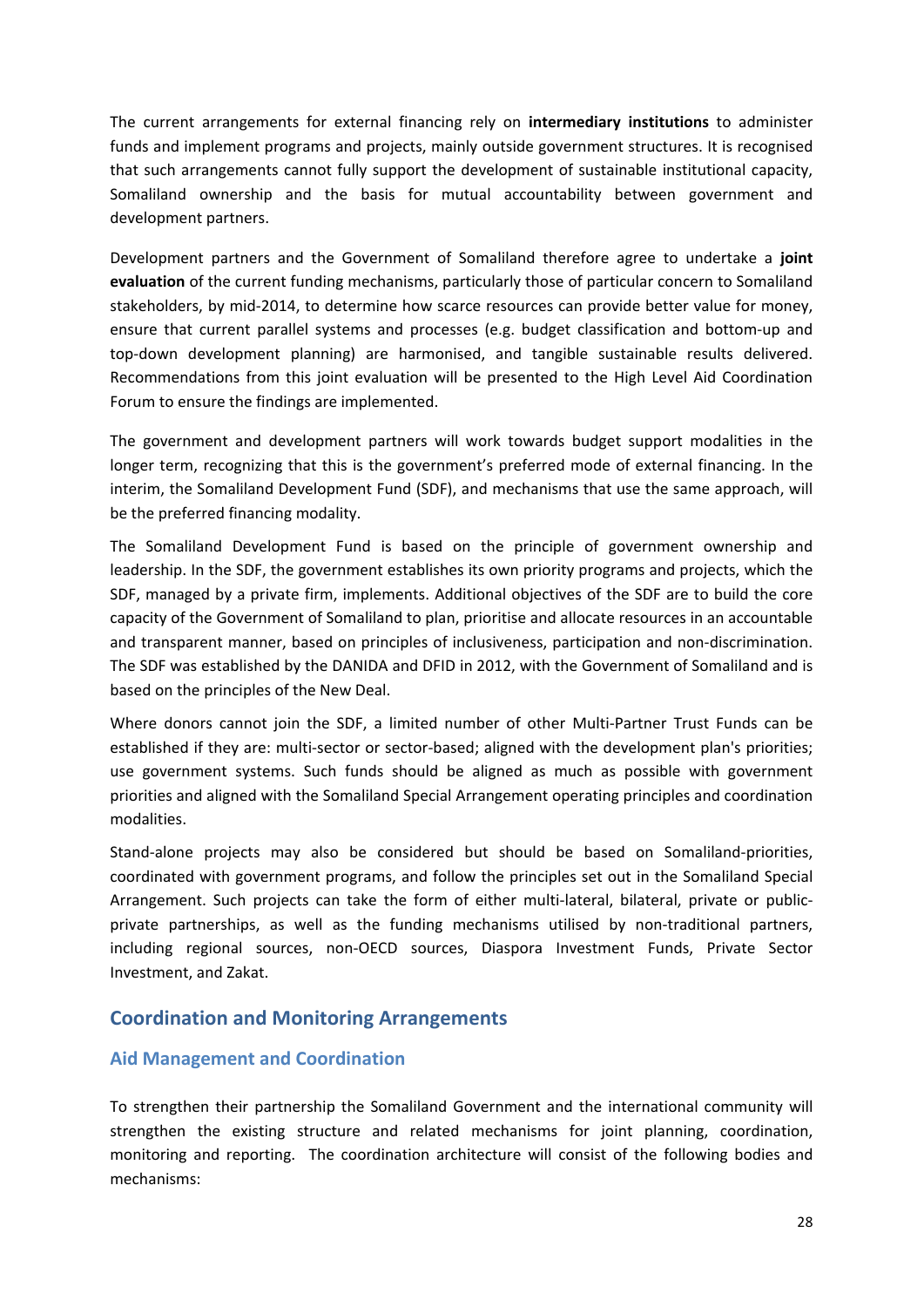- The **National Planning Commission (NPC)** has played an integral role in development planning and guiding strategic decisions regarding government and development partner financing in 2013. The NPC will continue to lead the prioritization and monitoring efforts set out under the Somaliland Special Arrangement. This forum will also focus on inter-ministerial coordination and risk management on the government's side. Risk management will include working with development partners on developing joint risk-management strategies. The NPC consists of 15 ministers, the Governor of the Central Bank of Somaliland and representatives from parliament, academia, and civil society and meets every two months.
- The adjusted **High Level Aid Coordination Forum** (HLACF) will provide the platform to review and discuss NDP/PSG priorities and budgets, jointly assess progress against priorities, discuss assessments on aid effectiveness, and findings of joint monitoring missions or reports. The HLACF will be co-chaired by the government and a development partner (donor) and will be held at strategic points along the Somaliland budget process (late February and October). A Somaliland Special Arrangement Steering Group will be formed from the membership of the HLACF.
- The **Inter-sectoral Forum,** which consists of the sector chairs and co-chairs, meets once every three months to provide updates and exchange information on crosscutting issues.
- The existing **Sector Coordination Forums** role will expand to being responsible for jointly coordinating the development of work-plans, including joint assessments, monitoring and reporting at the sector level. Sector Forums meet once every two months, meetings are cochaired by a Minister selected by the NPC, from the relevant sector and a development partner representative, based on a no-objection from the NPC. To demonstrate development partner's commitment to the New Deal Principles, development partners and senior officials from implementing partners will participate in the Sector Forums in person or through videoconference as a less-preferred option.<sup>8</sup> This level of direct development partner engagement is key to address the current problem of parallel structures in Nairobi and in Somaliland, fragmentation of efforts, the weakness of some of the Sector Coordination Forums.

The government of Somaliland and development partners agree to a joint monitoring framework covering the following key elements:

- **Joint monitoring of peacebuilding and statebuilding outcomes based on mutually-acceptable indicators** to be jointly developed by government and international partners. This process will build on ongoing data collection efforts underway in Somaliland and will aim to build Somaliland's statistical system.<sup>9</sup>
- **Joint monitoring and evaluation of programmes and projects** at agreed times against agreed milestones in the Somaliland Special Agreement. Monitoring and Evaluation reports will be coordinated and prepared jointly by the MoNPD together with the Sector Coordination Forums (or associated Sub-Sector Working Group) with technical support by the Lead Donor of each Sector Coordination Forum. The National Planning Commission and the High Level Aid Coordination Forum will review the monitoring and evaluation reports. A standard reporting format and schedule will be developed to reduce transaction costs for all stakeholders and ensure reports are submitted on time.

**.** 

<sup>&</sup>lt;sup>8</sup>Video conferencing infrastructure will have to be costed in and financed to ensure implementation of aspects of the partnership principles.

<sup>&</sup>lt;sup>9</sup> Current data collection efforts include a Household Survey, an Enterprise Survey and an on-going Population Estimation Survey. Data is also being collected to develop the first ever Gross Development Product."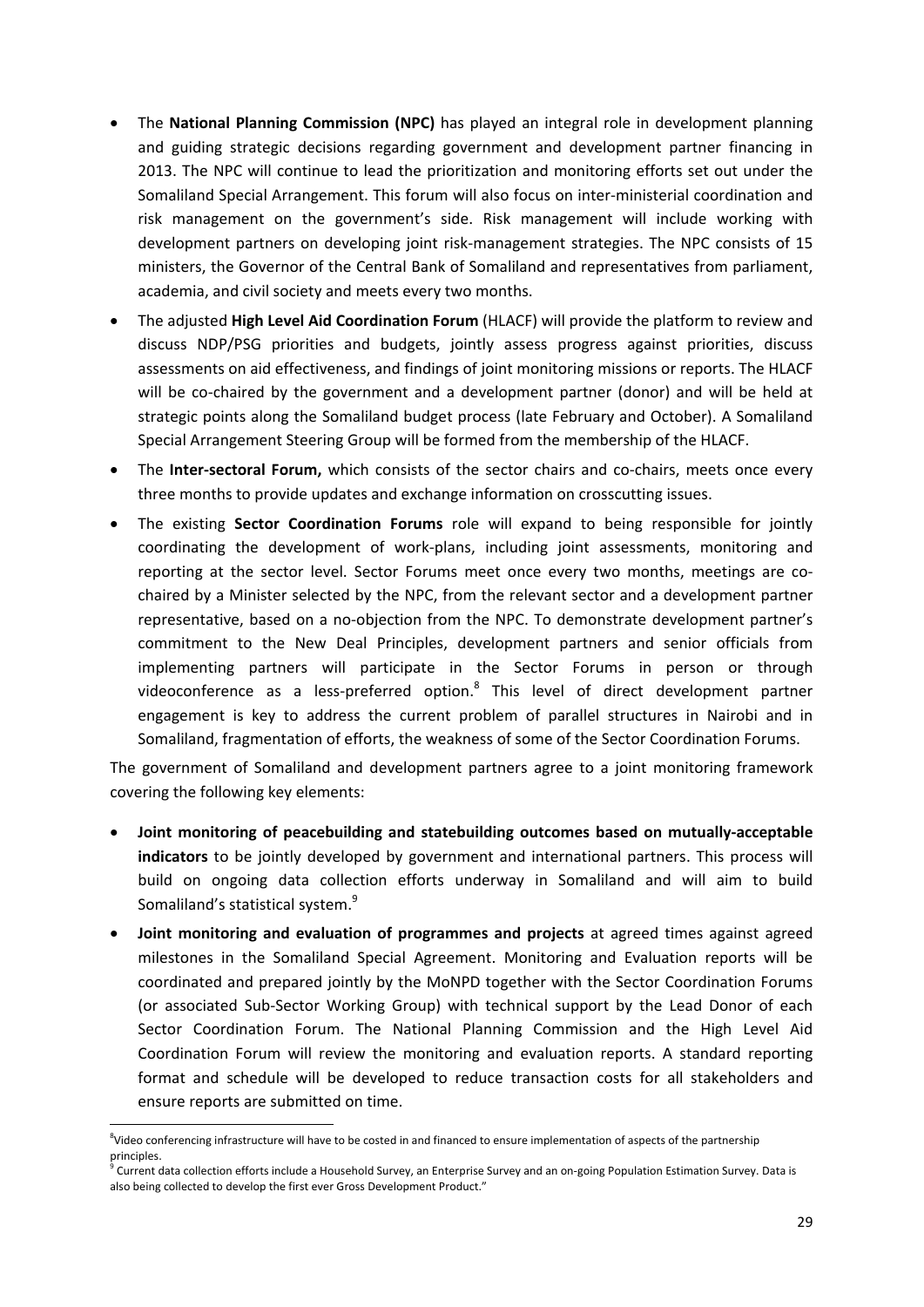- **Monitoring of government and development partner's performance** in moving towards the partnership principles and commitments outlined in the Somaliland Special Arrangement. Specific indicators for monitoring these commitments will be developed by a working group to be established within the High Level Aid Coordination Forum by December 2013.
- The High Level Aid Coordination Forum will conduct an **annual review of progress** in terms of overall Somaliland Special Arrangement implementation, update PSG milestones, assess resource requirements and renew international commitments. The meeting will take place in October so as to be aligned with the government's budget process.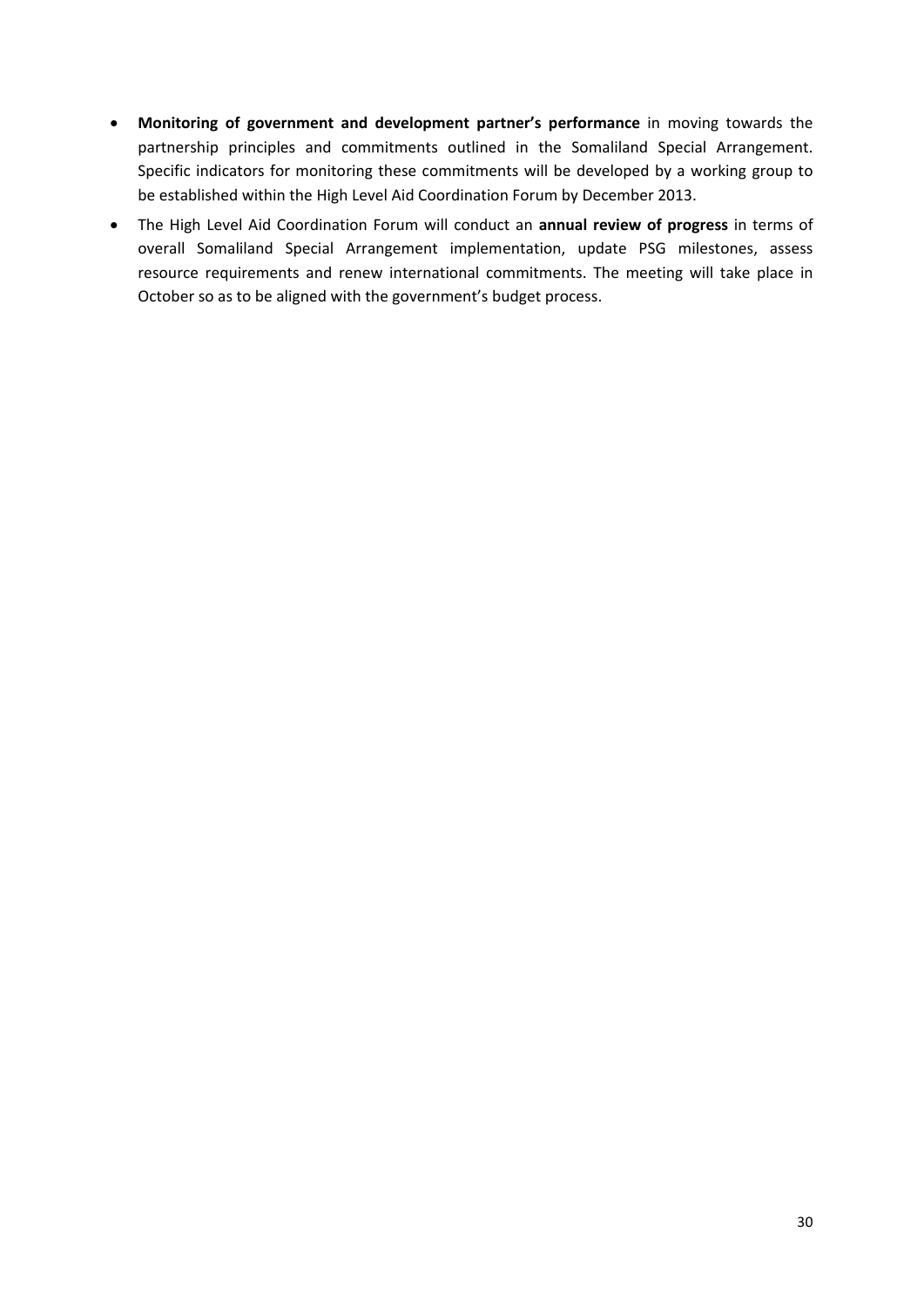# **ANNEX 1: RESULTS MATRIX OF SOMALI PEACE AND STATEBUILDING GOALS**

#### **PSG1: INCLUSIVE POLITICS**

#### **STRATEGIC OBJECTIVE: Achieve a stable and peaceful Somalia through inclusive political processes**

**Priority 1: Advance inclusive political dialogue to clarify and settle relations between the federal government and existing and emerging administrations and initiate processes of social reconciliation to restore trust between communities** 

| Milestones: |                                                                                  | <b>Delivery Date</b> | Responsibilities | Support         |
|-------------|----------------------------------------------------------------------------------|----------------------|------------------|-----------------|
|             |                                                                                  |                      | (government)     | (dev. partners) |
| 1.          | National reconciliation commission established and peacebuilding and             | 2014                 |                  |                 |
|             | reconciliation programmes developed                                              |                      |                  |                 |
| 2.          | Inclusive consultations on the establishment of administrations conducted in at  | 2014                 |                  |                 |
|             | least 10 regions and administrations established                                 |                      |                  |                 |
| 3.          | Inter-regional dialogue on the formation of federal states initiated             | 2014                 |                  |                 |
| 4.          | Annual conference on political dialogue with the executive head of states of     | 2014                 |                  |                 |
|             | existing and emerging administrations convened by the FGS (first in 2013, until  |                      |                  |                 |
|             | 2015)                                                                            |                      |                  |                 |
| 5.          | Decision on the federal model reached                                            | 2015                 |                  |                 |
|             | Priority 2: Finalize and adopt a Federal Constitution by December 2015           |                      |                  |                 |
| 1.          | Review and Implementation Commission established and MoU between                 | 2014                 |                  |                 |
|             | Oversight Committee and Review Commission agreed                                 |                      |                  |                 |
| 2.          | Boundaries and Federation Commission established                                 | 2014                 |                  |                 |
| 3.          | Proposal for public consultations developed by Review Commission and             | 2014                 |                  |                 |
|             | approved by Oversight Committee                                                  |                      |                  |                 |
|             | Priority 3: Prepare for and hold credible elections by 2016                      |                      |                  |                 |
|             | Legislation on electoral process and voter registration drafted and presented to | 2014                 |                  |                 |
|             | parliament                                                                       |                      |                  |                 |
| 2.          | National independent electoral commission with operational work plan and         | 2014                 |                  |                 |
|             | strategy established                                                             |                      |                  |                 |
| 3.          | Legislation on political party formation drafted and passed by parliament        | 2014                 |                  |                 |
| 4.          | Comprehensive communication and civic education strategy on political            | 2014                 |                  |                 |
|             | participation and reconciliation developed                                       |                      |                  |                 |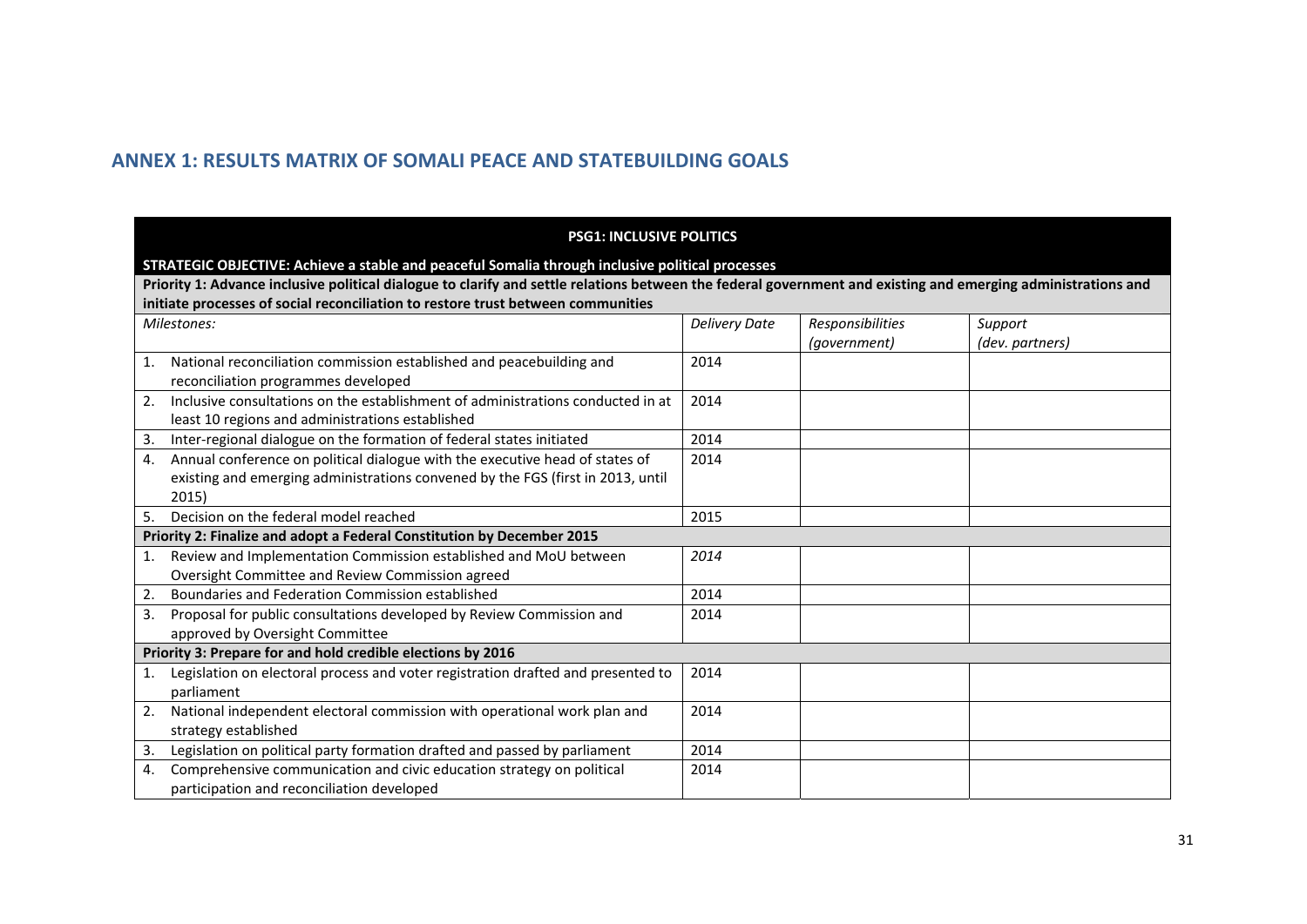|    | <b>PSG2: SECURITY</b>                                                                                                                                                                       |                      |                                                                                         |                                                 |  |
|----|---------------------------------------------------------------------------------------------------------------------------------------------------------------------------------------------|----------------------|-----------------------------------------------------------------------------------------|-------------------------------------------------|--|
|    | STRATEGIC OBJECTIVE: Establish unified, capable, accountable and rights based Somali Federal security institutions providing basic safety and security for its<br>citizens                  |                      |                                                                                         |                                                 |  |
|    | Priority 1: Strengthen the capacity and accountability of state security institutions to recover territory, stabilize and provide basic safety and security                                 |                      |                                                                                         |                                                 |  |
|    | <b>Milestones</b>                                                                                                                                                                           | <b>Delivery Date</b> | Responsibilities<br>(government)                                                        | Support<br>(dev. partners)                      |  |
| 1. | Mechanisms to pay, train, equip and sustain the police and military established                                                                                                             | 2014                 | MINS <sup>10</sup><br><b>MOD</b>                                                        | UN to coordinate with<br>international partners |  |
| 2. | Improved command, control and communication of security organisations in<br>support of recovered areas established, as directed by the district and regional<br>committees                  | 2014                 | NSC, MINS, MOD,<br>MOJ <sup>11</sup>                                                    | UN to coordinate with<br>international partners |  |
| 3. | National Security Commission established                                                                                                                                                    | 2014                 | Parliament                                                                              |                                                 |  |
| 4. | Legal and institutional frameworks reviewed and updated for oversight,<br>fiduciary and operational accountability, to ensure regulated, effective and<br>disciplined security institutions | 2014                 | <b>NSC</b>                                                                              | UN to coordinate with<br>international partners |  |
|    | Priority 2: Integrate security forces into Federal Institutions                                                                                                                             |                      |                                                                                         |                                                 |  |
| 1. | Dialogue, outreach and communication process with clans/militias established                                                                                                                | 2013                 | MINS (lead),<br>Parliament, Local<br>Authorities, Traditional<br>Leaders, Civil Society | UN to coordinate with<br>international partners |  |
| 2. | Procedures for screening, vetting, induction, registration and enlistment<br>established and initiated for those reconciled with the Federal Government                                     | 2014                 | MOD (lead)<br><b>NISA</b>                                                               | AMISOM<br>UN                                    |  |
| 3. | Minors programme activated, as covered in priority 3, for the reception and<br>handover of children separated from armed groups                                                             | 2013                 |                                                                                         |                                                 |  |
|    | Priority 3: Implement National programme for the treatment and handling of disengaged combatants                                                                                            |                      |                                                                                         |                                                 |  |
| 1. | Transitional facilities/centres as defined by the National programme<br>established                                                                                                         | 2014                 | MINS (Lead), MOD,<br>MOJ, MOPSD <sup>12</sup> , MOCI                                    | UN, AMISOM, IOM                                 |  |
| 2. | Appropriate system to try high profile disengaged fighters established                                                                                                                      | 2013                 | MINS (Lead), MOD,<br>MOJ, MOPSD, MOCI                                                   | UNSOM, AMISOM, IOM                              |  |

 $10$  Ministry of Interior and National Security (MINS), Ministry of Defence (MOD)

<sup>&</sup>lt;sup>11</sup> Ministry of Justice (MOJ)

<sup>12</sup> Ministry of Public Service Development (MOPSD), Ministry of Communication & Information (MOCI)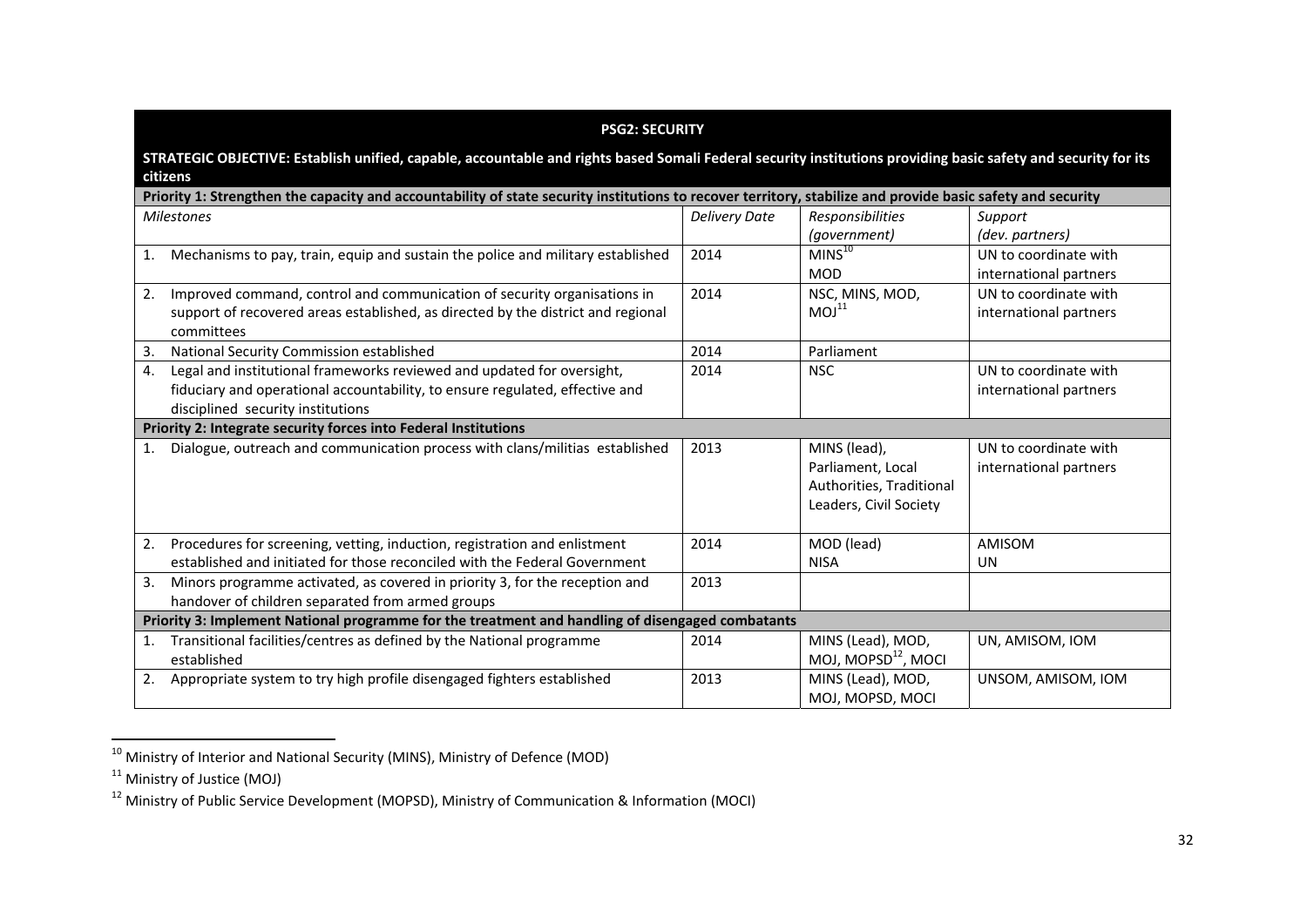| 2013                                                                            | MINS (Lead), MOD,                                                                                                                                                                                                                            | <b>UNICEF</b>                                                                                                                                                                                                                                                                                                                                                                                                                                                                                                                                                                                                                       |
|---------------------------------------------------------------------------------|----------------------------------------------------------------------------------------------------------------------------------------------------------------------------------------------------------------------------------------------|-------------------------------------------------------------------------------------------------------------------------------------------------------------------------------------------------------------------------------------------------------------------------------------------------------------------------------------------------------------------------------------------------------------------------------------------------------------------------------------------------------------------------------------------------------------------------------------------------------------------------------------|
|                                                                                 | MOJ, MOPSD, MOCI                                                                                                                                                                                                                             |                                                                                                                                                                                                                                                                                                                                                                                                                                                                                                                                                                                                                                     |
|                                                                                 |                                                                                                                                                                                                                                              |                                                                                                                                                                                                                                                                                                                                                                                                                                                                                                                                                                                                                                     |
|                                                                                 |                                                                                                                                                                                                                                              |                                                                                                                                                                                                                                                                                                                                                                                                                                                                                                                                                                                                                                     |
| 2014                                                                            | <b>NSC</b>                                                                                                                                                                                                                                   | UN and international                                                                                                                                                                                                                                                                                                                                                                                                                                                                                                                                                                                                                |
|                                                                                 | Parliament                                                                                                                                                                                                                                   | partners                                                                                                                                                                                                                                                                                                                                                                                                                                                                                                                                                                                                                            |
| 2014                                                                            | <b>NSC</b>                                                                                                                                                                                                                                   | UN and international                                                                                                                                                                                                                                                                                                                                                                                                                                                                                                                                                                                                                |
|                                                                                 |                                                                                                                                                                                                                                              | partners                                                                                                                                                                                                                                                                                                                                                                                                                                                                                                                                                                                                                            |
|                                                                                 |                                                                                                                                                                                                                                              |                                                                                                                                                                                                                                                                                                                                                                                                                                                                                                                                                                                                                                     |
|                                                                                 |                                                                                                                                                                                                                                              |                                                                                                                                                                                                                                                                                                                                                                                                                                                                                                                                                                                                                                     |
|                                                                                 |                                                                                                                                                                                                                                              |                                                                                                                                                                                                                                                                                                                                                                                                                                                                                                                                                                                                                                     |
|                                                                                 |                                                                                                                                                                                                                                              |                                                                                                                                                                                                                                                                                                                                                                                                                                                                                                                                                                                                                                     |
|                                                                                 |                                                                                                                                                                                                                                              |                                                                                                                                                                                                                                                                                                                                                                                                                                                                                                                                                                                                                                     |
|                                                                                 |                                                                                                                                                                                                                                              |                                                                                                                                                                                                                                                                                                                                                                                                                                                                                                                                                                                                                                     |
|                                                                                 |                                                                                                                                                                                                                                              | Support                                                                                                                                                                                                                                                                                                                                                                                                                                                                                                                                                                                                                             |
|                                                                                 |                                                                                                                                                                                                                                              | (dev. partners)                                                                                                                                                                                                                                                                                                                                                                                                                                                                                                                                                                                                                     |
|                                                                                 |                                                                                                                                                                                                                                              | UN in coordination with                                                                                                                                                                                                                                                                                                                                                                                                                                                                                                                                                                                                             |
|                                                                                 |                                                                                                                                                                                                                                              | international partners                                                                                                                                                                                                                                                                                                                                                                                                                                                                                                                                                                                                              |
|                                                                                 |                                                                                                                                                                                                                                              | UN in coordination with                                                                                                                                                                                                                                                                                                                                                                                                                                                                                                                                                                                                             |
|                                                                                 |                                                                                                                                                                                                                                              | international partners)                                                                                                                                                                                                                                                                                                                                                                                                                                                                                                                                                                                                             |
|                                                                                 |                                                                                                                                                                                                                                              | UN in coordination with                                                                                                                                                                                                                                                                                                                                                                                                                                                                                                                                                                                                             |
|                                                                                 |                                                                                                                                                                                                                                              | international partners                                                                                                                                                                                                                                                                                                                                                                                                                                                                                                                                                                                                              |
|                                                                                 |                                                                                                                                                                                                                                              |                                                                                                                                                                                                                                                                                                                                                                                                                                                                                                                                                                                                                                     |
|                                                                                 |                                                                                                                                                                                                                                              |                                                                                                                                                                                                                                                                                                                                                                                                                                                                                                                                                                                                                                     |
|                                                                                 |                                                                                                                                                                                                                                              |                                                                                                                                                                                                                                                                                                                                                                                                                                                                                                                                                                                                                                     |
|                                                                                 |                                                                                                                                                                                                                                              |                                                                                                                                                                                                                                                                                                                                                                                                                                                                                                                                                                                                                                     |
| 2014                                                                            | MOJ, Judicial Service                                                                                                                                                                                                                        | UN in coordination with                                                                                                                                                                                                                                                                                                                                                                                                                                                                                                                                                                                                             |
|                                                                                 |                                                                                                                                                                                                                                              | international partners                                                                                                                                                                                                                                                                                                                                                                                                                                                                                                                                                                                                              |
|                                                                                 | Corps, Lawyers'                                                                                                                                                                                                                              |                                                                                                                                                                                                                                                                                                                                                                                                                                                                                                                                                                                                                                     |
|                                                                                 | Associations                                                                                                                                                                                                                                 |                                                                                                                                                                                                                                                                                                                                                                                                                                                                                                                                                                                                                                     |
| 2014                                                                            | MOJ, MOF, OPM,                                                                                                                                                                                                                               | Specific partner commitment                                                                                                                                                                                                                                                                                                                                                                                                                                                                                                                                                                                                         |
|                                                                                 | <b>Judicial Service</b>                                                                                                                                                                                                                      |                                                                                                                                                                                                                                                                                                                                                                                                                                                                                                                                                                                                                                     |
|                                                                                 | Commission, MOE                                                                                                                                                                                                                              |                                                                                                                                                                                                                                                                                                                                                                                                                                                                                                                                                                                                                                     |
| 2014                                                                            | MOJ, Judicial Service                                                                                                                                                                                                                        | UN in coordination with                                                                                                                                                                                                                                                                                                                                                                                                                                                                                                                                                                                                             |
|                                                                                 | Commission, Custodial                                                                                                                                                                                                                        | international partners                                                                                                                                                                                                                                                                                                                                                                                                                                                                                                                                                                                                              |
|                                                                                 | Corps, Lawyers'                                                                                                                                                                                                                              |                                                                                                                                                                                                                                                                                                                                                                                                                                                                                                                                                                                                                                     |
| mobile courts, attorney generals offices, prisons, and Bar/Lawyers' Association | <b>PSG 3: JUSTICE</b><br><b>Delivery Date</b><br>2014<br>2014<br>2014 (subject<br>to publicised<br>legislative<br>agenda of<br>Parliament)<br>Priority 2: Justice institutions start to address the key grievances and injustices of Somalis | Priority 4: Develop an effective maritime security strategy within the framework of the Maritime Resource and Security Strategy<br>STRATEGIC OBJECTIVE: Establish independent, accountable and efficient justice institutions capable of addressing the justice needs of the people of Somalia<br>Priority 1: Key priority laws in the legal framework, including on the reorganization of the judiciary, are aligned with the Constitution and international<br>Responsibilities<br>(government)<br><b>MOJ</b><br>MOJ, Cabinet,<br>Parliament, Judiciary<br>MOJ, Parliament,<br>different line ministries<br>Commission, Custodial |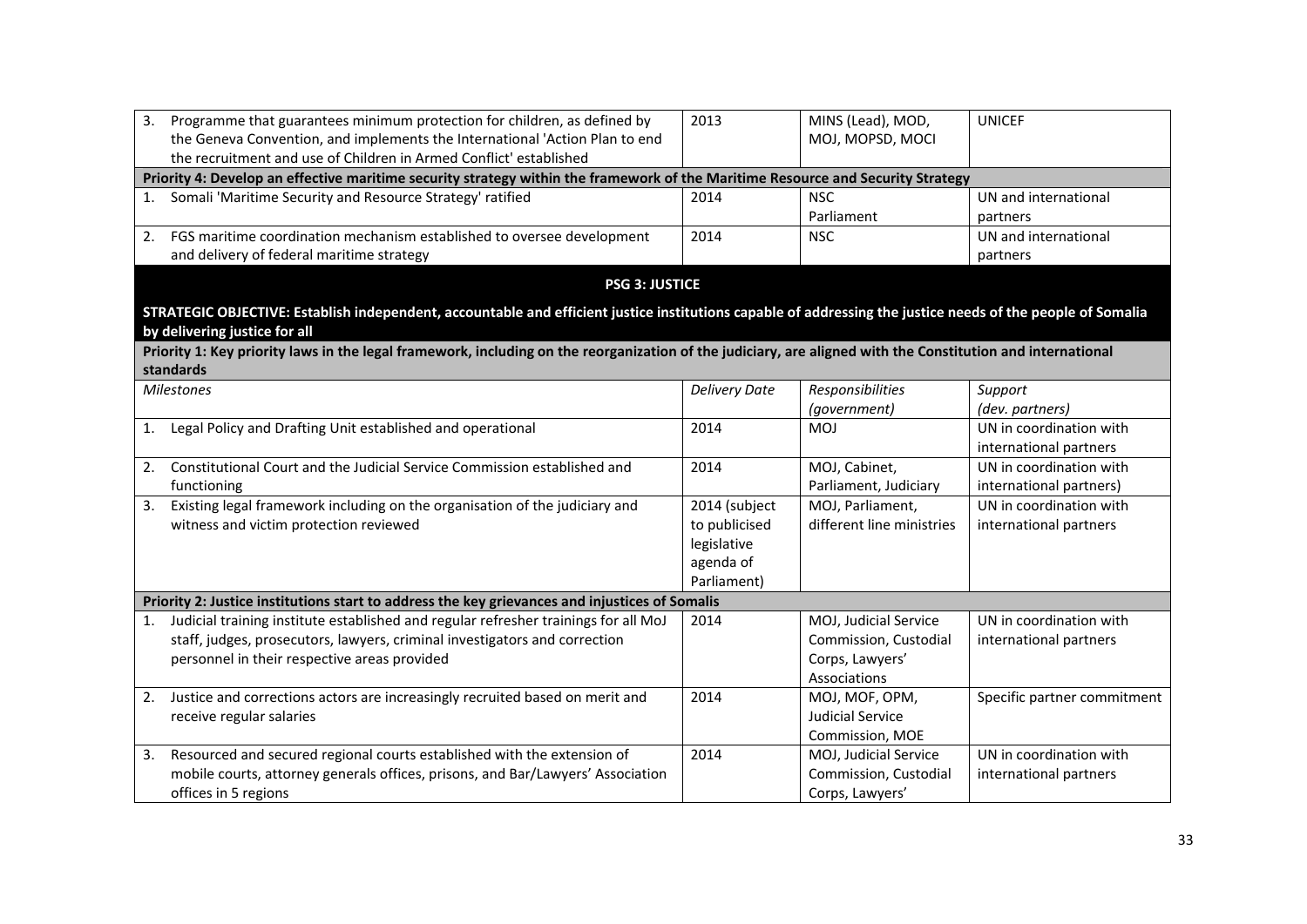|                                                                                                                                                        |                      | Associations               |                       |  |
|--------------------------------------------------------------------------------------------------------------------------------------------------------|----------------------|----------------------------|-----------------------|--|
| A court protection force responsible for court security is recruited and trained<br>4.                                                                 | 2014                 | MOI, MOJ, Judicial         | UN with international |  |
| as part of increased justice security infrastructure                                                                                                   |                      | <b>Service Commission</b>  | partners              |  |
| Priority 3: More Somalis have access to fair and affordable justice                                                                                    |                      |                            |                       |  |
| Widespread consultation on the policy on access to justice and legal aid<br>1.                                                                         | 2014                 | MOJ, Lawyers'              | UN with international |  |
| conducted                                                                                                                                              |                      | Association, civil society | partners              |  |
| Access to justice/legal aid policy (or law) adopted<br>2.                                                                                              | 2014                 | MOJ, Lawyers'              | UN with international |  |
|                                                                                                                                                        |                      | Association, civil society | partners              |  |
| Legal awareness campaign directed at all Somali people implemented in<br>3.                                                                            | 2014                 | MOJ, OPM, judiciary,       | UN with international |  |
| Mogadishu and surrounding districts                                                                                                                    |                      | Ministry of Information,   | partners              |  |
|                                                                                                                                                        |                      | Lawyers' Association,      |                       |  |
|                                                                                                                                                        |                      | civil society, Parliament  |                       |  |
| Bar/Lawyers' Association which includes Somali women lawyers, human rights<br>4.                                                                       | 2014                 | MOJ, Lawyers'              | UN with international |  |
| experts and paralegals established or strengthened in priority regions and                                                                             |                      | Associations, civil        | partners              |  |
| providing legal aid services, including through NGOs, to those in need,                                                                                |                      | society                    |                       |  |
| prioritizing vulnerable groups with costs to be gradually reimbursed from public                                                                       |                      |                            |                       |  |
| funds                                                                                                                                                  |                      |                            |                       |  |
| <b>PSG4: ECONOMIC FOUNDATIONS</b>                                                                                                                      |                      |                            |                       |  |
|                                                                                                                                                        |                      |                            |                       |  |
| STRATEGIC OBJECTIVE: Revitalize and expand the Somali economy with a focus on livelihood enhancement, employment generation, and broad-based           |                      |                            |                       |  |
| inclusive growth                                                                                                                                       |                      |                            |                       |  |
| Priority 1: Enhance the productivity of high priority sectors and related value chains, including through the rehabilitation and expansion of critical |                      |                            |                       |  |
| infrastructure for transport, markets access, trade, and energy                                                                                        |                      |                            |                       |  |
| Milestones:                                                                                                                                            | <b>Delivery Date</b> | Responsibilities           | Support               |  |
|                                                                                                                                                        |                      | (government)               | (dev. partners)       |  |
| 1. Productive sectors (agriculture, livestock and fisheries) diversified and value                                                                     | 2014                 |                            |                       |  |
| chains strengthened                                                                                                                                    |                      |                            |                       |  |
| 2. Two ERP Flagship programmes on Rapid Rehabilitation of Infrastructure and on                                                                        | 2014                 |                            |                       |  |
| Productive Infrastructure developed based on broad-based consultations and                                                                             |                      |                            |                       |  |
| feasibility studies completed                                                                                                                          |                      |                            |                       |  |
| 3. Growth strategy with components on youth employment, business enabling                                                                              | 2014                 |                            |                       |  |
| environment, and medium- to long-term infrastructure planning prepared and                                                                             |                      |                            |                       |  |
| agreed between different regions                                                                                                                       |                      |                            |                       |  |
| Priority 2: Expand opportunities for youth employment through job creation and skills development                                                      |                      |                            |                       |  |
| ERP Programmes on short-term labour intensive employment and demand<br>1.                                                                              |                      |                            |                       |  |
| driven skills development developed and implemented and begin to generate                                                                              | 2014                 |                            |                       |  |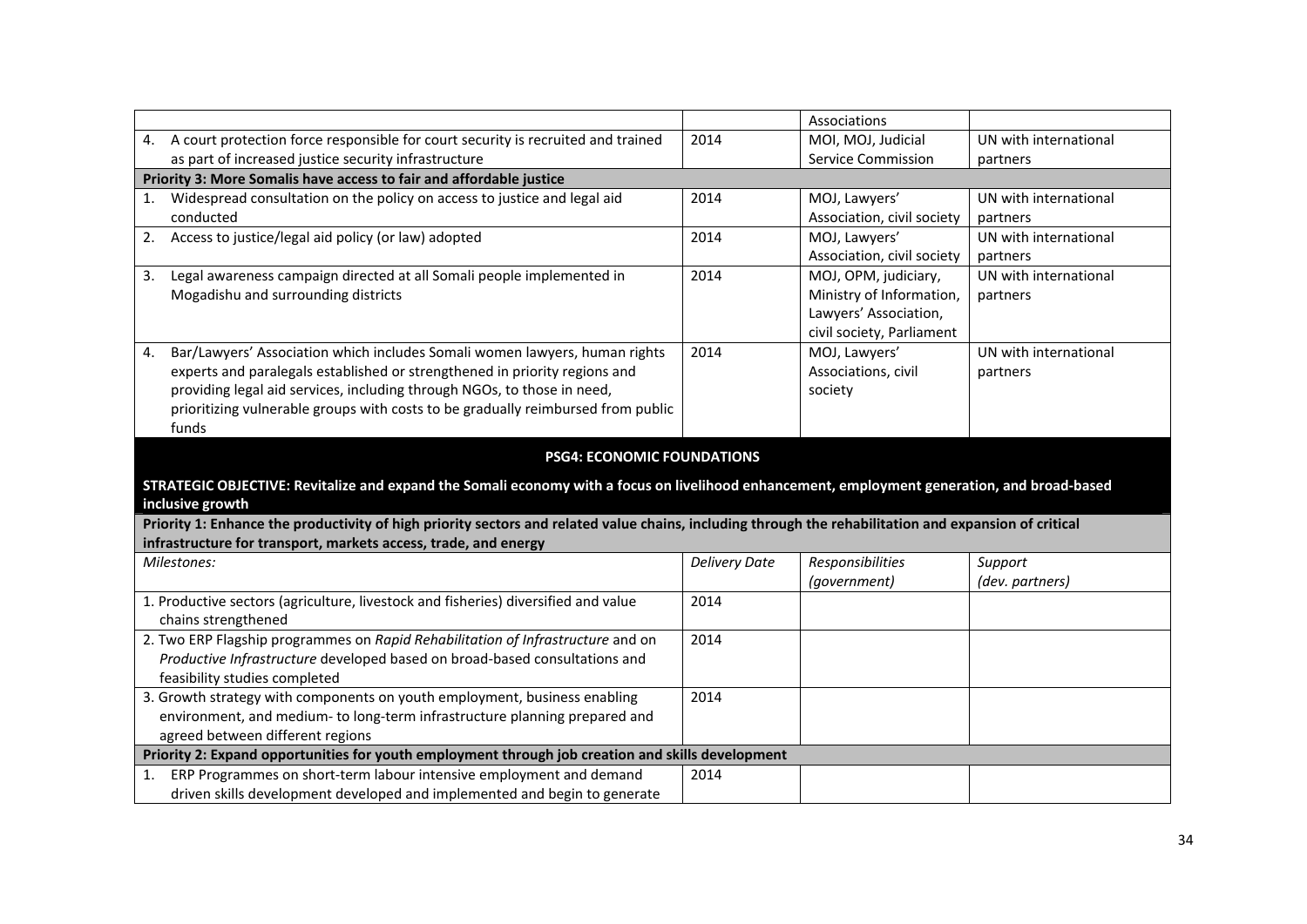| jobs                                                                                                                                                                                       |                      |                  |                 |  |  |
|--------------------------------------------------------------------------------------------------------------------------------------------------------------------------------------------|----------------------|------------------|-----------------|--|--|
| Priority 3: Promote the sustainable development and management of natural resources by developing legal and regulatory frameworks and building capacity                                    |                      |                  |                 |  |  |
| in key NRM institutions                                                                                                                                                                    |                      |                  |                 |  |  |
| 1. A draft proposal for a country-specific legal and regulatory framework for                                                                                                              | 2014                 |                  |                 |  |  |
| natural resource management prepared and presented to the parliament                                                                                                                       |                      |                  |                 |  |  |
| <b>PSG 5: REVENUE AND SERVICES</b>                                                                                                                                                         |                      |                  |                 |  |  |
| STRATEGIC OBJECTIVE: Increase the delivery of equitable, affordable, and sustainable services that promote national peace and reconciliation amongst                                       |                      |                  |                 |  |  |
| Somalia's regions and citizens and enhance transparent and accountable revenue generation and equitable distribution and sharing of public resources                                       |                      |                  |                 |  |  |
| Priority 1: Increase the provision of equitable, accessible, and affordable social services by creating a regulatory environment that promotes decentralized                               |                      |                  |                 |  |  |
| delivery and prioritizes key investments that extend and increase access to services                                                                                                       |                      |                  |                 |  |  |
| Milestones:                                                                                                                                                                                | <b>Delivery Date</b> | Responsibilities | Support         |  |  |
|                                                                                                                                                                                            |                      | (government)     | (dev. partners) |  |  |
| First phase of the "go-to-school" programme implemented, including the<br>1.                                                                                                               |                      |                  |                 |  |  |
| restoration of basic education, rehabilitation and construction of schools,                                                                                                                |                      |                  |                 |  |  |
| teacher recruitment, and training and teacher incentives                                                                                                                                   |                      |                  |                 |  |  |
| First phase of the Health Strategic Sector Plan (HSSP) implemented, including<br>2.                                                                                                        |                      |                  |                 |  |  |
| the expansion of 3 of the 5 core essential packages of health services                                                                                                                     |                      |                  |                 |  |  |
| Social protection strategy developed, and social worker workforce established<br>3.                                                                                                        |                      |                  |                 |  |  |
| Functional assignments among ministries and between local, regional, and the<br>4.                                                                                                         |                      |                  |                 |  |  |
| FGS are formally established for existing service-delivery policies and                                                                                                                    |                      |                  |                 |  |  |
| programmes as step towards the development of a regulatory framework for                                                                                                                   |                      |                  |                 |  |  |
| service delivery                                                                                                                                                                           |                      |                  |                 |  |  |
| Priority 2: Enhance transparent and accountable revenue generation                                                                                                                         |                      |                  |                 |  |  |
| A robust Revenue Mobilization Strategy that will incorporate strong                                                                                                                        | 2014                 |                  |                 |  |  |
| transparency and accountability, in line with ERP, has been developed and fully<br>financed                                                                                                |                      |                  |                 |  |  |
|                                                                                                                                                                                            |                      |                  |                 |  |  |
| Priority 3: Strengthen PFM to enable the different levels of governments to better manage financial resources in a transparent and accountable manner in of<br>support national priorities |                      |                  |                 |  |  |
| 1. A Standard Chart of Accounts developed and used to structure and present                                                                                                                | 2014                 |                  |                 |  |  |
| both the budget and financial statements in a clear and understandable                                                                                                                     |                      |                  |                 |  |  |
| manner, and a Treasury Single Account established in the Central Bank through                                                                                                              |                      |                  |                 |  |  |
| which all revenue collections and authorized payments are made with regular                                                                                                                |                      |                  |                 |  |  |
| bank reconciliations                                                                                                                                                                       |                      |                  |                 |  |  |
|                                                                                                                                                                                            |                      |                  |                 |  |  |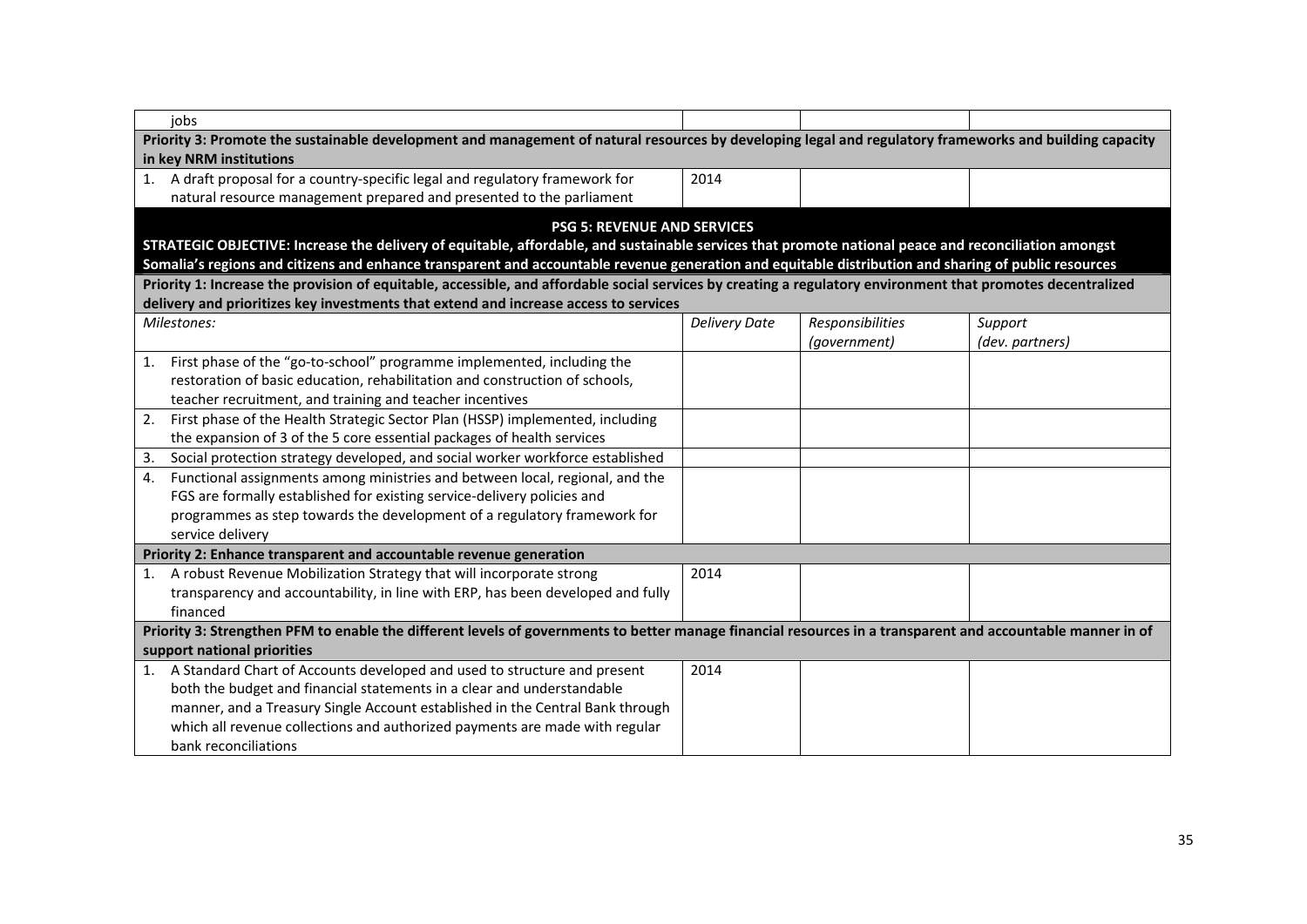| PFM Education and Training Programme, including PFM Training Centre under<br>2.<br>MoFP to provide training to the cadre of PFM practitioners on a sustained<br>continuous basis, developed and fully financed in line with the ERP and PFM<br>Strengthening Initiative | 2014                 |                                  |                            |
|-------------------------------------------------------------------------------------------------------------------------------------------------------------------------------------------------------------------------------------------------------------------------|----------------------|----------------------------------|----------------------------|
| <b>Cross Cutting: CAPACITY DEVELOPMENT</b>                                                                                                                                                                                                                              |                      |                                  |                            |
| STRATEGIC OBJECTIVE: Strengthen basic sectoral and core government functions in support of the establishment of a responsive, inclusive and accountable<br>public sector                                                                                                |                      |                                  |                            |
| Priority 1: Improve capacity of central Government institutions to coordinate and lead structural reform and policy harmonisation process                                                                                                                               |                      |                                  |                            |
| Milestones:                                                                                                                                                                                                                                                             | <b>Delivery Date</b> | Responsibilities<br>(government) | Support<br>(dev. partners) |
| 1. Systemic review of roles of responsibilities of different government institutions<br>completed and updated structure of key FGS institutions developed                                                                                                               | 2014                 |                                  |                            |
| 2. Basic review of administrative procedures, systems and structures completed in<br>selected government institutions and administrative reform programme formulated<br>and agreed                                                                                      | 2014                 |                                  |                            |
| Priority 2: Strengthen core public sector and civil service management functions in key domains                                                                                                                                                                         |                      |                                  |                            |
| 1. Up-to-date record of all civil servants their place of work and their qualifications<br>developed                                                                                                                                                                    | 2014                 |                                  |                            |
| 2. Review of the civil service legal framework and institutional structures for the<br>management of the civil service completed                                                                                                                                        | 2014                 |                                  |                            |
| 3. Civil service classification and revised pay and grading structure developed and<br>enacted                                                                                                                                                                          | 2015                 |                                  |                            |
| Priority 3: Strengthen cross Cutting and Sectoral Public Sector Capacities through dedicated support                                                                                                                                                                    |                      |                                  |                            |
| 1. A capacity injection programme established and under implementation for<br>priority institutions                                                                                                                                                                     | 2014                 |                                  |                            |
| 2. Coordination structure to coordinate and support the improvement of public<br>sector management capacity across government established and operational                                                                                                               | 2014                 |                                  |                            |
| 3. Priority logistics assessment of selected administrative buildings completed and<br>integrated rehabilitation programme of selected government premises developed                                                                                                    | 2014                 |                                  |                            |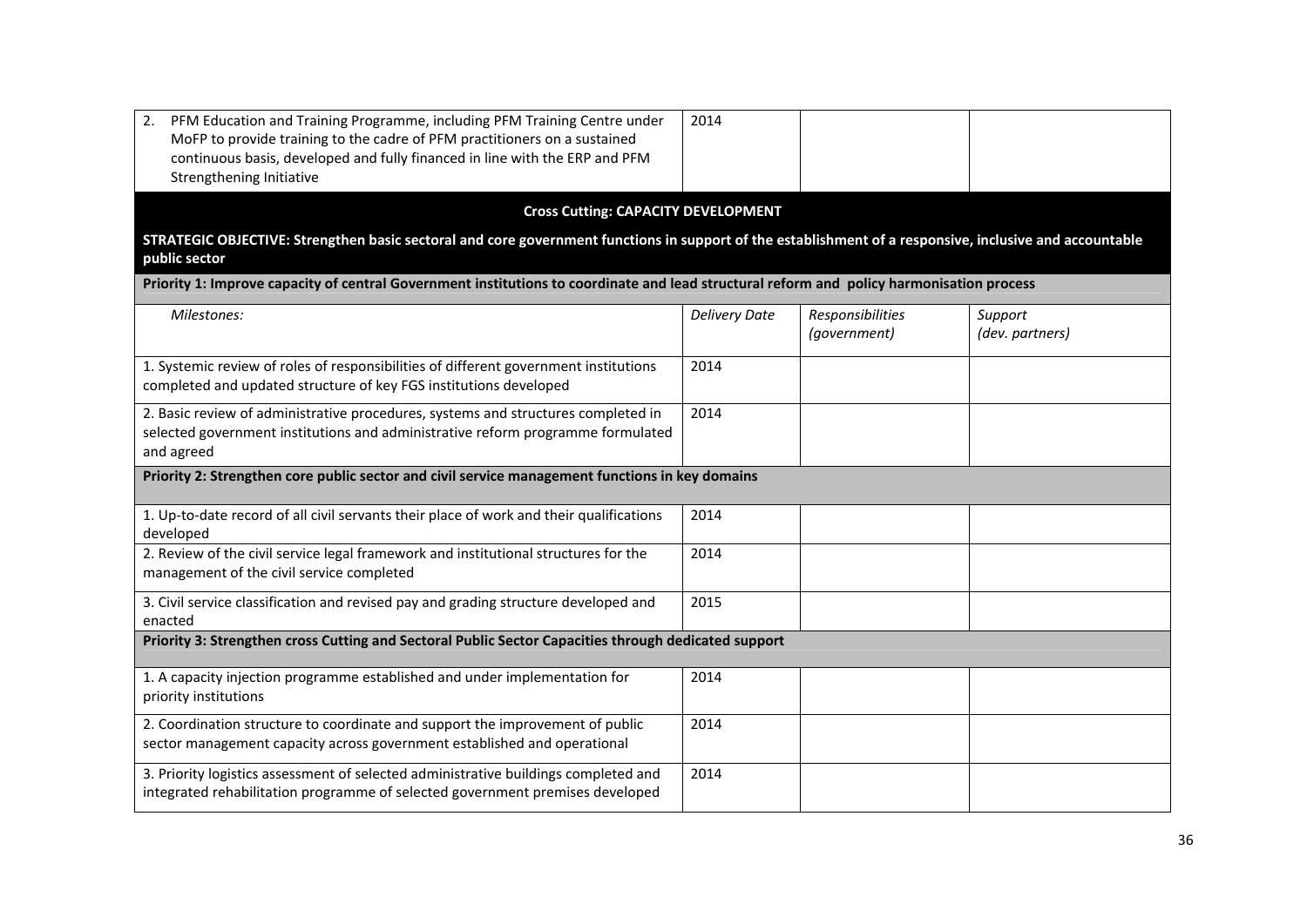#### **Cross Cutting: BRINGING TANGIBLE RESULTS TO PEOPLE STRATEGIC OBJECTIVE: To deliver tangible and visible peace dividends to all Somali citizens** *Milestones: Delivery Date Responsibilities (government) Support (dev. partners)* 1. Four stabilization programmes endorsed and discussion with development partners on alignment behind these programmes 2013 2. Action plans for agreed geographic priority areas Finalized 2013 3. Implementation of agreed workplans initiated 2014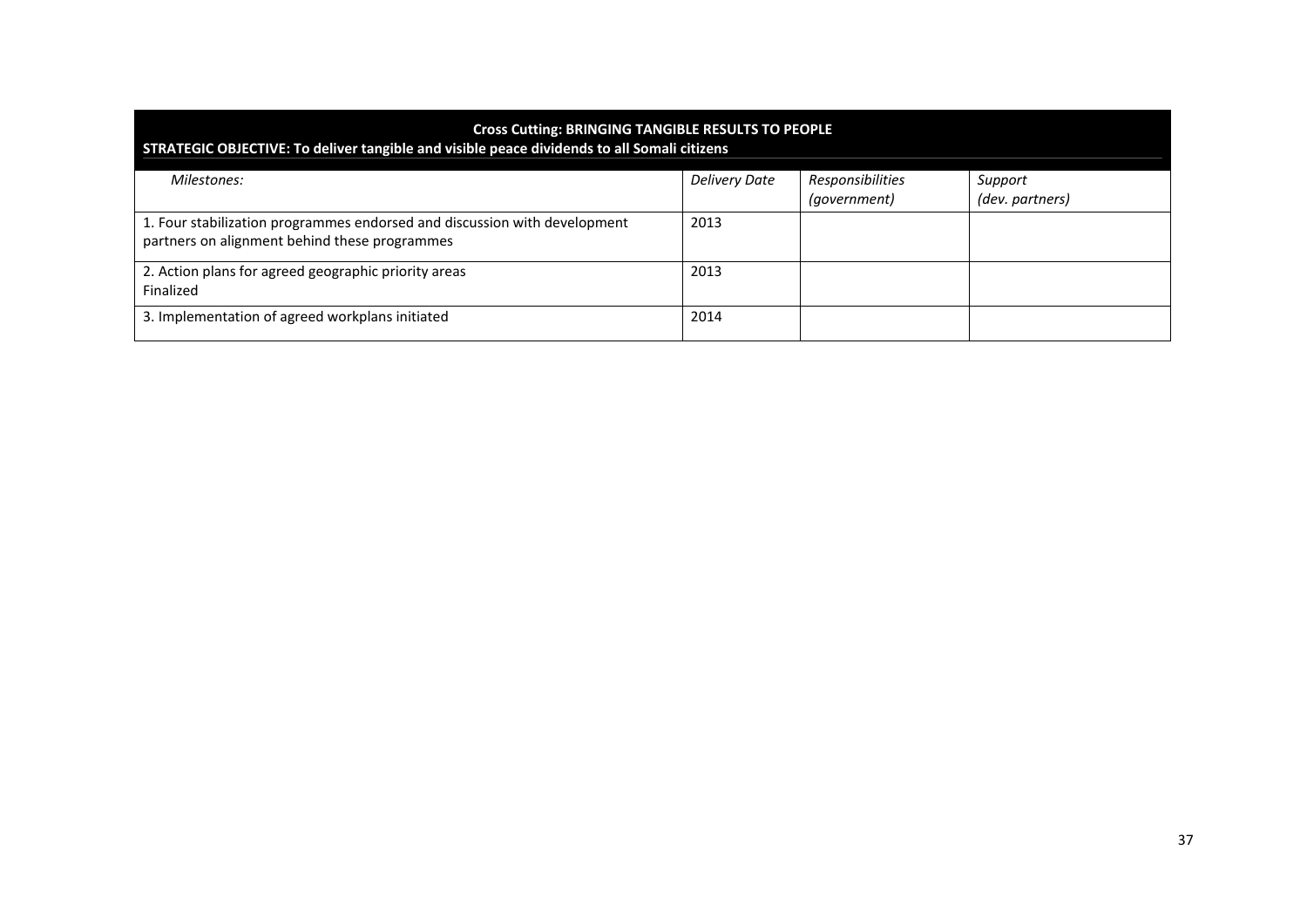# **ANNEX 2: RESULTS MATRIX OF SOMALILAND'S PEACE AND STATEBUILDING GOALS**

**Most of these milestones are aligned with existing strategies of sector strategy frameworks in Somaliland.** In some cases, there are project concepts that have already been developed which then need to be developed into full proposals.

The approach to meet these PSG Milestones for 2014 is:

- By scaling up existing results-focused programmes that are aligned with country systems to reduce fragmentation through "topping up" additional financing, or;
- •Establishing new windows through existing or new funds;
- $\bullet$ Proposing new milestones based on establishing new programmes that are not currently financed, but presents a gap.
- $\bullet$  Evaluating existing financing mechanisms to ensure the Government of Somaliland and development partners do not do "more of the same", when current implementation modalities do not represent value for money or deliver results; and seek alternatives to either restructure such programmes or find alternative delivery mechanisms.

|    | <b>PSG 1: INCLUSIVE POLITICS</b>                                                                                                                                                       |                               |                   |  |
|----|----------------------------------------------------------------------------------------------------------------------------------------------------------------------------------------|-------------------------------|-------------------|--|
|    | STRATEGIC OBJECTIVE: Build a politically stable and democratic Somaliland that adheres to the principles of good governance                                                            |                               |                   |  |
|    | Priority 1. Strengthen electoral processes and practices by reforming the electoral system in key areas, including addressing gaps in representation, such as those faced by women and |                               |                   |  |
|    | marginalized communities; conducting voter/civil registration; and developing mechanisms for judicial and public oversight                                                             |                               |                   |  |
|    | <b>Milestones</b>                                                                                                                                                                      | Responsibilities (government) | Support (dev.     |  |
|    |                                                                                                                                                                                        |                               | <i>partners</i> ) |  |
|    | Forum on electoral reform in Somaliland involving stakeholders from across Somaliland to address areas of public concern held                                                          | Lead: National Electoral      | USAID, EU, DFID,  |  |
|    | by $mid-2014$                                                                                                                                                                          | Commission                    | DANIDA, Norway    |  |
| 2. | Voter/civil registration for mid-year 2015 parliamentary and presidential elections carried out by end 2014                                                                            |                               | <b>Others TBD</b> |  |
| 3. | The capacity of political parties to develop policy platforms and respond to popular concerns strengthened by Q3/2014                                                                  |                               |                   |  |
|    | Priority 2. Increase parliamentary accountability and responsiveness to the public by developing mechanisms that promote strategic communication, transparency, constituent outreach,  |                               |                   |  |
|    | coalition development and accountability to party platforms                                                                                                                            |                               |                   |  |
|    | The composition and capacity of parliamentarians and their committees (especially in terms of legislative review and oversight                                                         | Lead: Parliament              | <b>USAID</b>      |  |
|    | processes) reviewed by mid-2014 and appropriate development programme designed and priorities implemented by end 2014                                                                  |                               | Others TBD        |  |
| 2. | The capacity of parliamentarians to consult with and represent their constituencies on issues of public concern scaled up in all<br>regions by end 2014                                |                               |                   |  |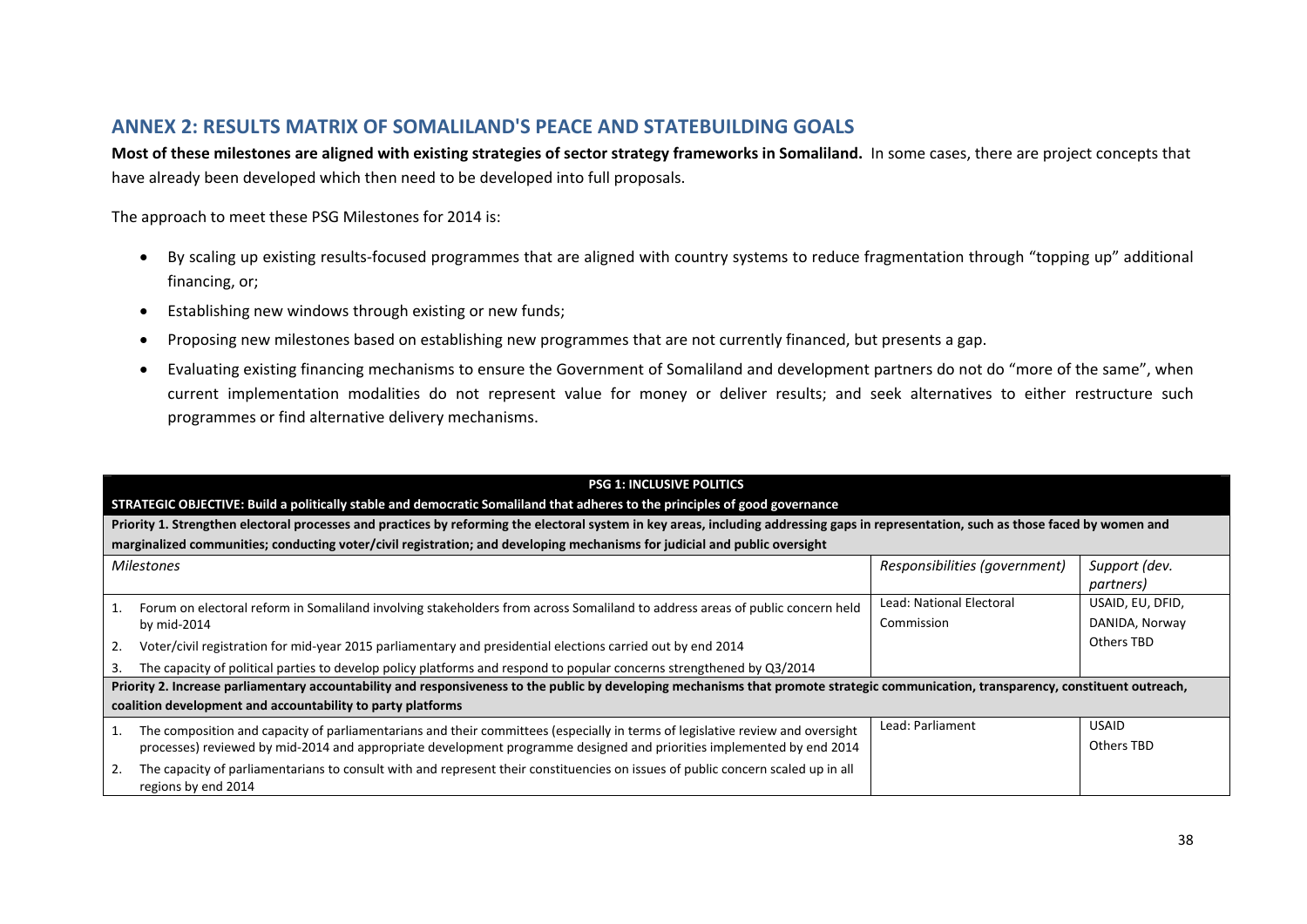|                           | <b>PSG 3: JUSTICE</b>                                                                                                                                                                                                                                                                                                                        |                                                                                                 |                                       |  |
|---------------------------|----------------------------------------------------------------------------------------------------------------------------------------------------------------------------------------------------------------------------------------------------------------------------------------------------------------------------------------------|-------------------------------------------------------------------------------------------------|---------------------------------------|--|
|                           | STRATEGIC OBJECTIVE: Improve access to an efficient and effective justice system for all                                                                                                                                                                                                                                                     |                                                                                                 |                                       |  |
|                           | Priority 1:Strengthen the capacity of the courts through extensive training and the provision of required equipment to ensure that they can carry out their core functions                                                                                                                                                                   |                                                                                                 |                                       |  |
|                           | <b>Milestones</b>                                                                                                                                                                                                                                                                                                                            | Responsibilities (government)                                                                   | Support (dev.<br><i>partners</i> )    |  |
| 1.                        | Ongoing review of Penal Code strengthened by ensuring the draft meets international standards, by end 2014 and revision of<br>Criminal Procedure Code initiated and completed by mid-2014. Reform process supported by at least 4 public consultations for<br>comments on the revisions of the Penal and Criminal Procedure Code by end 2014 | Law Reform Commission -<br>support Criminal Justice Sector<br>(AGO, Courts, Custodial Service & | EU and UK<br>Government<br>Others TBD |  |
| 2.                        | An appropriate case management system (manual and automated options) that meets minimum standards developed by mid-<br>2014 and by rolled out in at least one model court by end 2014                                                                                                                                                        | Independent Lawyers)<br>MOJ, Supreme Court & AGO                                                |                                       |  |
| 3.                        | Appropriate mandate, governance for the Somaliland Legal Training and Resource Centre (SLTRC) agreed by mid-2014, and<br>Secretariat trained and equipped by end 2014                                                                                                                                                                        |                                                                                                 |                                       |  |
| 1.                        | Somaliland principles of judicial independence (based on Bangalore principles) currently being drafted, adopted by mid-2014                                                                                                                                                                                                                  | Lead: High Judicial Council                                                                     | EU and UK                             |  |
| 2.                        | Competence of the Higher Judicial Council (HJC) strengthened with the creation of nomination guidelines and processes by<br>mid-2014. Capacity of HJC and its secretariat strengthened through training on its core responsibilities by end 2014                                                                                             |                                                                                                 | Government<br><b>Others TBD</b>       |  |
| 3.                        | Fair and transparent process for receiving public complaints against the judiciary established by end 2014 (in line with recently<br>adopted Code of Conduct for judicial officials)                                                                                                                                                         |                                                                                                 |                                       |  |
| 4.                        | A justice sector facilities plan and a financing strategy, taking into account proper standards for service delivery that safeguards<br>the rights and security of all, developed by mid-2014                                                                                                                                                | Lead: Higher Judicial Council                                                                   | EU and UK<br>Government               |  |
| 5.                        | At least 1 model district court in regions with priority need established with proper staffing, equipment and systems and<br>procedures by end 2014                                                                                                                                                                                          |                                                                                                 | <b>Others TBD</b>                     |  |
| 6.                        | An appropriate IT master plan including a financing plan for justice sector entities across Somaliland developed by mid-2014                                                                                                                                                                                                                 | Lead: Ministry of Justice for other                                                             | EU and UK                             |  |
| 7.                        | At least the model court and one other court, and the headquarters of the MoJ equipped with ICT systems by end 2014,                                                                                                                                                                                                                         | justice sector actors and HJC for<br>Courts                                                     | Government<br><b>Others TBD</b>       |  |
|                           | including appropriate software packages and training                                                                                                                                                                                                                                                                                         | Support: ICT Commission                                                                         |                                       |  |
|                           | Priority 2. Clarify the roles and responsibilities of law making bodies and strengthen their institutional capacity including the capacity to prioritise and draft legislation that is harmonised with                                                                                                                                       |                                                                                                 |                                       |  |
| the existing body of laws |                                                                                                                                                                                                                                                                                                                                              |                                                                                                 |                                       |  |
| 1.                        | A comprehensive legal reform strategy developed by mid-2014, identifying prioritised and sequenced plan for legal reform                                                                                                                                                                                                                     | Lead:                                                                                           | EU and UK                             |  |
| 2.                        | A stakeholders meeting held to adopt a comprehensive policy on legislative drafting by Q3/2014                                                                                                                                                                                                                                               | 1) Law Reform Commission                                                                        | Government                            |  |
| 3.                        | The Law on the Organisation of Judiciary Act clarified by mid-2014                                                                                                                                                                                                                                                                           | 2) Office of the Solicitor General                                                              | <b>Others TBD</b>                     |  |
| 4.                        | A lead independent institution that provides legal technical advice to ensure proposed laws are harmonised and consistent<br>with the existing body of law identified by Q1/2014                                                                                                                                                             |                                                                                                 |                                       |  |
| 5.                        | Capacity development on legal drafting, integrating international best practice with the Somaliland legal system, planned and                                                                                                                                                                                                                |                                                                                                 |                                       |  |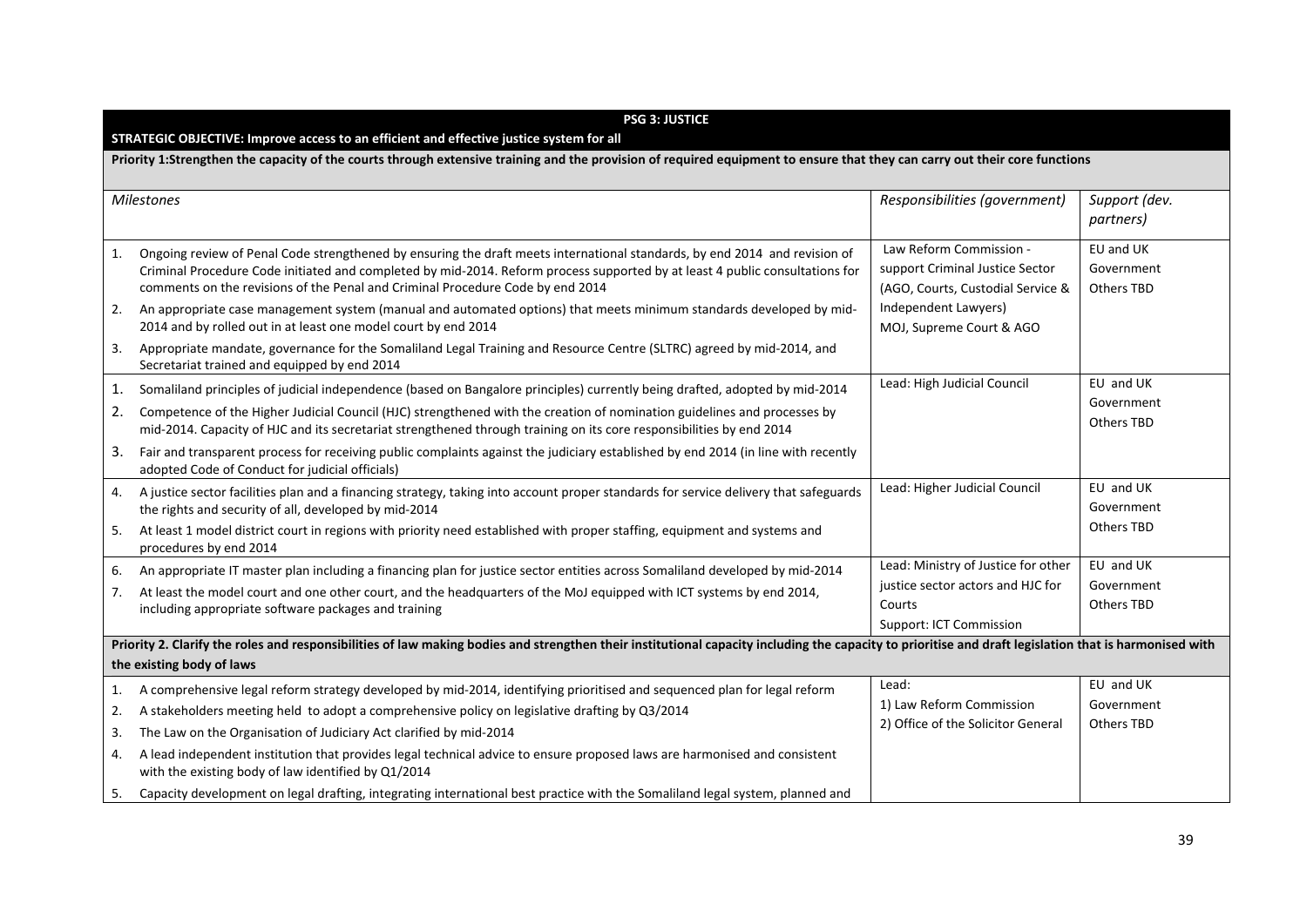|    | commenced by end 2014                                                                                                                                                                                                             |                                   |                   |  |  |  |
|----|-----------------------------------------------------------------------------------------------------------------------------------------------------------------------------------------------------------------------------------|-----------------------------------|-------------------|--|--|--|
|    | Priority 3: Promote a more responsive and accessible justice system that protects the human rights of all                                                                                                                         |                                   |                   |  |  |  |
| 1. | The mobile court scheme scaled up with increased investment in human and other resources to at least three priority                                                                                                               | Lead: High Judicial Council       | EU and UK         |  |  |  |
|    | regions/districts by end 2014                                                                                                                                                                                                     | Support: Lawyers Association      | <b>Others TBD</b> |  |  |  |
| 2. | The Public Defender's Office in order to respond to the massive need for indigent defence established in at least the model                                                                                                       | Lead: High Judicial Council       | EU and UK         |  |  |  |
|    | court and two other courts by end 2014                                                                                                                                                                                            | Support: Lawyers Association      | <b>Others TBD</b> |  |  |  |
| 3. | A high-level conference to develop a strategy to reform prison management organised through support to the Somaliland                                                                                                             | Lead: Ministry of Interior        | EU and UK         |  |  |  |
|    | Custodial Corps by mid-2014                                                                                                                                                                                                       |                                   | <b>Others TBD</b> |  |  |  |
| 4. | Construction of two new prisons with women and juvenile sections with appropriate support and rehabilitation of detainees<br>(one in Hargeisa and the other in Burao) commenced by end 2014 with a view to completion by mid-2015 |                                   |                   |  |  |  |
|    | <b>PSG 4: ECONOMIC FOUNDATIONS</b>                                                                                                                                                                                                |                                   |                   |  |  |  |
|    | STRATEGIC OBJECTIVE: Strengthen the management of Somaliland's natural, productive and human resources, and reatean enabling economic and financial environment to maximise                                                       |                                   |                   |  |  |  |
|    | economic growth and participation in the regional and global economy                                                                                                                                                              |                                   |                   |  |  |  |
|    | Priority 1: Develop and implement an investment strategy for public and productive infrastructures, including roads, water, irrigation, markets, ports, and energy                                                                |                                   |                   |  |  |  |
|    |                                                                                                                                                                                                                                   |                                   |                   |  |  |  |
|    | <b>Milestones</b>                                                                                                                                                                                                                 | Responsibilities (government)     | Support (dev.     |  |  |  |
|    |                                                                                                                                                                                                                                   |                                   | partners)         |  |  |  |
| 1. | Transparency of existing policy for natural resource development improved by 2014 (especially in relation to extractive                                                                                                           | Lead: Ministry of Mining, Energy  | Norway            |  |  |  |
|    | industries)                                                                                                                                                                                                                       | and Mineral Resources             |                   |  |  |  |
|    |                                                                                                                                                                                                                                   | Lead: Ministry of Public Works    | EU and WB         |  |  |  |
| 2. | A Somaliland infrastructure (including roads, ports, water, and energy) investment strategy developed and targeted priorities<br>implemented based on a realistic financing strategy by end 2014                                  | Support: Ministry of Commerce     | <b>Others TBD</b> |  |  |  |
|    |                                                                                                                                                                                                                                   | and International Trade, Ministry |                   |  |  |  |
|    |                                                                                                                                                                                                                                   | of Agriculture, Ministry of       |                   |  |  |  |
|    |                                                                                                                                                                                                                                   | Livestock, Ministry of Fisheries  |                   |  |  |  |
|    |                                                                                                                                                                                                                                   |                                   |                   |  |  |  |
|    |                                                                                                                                                                                                                                   |                                   |                   |  |  |  |
| 3. | Current regional economic integration plans evaluated and improved (based on comparative and competitive advantage) by                                                                                                            | Lead: Ministry of Commerce and    | <b>DFID</b>       |  |  |  |
|    | mid-2014                                                                                                                                                                                                                          | <b>International Trade</b>        |                   |  |  |  |
|    | Priority 2: Strengthen investment in productive sector, particularly agriculture, livestock, and fisheries, and create a legal framework to enable economic growth (including establishing                                        |                                   |                   |  |  |  |
|    | property rights and land registration mechanisms)                                                                                                                                                                                 |                                   |                   |  |  |  |
| 1. | Sector strategies for crop diversification, livestock and fisheries reviewed and developed by 2014                                                                                                                                | Lead: Ministry of Agriculture and | <b>IGAD</b>       |  |  |  |
| 2. | The Natural and Environment Research and Disaster Preparedness Authority (NERAD) Early warning, food reserves, and other                                                                                                          | Ministry of Livestock             | <b>Others TBD</b> |  |  |  |
|    | response mechanisms and systems developed by mid-2014                                                                                                                                                                             |                                   |                   |  |  |  |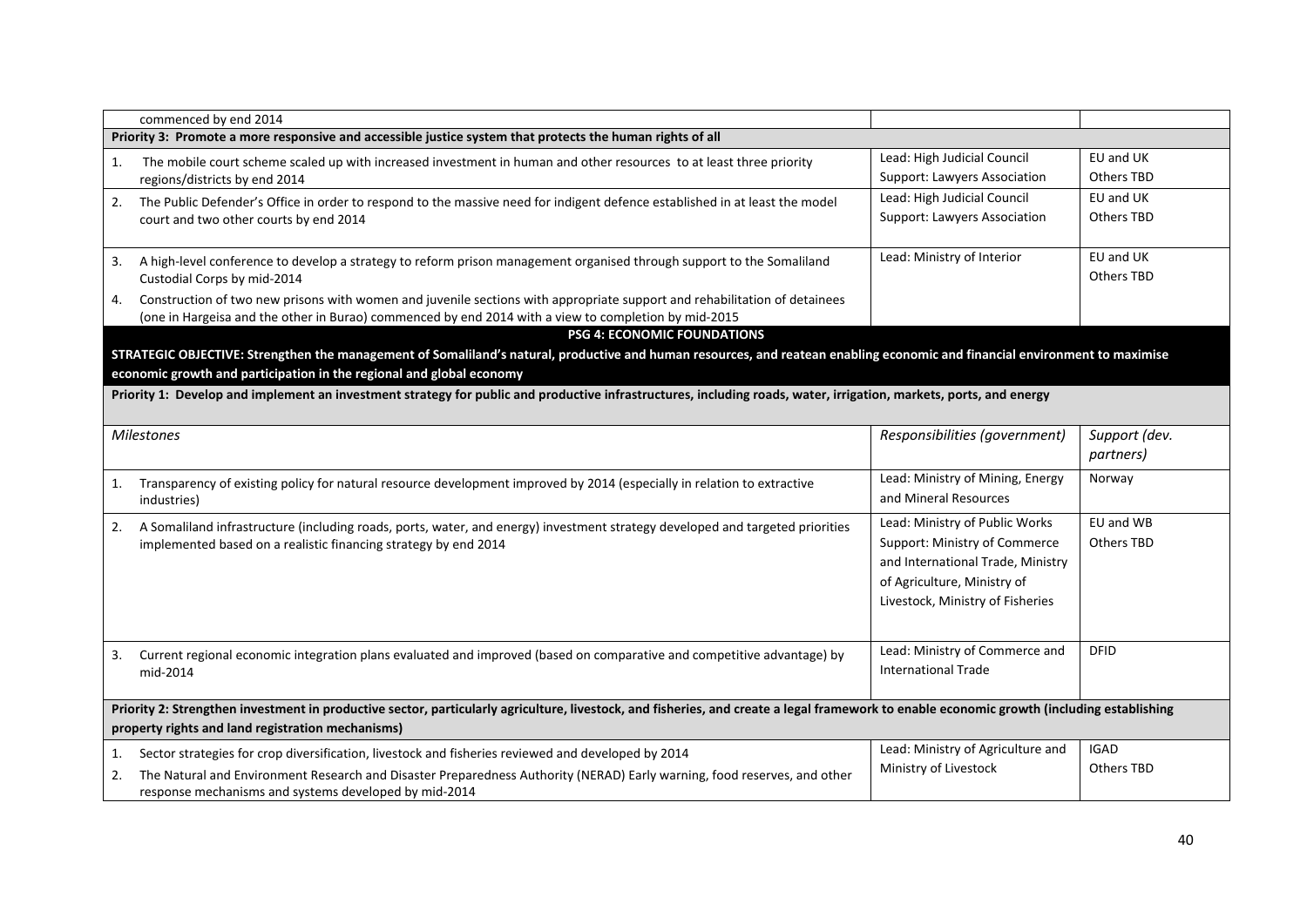| 3.<br>The capacity of existing agriculture/livestock extension systems built by end 2014                                                                                                                                                                 |                                                                    |                                              |
|----------------------------------------------------------------------------------------------------------------------------------------------------------------------------------------------------------------------------------------------------------|--------------------------------------------------------------------|----------------------------------------------|
| Based on the existing Food and Water Security Strategy, as well as the Agriculture and Environment Sector Strategy<br>4.<br>Frameworks, agricultural seed security program established by end 2014                                                       |                                                                    |                                              |
| Adaptive research and linkages with regional bodies such as IGAD and other regional bodies focused on research and<br>5.<br>development on food and water security strengthened through at least two South-South exchanges and agreements by end<br>2014 |                                                                    |                                              |
| Priority 3: Building efficient credit, investment and insurance institutions that contribute to economic growth and higher living standards                                                                                                              |                                                                    |                                              |
| Outstanding issues on regulatory framework of the financial sector resolved by mid-2014<br>1.                                                                                                                                                            | Lead: Central Bank                                                 | <b>SOMPREP II (2011-</b>                     |
| Supervisory and regulatory functions within the Central Bank to comply with international norms fully built by end 2014<br>2.                                                                                                                            | Support: Parliament                                                | 2015): World Bank,<br><b>DFID and DANIDA</b> |
| Trade officials trained in trade negotiations for regional market integration (IGAD, Ethiopia etc.) by end 2014<br>3.                                                                                                                                    | Lead: Ministry of Commerce and<br><b>International Trade</b>       | <b>DFID</b>                                  |
| Best options for the development of economic and free zones in Berbera established by end 2014<br>4.                                                                                                                                                     | Lead: Ministry of Commerce and<br><b>International Trade</b>       | <b>DFID</b><br>SOMPREP II (2011-             |
|                                                                                                                                                                                                                                                          |                                                                    | 2015): World Bank                            |
| One Stop Business Registration Centres established and operational in Hargeisa, Berbera and Burao by mid-2014<br>5.                                                                                                                                      | Lead: Ministry of Commerce and                                     | <b>SOMPREP II (2011-</b>                     |
|                                                                                                                                                                                                                                                          | <b>International Trade</b>                                         | 2015): World Bank,                           |
|                                                                                                                                                                                                                                                          |                                                                    | <b>DFID and DANIDA</b>                       |
| One Stop Shop Investment Office established and operational in Hargeisa by mid-2014<br>6.                                                                                                                                                                | Lead: Ministry of Commerce and                                     | Others TBD                                   |
|                                                                                                                                                                                                                                                          | <b>International Trade</b>                                         |                                              |
| Priority 4: Generate employment, including through the development of vocational and technical training, and establish a special business fund for young entrepreneurs                                                                                   |                                                                    |                                              |
| Current curricula for vocational and technical trainings in the productive sectors developed by end 2014<br>1.                                                                                                                                           | Lead: Ministry of Youth and                                        | TBD                                          |
| Model Public-Private Partnership agreements that expand (youth) employment and reduce poverty created by mid-2014<br>2.                                                                                                                                  | Ministry of Education                                              |                                              |
| Short-term labour intensive employment opportunities and small-scale economic activity in each region of Somaliland that<br>3.                                                                                                                           | Support: Ministry of Industry,                                     |                                              |
| create safety nets for vulnerable populations in both urban and rural contexts identified by mid-2014 and scaled up by end                                                                                                                               | Ministry of National Planning and                                  |                                              |
| 2014                                                                                                                                                                                                                                                     | Development, Ministry of Labour<br>and Social Affairs, Ministry of |                                              |
| Job centres established in Borama, Berbera, Burao, Las Anod and Erigavo by end of 2014<br>4.                                                                                                                                                             | Trade and Investment                                               |                                              |
| Somaliland Youth Business Fund established by mid-2014<br>5.                                                                                                                                                                                             |                                                                    | DFID/DANIDA/World<br>Bank                    |
|                                                                                                                                                                                                                                                          |                                                                    | <b>Others TBD</b>                            |
| Priority 5: Develop and implement a comprehensive and integrated environment management strategy that addresses desertification, promotes alternatives to charcoal as an energy source,                                                                  |                                                                    |                                              |
| and protects land, water, forest and coastal resources                                                                                                                                                                                                   |                                                                    |                                              |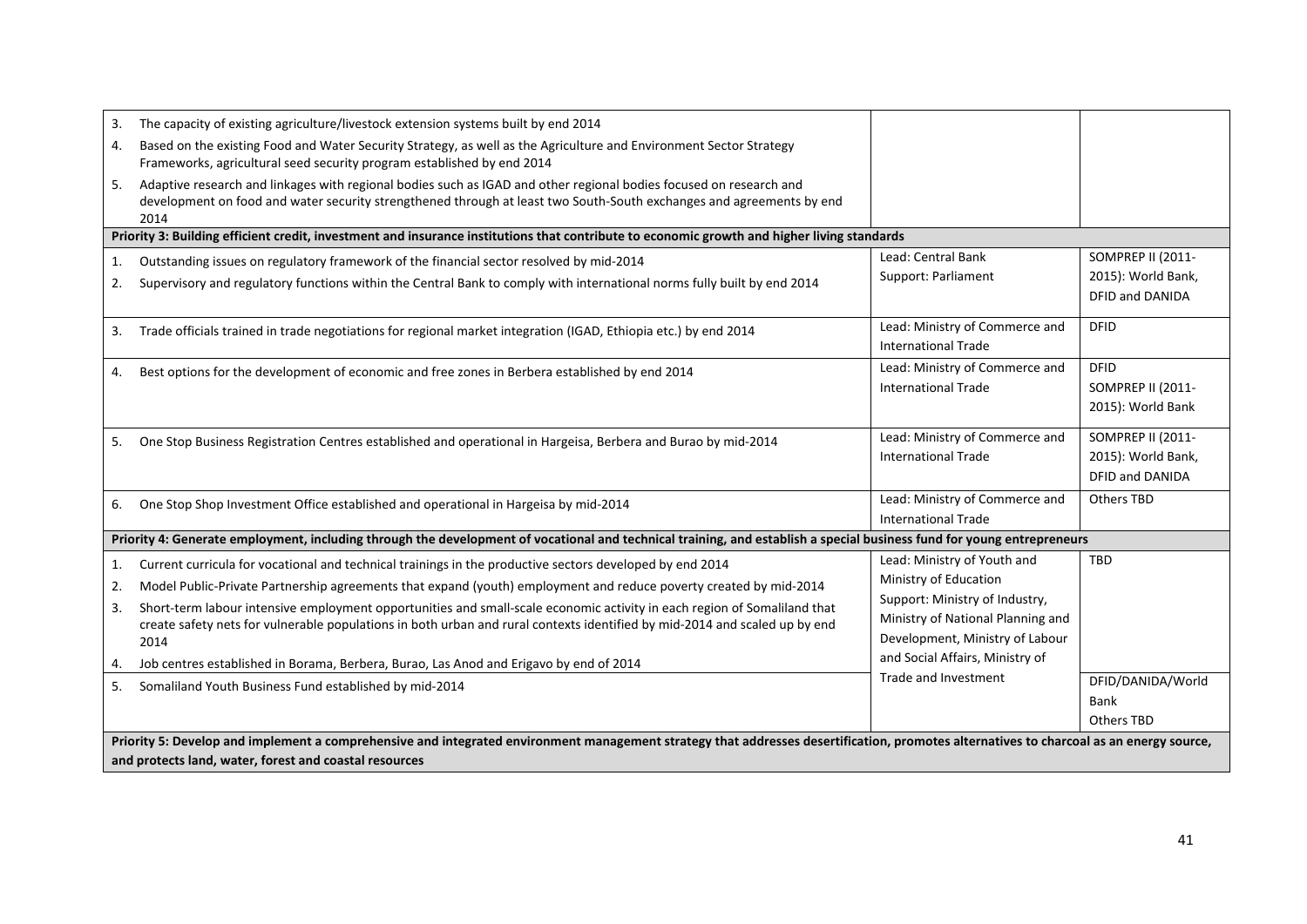| 1.                | The 2011-2015 Environment Strategic Plan and National Environment Policy programs initiated by mid-2014                                                                                        | Lead: Ministry of Environment                             | Others TBD                         |
|-------------------|------------------------------------------------------------------------------------------------------------------------------------------------------------------------------------------------|-----------------------------------------------------------|------------------------------------|
| 2.                | One wildlife national park and four seasonal reserves established by end 2014                                                                                                                  | Support: Ministry of Water,                               |                                    |
|                   |                                                                                                                                                                                                | Ministry of Fisheries                                     | EU                                 |
| 3.                | Building on the 2004 Somaliland Water Policy, Strategy, build three 200,000cubic meter hafir reservoirs by end 2014                                                                            |                                                           |                                    |
| 4.                | The use of alternatives to charcoal as sources of energy for both domestic and commercial use evaluated by end 2014                                                                            |                                                           | <b>TBD</b>                         |
| 5.                | A promotion program for the use of alternatives to charcoal is established, and production of efficient charcoal stoves is<br>supported and subsidized by end 2014                             |                                                           |                                    |
| 6.                | Three forest nurseries and a national indigenous plants arboretum is established                                                                                                               |                                                           |                                    |
| 7.                | A coastal and marine resources research centre is established by end 2014                                                                                                                      |                                                           |                                    |
|                   | Priority 6: Put in place an affordable energy plan and policy that takes Somaliland from dependence on imported fuel to a greater use of its own abundant natural resources                    |                                                           |                                    |
| 1.                | A multi-disciplinary team for energy planning and security in Somaliland based on e.g. Ethiopian and Djibouti experiences<br>established by mid-2014.                                          | Lead: Ministry of Energy and<br><b>Mineral Resources</b>  | TBD                                |
| 2.                | A feasibility study on the establishment of a national electricity grid for Somaliland developed by end 2014                                                                                   | Support: Hargeisa Electricity                             |                                    |
| 3.                | A national research centre on renewable sources of energy to develop best options for Somaliland established by end 2014                                                                       | Authority                                                 |                                    |
| 4.                | The feasibility study on a five megawatt wind farm for Hargeisa completed by end 2014                                                                                                          |                                                           |                                    |
|                   |                                                                                                                                                                                                |                                                           |                                    |
|                   | <b>PSG 5; REVENUE AND SERVICES</b>                                                                                                                                                             |                                                           |                                    |
|                   | STRATEGIC OBJECTIVE: Build public service capacity to raise revenues, manage resources and ensure the provision of streamlined quality services in an accountable and transparent manner       |                                                           |                                    |
|                   | that guarantees inclusiveness and equity                                                                                                                                                       |                                                           |                                    |
|                   | Priority 1: Establish an appropriate and effective system of public financial management based on the PFM Road Map that includes strengthening the budget process, establishing a chart of     |                                                           |                                    |
|                   | accounts and enhancing public procurement                                                                                                                                                      |                                                           |                                    |
| <b>Milestones</b> |                                                                                                                                                                                                | Responsibilities (government)                             | Support (dev.<br><i>partners</i> ) |
| 1.                | Budget classification harmonised and a chart of accounts in accordance with international standards developed in time for<br>2014/15 budget                                                    | Lead: Ministry of Finance<br>Support: Accountant General, | World Bank/DFID<br>AfDB            |
| 2.                | A policy based budgeting and a medium-term expenditure framework established for 2014/15 budget                                                                                                | Auditor General, Customs,                                 |                                    |
| 3.                | Public procurement transitional plan implemented by mid-2014                                                                                                                                   | Ministry of National Planning and                         |                                    |
| 4.                | An independent revenue authority established by end 2014                                                                                                                                       | Development, National Tender                              |                                    |
| 5.                | A computerized national tax system developed by end 2014                                                                                                                                       | Board, Ministry of Interior (for                          |                                    |
| 6.                | 6 external audit reports submitted to parliament by end of 2014                                                                                                                                | local governments)                                        |                                    |
|                   | Priority 2: Promote the equitable distribution and access to basic services through both the use of clear service delivery mechanisms and standards, as well as the clarification of roles and |                                                           |                                    |
|                   | responsibilities of the central and local authorities and service delivery providers                                                                                                           |                                                           |                                    |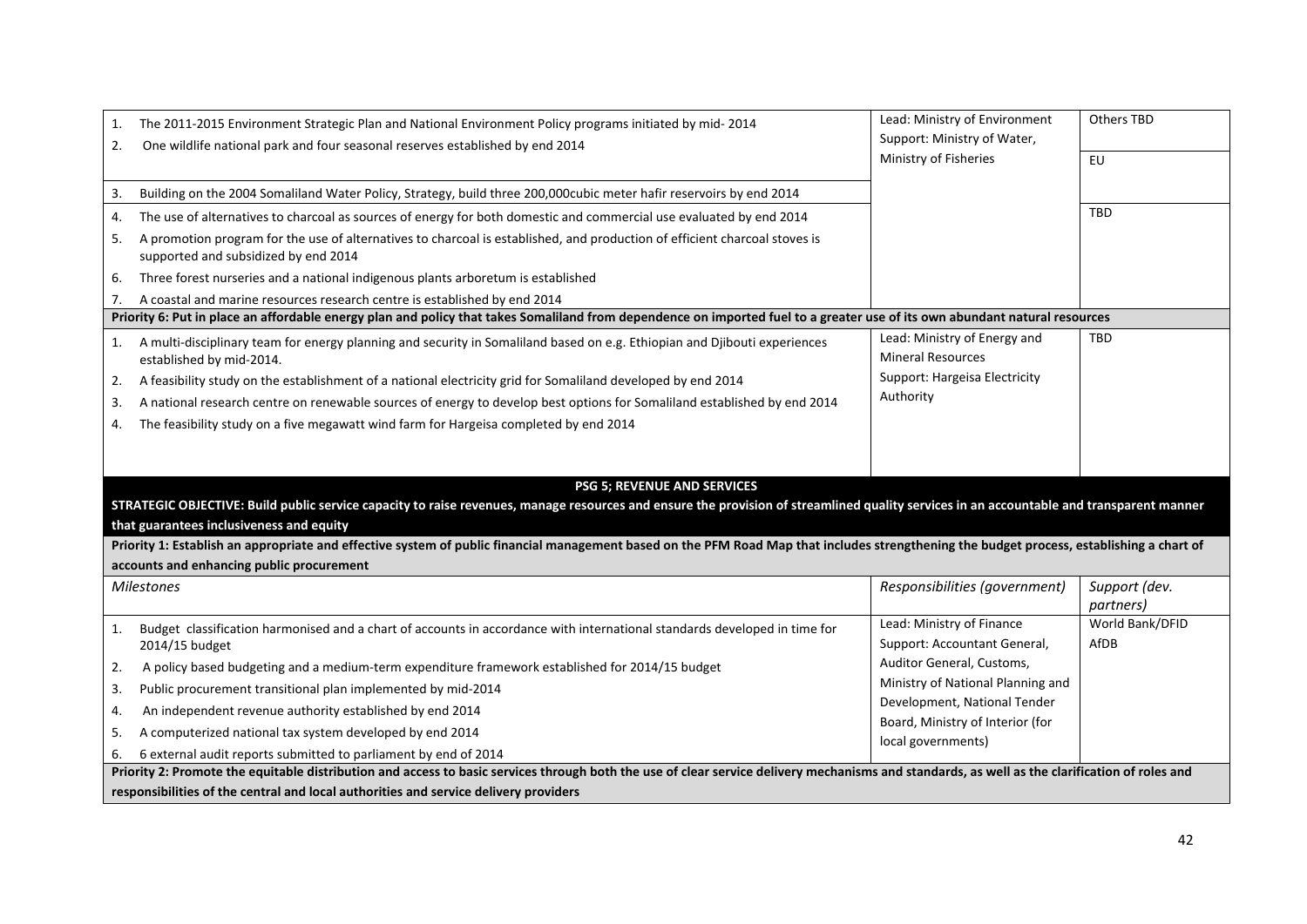| 1.                                                                                                                                                          | Joint review of existing decentralisation programmes to determine value for money, and results completed by mid-2014                                                                                                                                              | Lead: Decentralisation            | EU, DFID, DANIDA,   |
|-------------------------------------------------------------------------------------------------------------------------------------------------------------|-------------------------------------------------------------------------------------------------------------------------------------------------------------------------------------------------------------------------------------------------------------------|-----------------------------------|---------------------|
|                                                                                                                                                             |                                                                                                                                                                                                                                                                   | Committee chaired by Vice         | SIDA, Switzerland,  |
|                                                                                                                                                             |                                                                                                                                                                                                                                                                   | President                         | Norway              |
| 2.                                                                                                                                                          | Decentralized service delivery models developed through supporting a government-led process for key services such as health,<br>education, water and sanitation, ensuring equitable distribution and access, with clarified and responsibilities for the central, | Support: Ministry of National     | TBD                 |
|                                                                                                                                                             |                                                                                                                                                                                                                                                                   | Planning and Development,         |                     |
|                                                                                                                                                             | regional, local authorities and service providers by end 2014                                                                                                                                                                                                     | Ministry of Interior, Ministry of |                     |
|                                                                                                                                                             |                                                                                                                                                                                                                                                                   | Health, Education, Water and      |                     |
|                                                                                                                                                             |                                                                                                                                                                                                                                                                   | Sanitation, Local Governments,    |                     |
|                                                                                                                                                             |                                                                                                                                                                                                                                                                   | Ministry of Labour and Social     |                     |
|                                                                                                                                                             |                                                                                                                                                                                                                                                                   | <b>Affairs</b>                    |                     |
| 3.                                                                                                                                                          | Service delivery standards set for key services such as health, education, water and sanitation, and strengthen the regulatory                                                                                                                                    | Ministries of Interior, Health,   | EU/DFID to lead     |
|                                                                                                                                                             | capacity of the relevant authorities by end 2014                                                                                                                                                                                                                  | education and water               |                     |
| 4.                                                                                                                                                          | A national plan drawn from existing provisions in the NDP and other strategies to address gender and the needs of minority                                                                                                                                        | Lead: Ministry of Labour and      | <b>TBD</b>          |
|                                                                                                                                                             | groups across all priorities, with well-defined targets developed by end 2014                                                                                                                                                                                     | <b>Social Affairs</b>             |                     |
|                                                                                                                                                             |                                                                                                                                                                                                                                                                   |                                   |                     |
| 5.                                                                                                                                                          | Develop a special development program in priority areas such as health, education and water for Sool and Sanaag regions to                                                                                                                                        | Lead: Ministry of Health and      | EU in Education and |
|                                                                                                                                                             | address inequity in development and bring such services up to level with other regions developed by mid-2014                                                                                                                                                      | Ministry of Education             | DFID in Health      |
| 6.                                                                                                                                                          | A concrete financing strategy to address gaps in tertiary services, particularly in health and education (as set out in Health and                                                                                                                                | Lead: Ministry of Health and      | EU in Education and |
|                                                                                                                                                             | Education Sector Strategies), ensuring issues of equitable access developed by end 2014                                                                                                                                                                           | Ministry of Education             | DFID in Health      |
|                                                                                                                                                             |                                                                                                                                                                                                                                                                   |                                   | Others TBD          |
| Priority 3: Create a merit based and equitably distributed civil service that delivers high quality basic services and security for all Somaliland citizens |                                                                                                                                                                                                                                                                   |                                   |                     |
| 1.                                                                                                                                                          | Cabinet and parliament approve Civil Service Reform and Public Finance Management Reform by end 2013                                                                                                                                                              | Lead: Public Sector Reform        | DFID and EU         |
| 2.                                                                                                                                                          | Quality functional review of at least three ministries and public agencies completed by end 2014                                                                                                                                                                  | <b>Cabinet Committee</b>          | Others TBD          |
| 3.                                                                                                                                                          | The implementation of the Somaliland Civil Service and Public Finance reforms funded and supported by Q1/2014                                                                                                                                                     | Support: Civil Service            |                     |
| 4.                                                                                                                                                          | A clear strategy to deliver demand-led results-focused capacity development services across the public sector developed by                                                                                                                                        | Commission                        |                     |
|                                                                                                                                                             | mid-2014                                                                                                                                                                                                                                                          |                                   |                     |